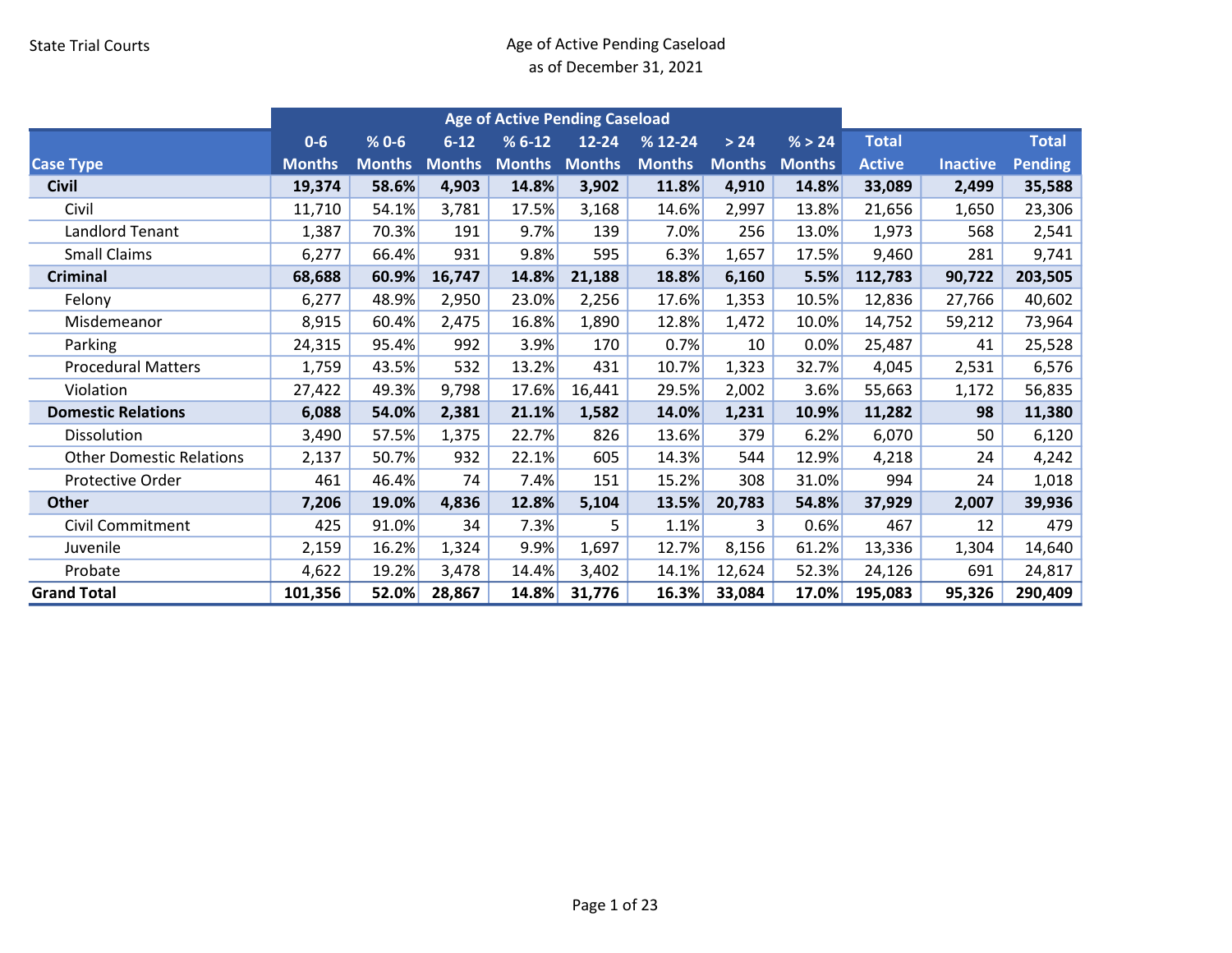|                                 |               |               |                          | <b>Age of Active Pending Caseload</b> |                          |               |                          |        |               |                 |                |
|---------------------------------|---------------|---------------|--------------------------|---------------------------------------|--------------------------|---------------|--------------------------|--------|---------------|-----------------|----------------|
|                                 | $0-6$         | $% 0 - 6$     | $6 - 12$                 | $% 6-12$                              | $12 - 24$                | $% 12-24$     | $>24$                    | % > 24 | <b>Total</b>  |                 | <b>Total</b>   |
| JD / Court / Case Type          | <b>Months</b> | <b>Months</b> | <b>Months</b>            | <b>Months Months</b>                  |                          | <b>Months</b> | <b>Months Months</b>     |        | <b>Active</b> | <b>Inactive</b> | <b>Pending</b> |
| $\mathbf{1}$                    | 3,474         | 48.7%         | 1,180                    | 16.5%                                 | 871                      | 12.2%         | 1,610                    | 22.6%  | 7,135         | 8,973           | 16,108         |
| Jackson County, Oregon          | 3,474         | 48.7%         | 1,180                    | 16.5%                                 | 871                      | 12.2%         | 1,610                    | 22.6%  | 7,135         | 8,973           | 16,108         |
| Civil                           | 911           | 80.3%         | 130                      | 11.5%                                 | 74                       | 6.5%          | 20                       | 1.8%   | 1,135         | 109             | 1,244          |
| Civil                           | 506           | 72.5%         | 104                      | 14.9%                                 | 69                       | 9.9%          | 19                       | 2.7%   | 698           | 40              | 738            |
| <b>Landlord Tenant</b>          | 52            | 73.2%         | 13                       | 18.3%                                 | 5                        | 7.0%          | $\mathbf{1}$             | 1.4%   | 71            | 68              | 139            |
| <b>Small Claims</b>             | 353           | 96.4%         | 13                       | 3.6%                                  | $\overline{\phantom{a}}$ | 0.0%          | $\overline{\phantom{a}}$ | 0.0%   | 366           | $\mathbf{1}$    | 367            |
| Criminal                        | 1,783         | 60.6%         | 626                      | 21.3%                                 | 400                      | 13.6%         | 133                      | 4.5%   | 2,942         | 8,803           | 11,745         |
| Felony                          | 556           | 42.6%         | 371                      | 28.5%                                 | 273                      | 20.9%         | 104                      | 8.0%   | 1,304         | 3,468           | 4,772          |
| Misdemeanor                     | 701           | 66.7%         | 216                      | 20.6%                                 | 111                      | 10.6%         | 23                       | 2.2%   | 1,051         | 4,998           | 6,049          |
| <b>Procedural Matters</b>       | 190           | 79.5%         | 33                       | 13.8%                                 | 13                       | 5.4%          | 3                        | 1.3%   | 239           | 337             | 576            |
| Violation                       | 336           | 96.6%         | 6                        | 1.7%                                  | 3                        | 0.9%          | 3                        | 0.9%   | 348           | $\overline{a}$  | 348            |
| <b>Domestic Relations</b>       | 284           | 66.4%         | 89                       | 20.8%                                 | 40                       | 9.3%          | 15                       | 3.5%   | 428           | 3               | 431            |
| Dissolution                     | 158           | 63.2%         | 53                       | 21.2%                                 | 27                       | 10.8%         | 12                       | 4.8%   | 250           | $\mathbf{1}$    | 251            |
| <b>Other Domestic Relations</b> | 113           | 69.3%         | 36                       | 22.1%                                 | 12                       | 7.4%          | $\overline{2}$           | 1.2%   | 163           | $\mathbf{1}$    | 164            |
| Protective Order                | 13            | 86.7%         | $\overline{\phantom{a}}$ | 0.0%                                  | $\mathbf{1}$             | 6.7%          | $\mathbf{1}$             | 6.7%   | 15            | $\mathbf{1}$    | 16             |
| Other                           | 496           | 18.9%         | 335                      | 12.7%                                 | 357                      | 13.6%         | 1,442                    | 54.8%  | 2,630         | 58              | 2,688          |
| <b>Civil Commitment</b>         | 5             | 100.0%        |                          | 0.0%                                  |                          | 0.0%          |                          | 0.0%   | 5             |                 | 5              |
| Juvenile                        | 209           | 23.3%         | 117                      | 13.0%                                 | 132                      | 14.7%         | 439                      | 48.9%  | 897           | 54              | 951            |
| Probate                         | 282           | 16.3%         | 218                      | 12.6%                                 | 225                      | 13.0%         | 1,003                    | 58.0%  | 1,728         | 4               | 1,732          |
| $\overline{2}$                  | 4,560         | 52.4%         | 1,416                    | 16.3%                                 | 1,008                    | 11.6%         | 1,717                    | 19.7%  | 8,701         | 3,466           | 12,167         |
| Lane County, Oregon             | 4,560         | 52.4%         | 1,416                    | 16.3%                                 | 1,008                    | 11.6%         | 1,717                    | 19.7%  | 8,701         | 3,466           | 12,167         |
| Civil                           | 1,973         | 75.5%         | 388                      | 14.9%                                 | 201                      | 7.7%          | 50                       | 1.9%   | 2,612         | 228             | 2,840          |
| Civil                           | 967           | 69.1%         | 261                      | 18.7%                                 | 135                      | 9.6%          | 36                       | 2.6%   | 1,399         | 166             | 1,565          |
| <b>Landlord Tenant</b>          | 142           | 79.8%         | 30                       | 16.9%                                 | 6                        | 3.4%          | $\overline{\phantom{a}}$ | 0.0%   | 178           | $\overline{2}$  | 180            |
| <b>Small Claims</b>             | 864           | 83.5%         | 97                       | 9.4%                                  | 60                       | 5.8%          | 14                       | 1.4%   | 1,035         | 60              | 1,095          |
| Criminal                        | 1,419         | 61.6%         | 427                      | 18.5%                                 | 304                      | 13.2%         | 154                      | 6.7%   | 2,304         | 3,161           | 5,465          |
| Felony                          | 493           | 58.4%         | 189                      | 22.4%                                 | 120                      | 14.2%         | 42                       | 5.0%   | 844           | 1,476           | 2,320          |
| Misdemeanor                     | 370           | 65.1%         | 114                      | 20.1%                                 | 72                       | 12.7%         | 12                       | 2.1%   | 568           | 1,597           | 2,165          |
| <b>Procedural Matters</b>       | 102           | 68.9%         | 13                       | 8.8%                                  | 28                       | 18.9%         | 5                        | 3.4%   | 148           | 78              | 226            |
| Violation                       | 454           | 61.0%         | 111                      | 14.9%                                 | 84                       | 11.3%         | 95                       | 12.8%  | 744           | 10              | 754            |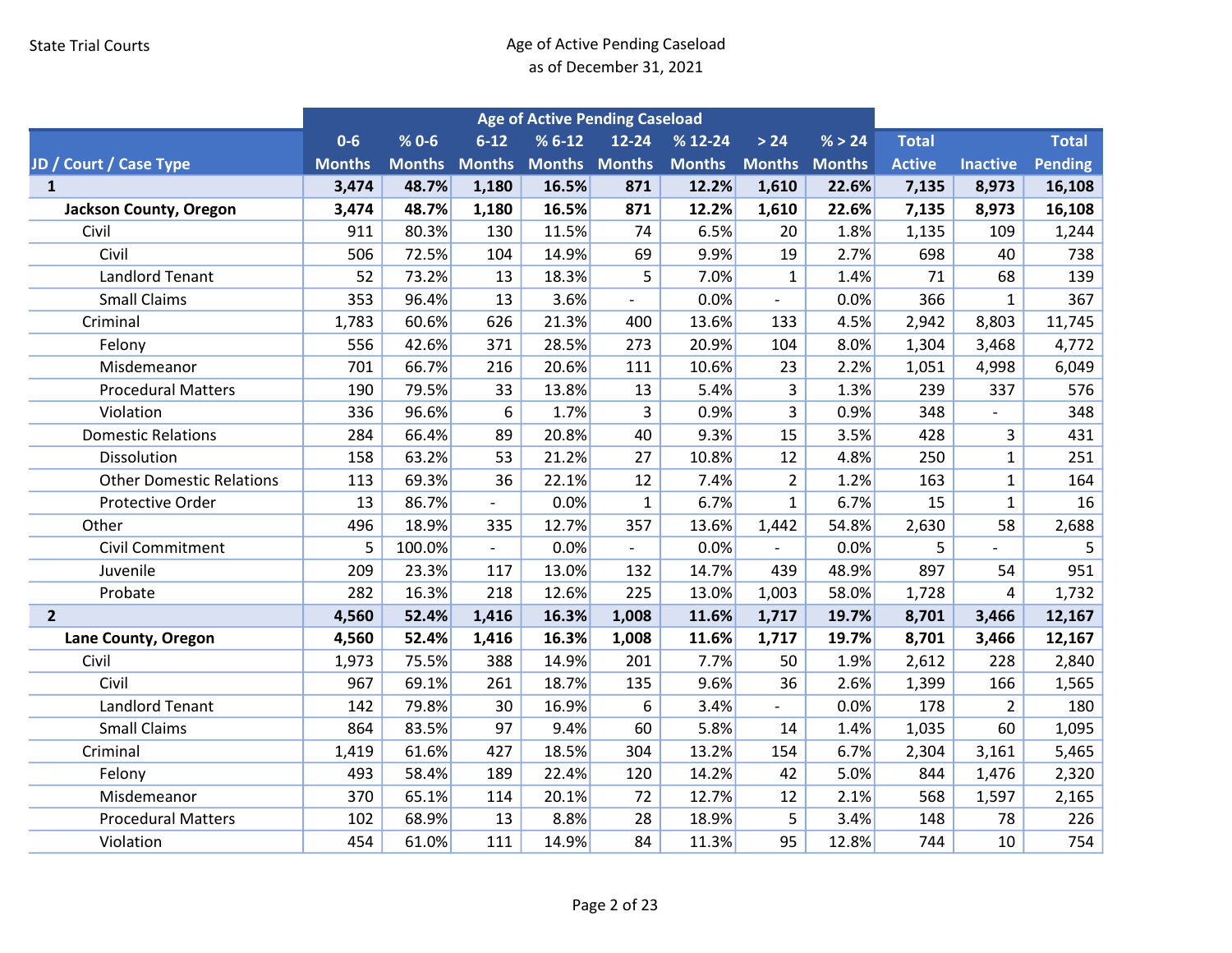|                                 | <b>Age of Active Pending Caseload</b> |           |                      |                      |                          |               |                          |        |               |                          |              |
|---------------------------------|---------------------------------------|-----------|----------------------|----------------------|--------------------------|---------------|--------------------------|--------|---------------|--------------------------|--------------|
|                                 | $0 - 6$                               | $% 0 - 6$ | $6 - 12$             | $% 6-12$             | $12 - 24$                | $% 12-24$     | > 24                     | % > 24 | <b>Total</b>  |                          | <b>Total</b> |
| JD / Court / Case Type          | <b>Months</b>                         |           | <b>Months Months</b> | <b>Months Months</b> |                          | <b>Months</b> | <b>Months Months</b>     |        | <b>Active</b> | <b>Inactive</b>          | Pending      |
| <b>Domestic Relations</b>       | 521                                   | 65.3%     | 163                  | 20.4%                | 78                       | 9.8%          | 36                       | 4.5%   | 798           | 17                       | 815          |
| Dissolution                     | 264                                   | 69.5%     | 76                   | 20.0%                | 36                       | 9.5%          | $\overline{4}$           | 1.1%   | 380           | 11                       | 391          |
| <b>Other Domestic Relations</b> | 209                                   | 60.8%     | 73                   | 21.2%                | 31                       | 9.0%          | 31                       | 9.0%   | 344           | 5                        | 349          |
| Protective Order                | 48                                    | 64.9%     | 14                   | 18.9%                | 11                       | 14.9%         | $\mathbf{1}$             | 1.4%   | 74            | $\mathbf{1}$             | 75           |
| Other                           | 647                                   | 21.7%     | 438                  | 14.7%                | 425                      | 14.2%         | 1,477                    | 49.4%  | 2,987         | 60                       | 3,047        |
| <b>Civil Commitment</b>         | 53                                    | 86.9%     | $\overline{3}$       | 4.9%                 | $\overline{4}$           | 6.6%          | 1                        | 1.6%   | 61            |                          | 61           |
| Juvenile                        | 227                                   | 17.5%     | 183                  | 14.1%                | 205                      | 15.8%         | 684                      | 52.7%  | 1,299         | 58                       | 1,357        |
| Probate                         | 367                                   | 22.6%     | 252                  | 15.5%                | 216                      | 13.3%         | 792                      | 48.7%  | 1,627         | $\overline{2}$           | 1,629        |
| $\overline{\mathbf{3}}$         | 4,220                                 | 49.7%     | 1,524                | 18.0%                | 1,067                    | 12.6%         | 1,673                    | 19.7%  | 8,484         | 7,970                    | 16,454       |
| <b>Marion County, Oregon</b>    | 4,220                                 | 49.7%     | 1,524                | 18.0%                | 1,067                    | 12.6%         | 1,673                    | 19.7%  | 8,484         | 7,970                    | 16,454       |
| Civil                           | 1,544                                 | 67.4%     | 399                  | 17.4%                | 241                      | 10.5%         | 106                      | 4.6%   | 2,290         | 398                      | 2,688        |
| Civil                           | 943                                   | 56.7%     | 373                  | 22.4%                | 240                      | 14.4%         | 106                      | 6.4%   | 1,662         | 215                      | 1,877        |
| <b>Landlord Tenant</b>          | 103                                   | 98.1%     | $\overline{2}$       | 1.9%                 | $\overline{\phantom{a}}$ | 0.0%          | $\overline{\phantom{a}}$ | 0.0%   | 105           | 148                      | 253          |
| <b>Small Claims</b>             | 498                                   | 95.2%     | 24                   | 4.6%                 | $\mathbf{1}$             | 0.2%          | $\sim$                   | 0.0%   | 523           | 35                       | 558          |
| Criminal                        | 1,662                                 | 59.9%     | 642                  | 23.1%                | 361                      | 13.0%         | 110                      | 4.0%   | 2,775         | 7,465                    | 10,240       |
| Felony                          | 588                                   | 51.4%     | 321                  | 28.0%                | 186                      | 16.2%         | 50                       | 4.4%   | 1,145         | 2,363                    | 3,508        |
| Misdemeanor                     | 571                                   | 64.7%     | 188                  | 21.3%                | 101                      | 11.5%         | 22                       | 2.5%   | 882           | 4,835                    | 5,717        |
| <b>Procedural Matters</b>       | 116                                   | 38.3%     | 87                   | 28.7%                | 62                       | 20.5%         | 38                       | 12.5%  | 303           | 267                      | 570          |
| Violation                       | 387                                   | 87.0%     | 46                   | 10.3%                | 12                       | 2.7%          | $\blacksquare$           | 0.0%   | 445           | $\overline{\phantom{a}}$ | 445          |
| <b>Domestic Relations</b>       | 505                                   | 72.9%     | 123                  | 17.7%                | 58                       | 8.4%          | $\overline{7}$           | 1.0%   | 693           | 5                        | 698          |
| Dissolution                     | 288                                   | 72.0%     | 70                   | 17.5%                | 38                       | 9.5%          | 4                        | 1.0%   | 400           | 5                        | 405          |
| <b>Other Domestic Relations</b> | 189                                   | 71.6%     | 52                   | 19.7%                | 20                       | 7.6%          | 3                        | 1.1%   | 264           | $\overline{a}$           | 264          |
| Protective Order                | 28                                    | 96.6%     | $\mathbf{1}$         | 3.4%                 |                          | 0.0%          |                          | 0.0%   | 29            |                          | 29           |
| Other                           | 509                                   | 18.7%     | 360                  | 13.2%                | 407                      | 14.9%         | 1,450                    | 53.2%  | 2,726         | 102                      | 2,828        |
| Civil Commitment                | 24                                    | 85.7%     | 4                    | 14.3%                | $\blacksquare$           | 0.0%          | $\overline{a}$           | 0.0%   | 28            | 3                        | 31           |
| Juvenile                        | 163                                   | 18.8%     | 79                   | 9.1%                 | 138                      | 15.9%         | 488                      | 56.2%  | 868           | 71                       | 939          |
| Probate                         | 322                                   | 17.6%     | 277                  | 15.1%                | 269                      | 14.7%         | 962                      | 52.6%  | 1,830         | 28                       | 1,858        |
| 4                               | 56,053                                | 54.4%     | 15,028               | 14.6%                | 21,120                   | 20.5%         | 10,804                   | 10.5%  | 103,005       | 15,755                   | 118,760      |
| <b>Multnomah County, Oregon</b> | 56,053                                | 54.4%     | 15,028               | 14.6%                | 21,120                   | 20.5%         | 10,804                   | 10.5%  | 103,005       | 15,755                   | 118,760      |
| Civil                           | 5,031                                 | 49.6%     | 1,762                | 17.4%                | 1,546                    | 15.2%         | 1,810                    | 17.8%  | 10,149        | 568                      | 10,717       |
| Civil                           | 3,450                                 | 44.2%     | 1,385                | 17.8%                | 1,376                    | 17.6%         | 1,589                    | 20.4%  | 7,800         | 533                      | 8,333        |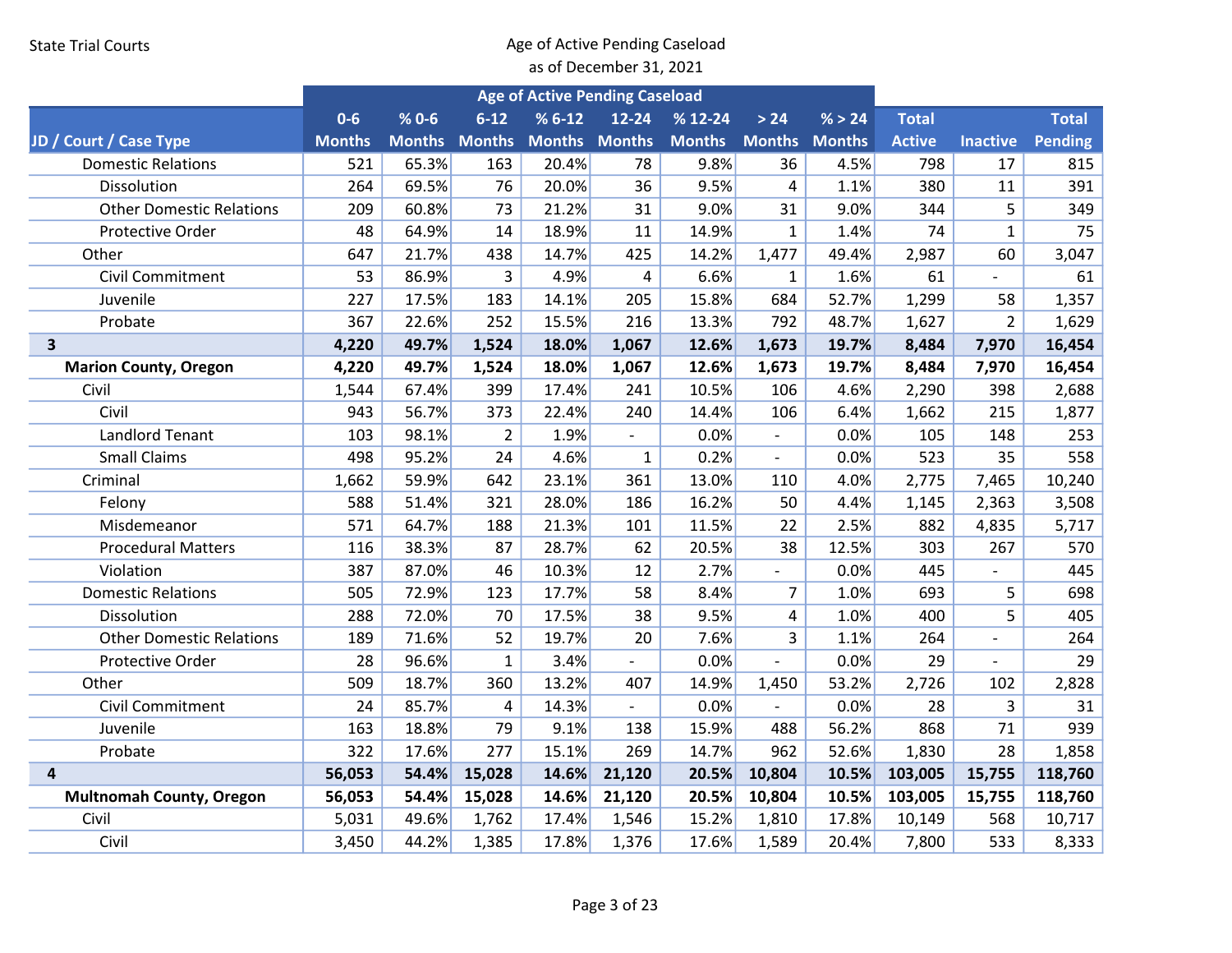|                                 |               | <b>Age of Active Pending Caseload</b> |                |                      |                          |               |                          |        |               |                 |              |
|---------------------------------|---------------|---------------------------------------|----------------|----------------------|--------------------------|---------------|--------------------------|--------|---------------|-----------------|--------------|
|                                 | $0 - 6$       | $% 0 - 6$                             | $6 - 12$       | $%6-12$              | $12 - 24$                | $% 12-24$     | > 24                     | % > 24 | <b>Total</b>  |                 | <b>Total</b> |
| JD / Court / Case Type          | <b>Months</b> | <b>Months Months</b>                  |                | <b>Months Months</b> |                          | <b>Months</b> | <b>Months Months</b>     |        | <b>Active</b> | <b>Inactive</b> | Pending      |
| <b>Landlord Tenant</b>          | 446           | 72.5%                                 | 50             | 8.1%                 | 42                       | 6.8%          | 77                       | 12.5%  | 615           | 12              | 627          |
| <b>Small Claims</b>             | 1,135         | 65.5%                                 | 327            | 18.9%                | 128                      | 7.4%          | 144                      | 8.3%   | 1,734         | 23              | 1,757        |
| Criminal                        | 48,197        | 59.3%                                 | 11,527         | 14.2%                | 17,797                   | 21.9%         | 3,803                    | 4.7%   | 81,324        | 14,975          | 96,299       |
| Felony                          | 1,054         | 33.2%                                 | 676            | 21.3%                | 734                      | 23.1%         | 715                      | 22.5%  | 3,179         | 4,741           | 7,920        |
| Misdemeanor                     | 898           | 32.3%                                 | 469            | 16.9%                | 681                      | 24.5%         | 733                      | 26.4%  | 2,781         | 9,154           | 11,935       |
| Parking                         | 24,315        | 95.4%                                 | 992            | 3.9%                 | 170                      | 0.7%          | 10                       | 0.0%   | 25,487        | 41              | 25,528       |
| <b>Procedural Matters</b>       | 210           | 17.3%                                 | 97             | 8.0%                 | 78                       | 6.4%          | 829                      | 68.3%  | 1,214         | 460             | 1,674        |
| Violation                       | 21,720        | 44.6%                                 | 9,293          | 19.1%                | 16,134                   | 33.2%         | 1,516                    | 3.1%   | 48,663        | 579             | 49,242       |
| <b>Domestic Relations</b>       | 1,507         | 37.5%                                 | 797            | 19.8%                | 768                      | 19.1%         | 945                      | 23.5%  | 4,017         | 14              | 4,031        |
| Dissolution                     | 730           | 40.3%                                 | 466            | 25.7%                | 358                      | 19.7%         | 259                      | 14.3%  | 1,813         | 8               | 1,821        |
| <b>Other Domestic Relations</b> | 638           | 39.0%                                 | 311            | 19.0%                | 292                      | 17.9%         | 393                      | 24.1%  | 1,634         | 5               | 1,639        |
| Protective Order                | 139           | 24.4%                                 | 20             | 3.5%                 | 118                      | 20.7%         | 293                      | 51.4%  | 570           | $\mathbf{1}$    | 571          |
| Other                           | 1,318         | 17.5%                                 | 942            | 12.5%                | 1,009                    | 13.4%         | 4,246                    | 56.5%  | 7,515         | 198             | 7,713        |
| <b>Civil Commitment</b>         | 144           | 98.6%                                 | $\mathbf{1}$   | 0.7%                 | $\mathbf{1}$             | 0.7%          |                          | 0.0%   | 146           | $\blacksquare$  | 146          |
| Juvenile                        | 336           | 13.0%                                 | 234            | 9.0%                 | 309                      | 11.9%         | 1,711                    | 66.1%  | 2,590         | 188             | 2,778        |
| Probate                         | 838           | 17.5%                                 | 707            | 14.8%                | 699                      | 14.6%         | 2,535                    | 53.0%  | 4,779         | 10              | 4,789        |
| 5                               | 4,016         | 48.9%                                 | 1,343          | 16.3%                | 926                      | 11.3%         | 1,932                    | 23.5%  | 8,217         | 10,186          | 18,403       |
| <b>Clackamas County, Oregon</b> | 4,016         | 48.9%                                 | 1,343          | 16.3%                | 926                      | 11.3%         | 1,932                    | 23.5%  | 8,217         | 10,186          | 18,403       |
| Civil                           | 1,410         | 77.9%                                 | 218            | 12.0%                | 116                      | 6.4%          | 67                       | 3.7%   | 1,811         | 304             | 2,115        |
| Civil                           | 1,038         | 73.4%                                 | 197            | 13.9%                | 113                      | 8.0%          | 67                       | 4.7%   | 1,415         | 140             | 1,555        |
| <b>Landlord Tenant</b>          | 23            | 92.0%                                 | $\overline{2}$ | 8.0%                 | $\overline{\phantom{m}}$ | 0.0%          | $\overline{\phantom{a}}$ | 0.0%   | 25            | 146             | 171          |
| <b>Small Claims</b>             | 349           | 94.1%                                 | 19             | 5.1%                 | 3                        | 0.8%          | $\overline{\phantom{a}}$ | 0.0%   | 371           | 18              | 389          |
| Criminal                        | 1,540         | 54.9%                                 | 513            | 18.3%                | 372                      | 13.3%         | 379                      | 13.5%  | 2,804         | 9,715           | 12,519       |
| Felony                          | 493           | 48.8%                                 | 226            | 22.4%                | 163                      | 16.1%         | 129                      | 12.8%  | 1,011         | 2,505           | 3,516        |
| Misdemeanor                     | 875           | 60.2%                                 | 243            | 16.7%                | 179                      | 12.3%         | 157                      | 10.8%  | 1,454         | 6,931           | 8,385        |
| <b>Procedural Matters</b>       | 166           | 52.5%                                 | 43             | 13.6%                | 26                       | 8.2%          | 81                       | 25.6%  | 316           | 273             | 589          |
| Violation                       | 6             | 26.1%                                 | $\mathbf{1}$   | 4.3%                 | 4                        | 17.4%         | 12                       | 52.2%  | 23            | 6               | 29           |
| <b>Domestic Relations</b>       | 511           | 65.3%                                 | 195            | 24.9%                | 64                       | 8.2%          | 13                       | 1.7%   | 783           | 17              | 800          |
| Dissolution                     | 347           | 65.0%                                 | 138            | 25.8%                | 45                       | 8.4%          | $\overline{\mathbf{4}}$  | 0.7%   | 534           | 13              | 547          |
| <b>Other Domestic Relations</b> | 144           | 62.9%                                 | 57             | 24.9%                | 19                       | 8.3%          | 9                        | 3.9%   | 229           | $\mathbf{1}$    | 230          |
| Protective Order                | 20            | 100.0%                                | $\overline{a}$ | 0.0%                 |                          | 0.0%          | $\overline{a}$           | 0.0%   | 20            | 3               | 23           |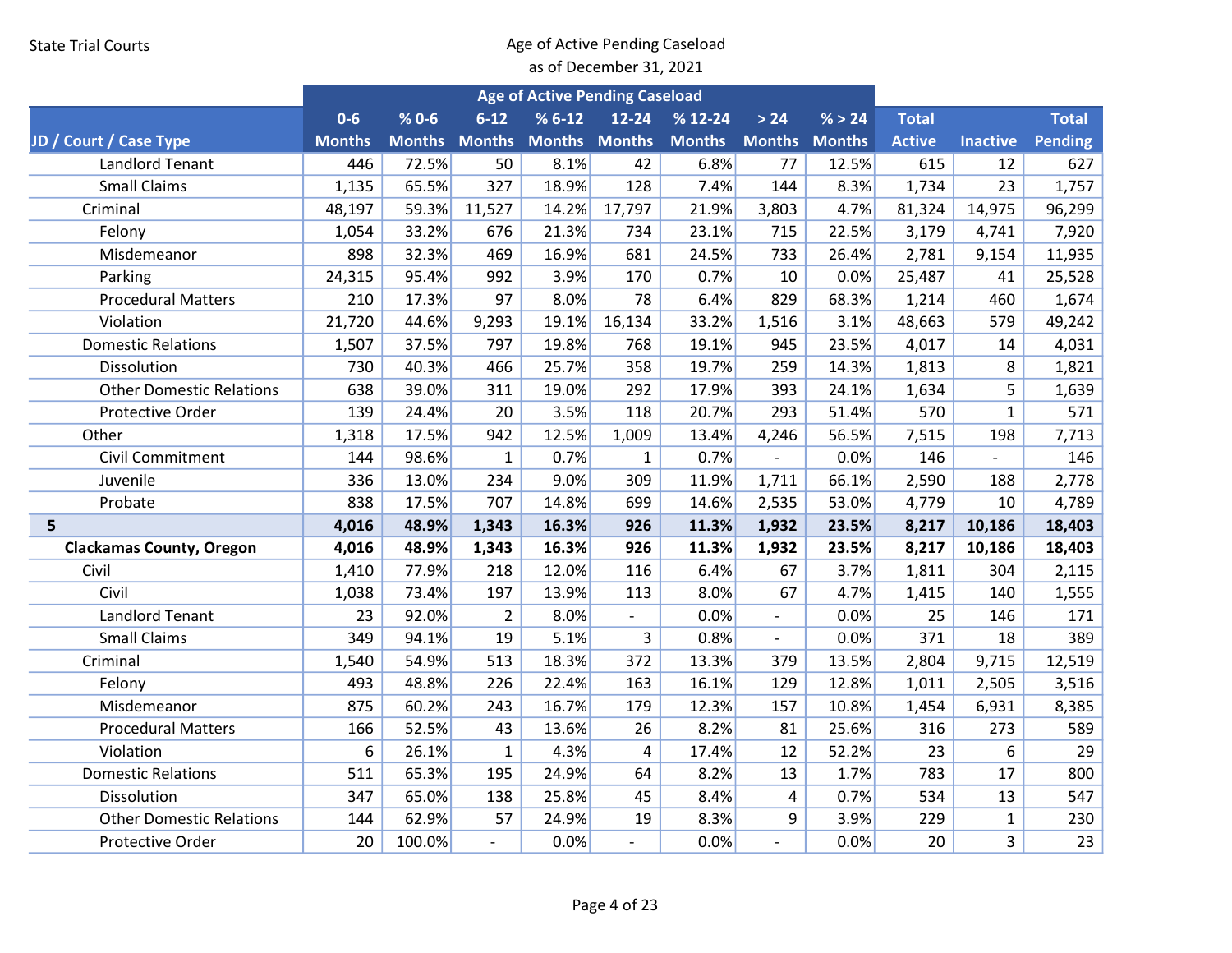|                                 |                |           |                          |                      | <b>Age of Active Pending Caseload</b> |               |                          | % > 24<br><b>Total</b> |                |                          |                  |
|---------------------------------|----------------|-----------|--------------------------|----------------------|---------------------------------------|---------------|--------------------------|------------------------|----------------|--------------------------|------------------|
|                                 | $0 - 6$        | $% 0 - 6$ | $6 - 12$                 | $% 6-12$             | $12 - 24$                             | $% 12-24$     | > 24                     |                        |                |                          | <b>Total</b>     |
| JD / Court / Case Type          | <b>Months</b>  |           | <b>Months Months</b>     | <b>Months Months</b> |                                       | <b>Months</b> |                          | <b>Months Months</b>   | <b>Active</b>  | <b>Inactive</b>          | Pending          |
| Other                           | 555            | 19.7%     | 417                      | 14.8%                | 374                                   | 13.3%         | 1,473                    | 52.3%                  | 2,819          | 150                      | 2,969            |
| Civil Commitment                | 19             | 100.0%    | $\blacksquare$           | 0.0%                 | $\blacksquare$                        | 0.0%          |                          | 0.0%                   | 19             | $\blacksquare$           | 19               |
| Juvenile                        | 99             | 14.1%     | 65                       | 9.2%                 | 85                                    | 12.1%         | 455                      | 64.6%                  | 704            | 145                      | 849              |
| Probate                         | 437            | 20.8%     | 352                      | 16.8%                | 289                                   | 13.8%         | 1,018                    | 48.6%                  | 2,096          | 5                        | 2,101            |
| 6                               | 1,355          | 52.1%     | 434                      | 16.7%                | 335                                   | 12.9%         | 476                      | 18.3%                  | 2,600          | 4,082                    | 6,682            |
| <b>Morrow County, Oregon</b>    | 103            | 53.1%     | 24                       | 12.4%                | 21                                    | 10.8%         | 46                       | 23.7%                  | 194            | 200                      | 394              |
| Civil                           | 32             | 74.4%     | 9                        | 20.9%                |                                       | 0.0%          | $\overline{2}$           | 4.7%                   | 43             |                          | 43               |
| Civil                           | 22             | 66.7%     | 9                        | 27.3%                | $\blacksquare$                        | 0.0%          | $\overline{2}$           | 6.1%                   | 33             | $\overline{\phantom{a}}$ | 33               |
| <b>Landlord Tenant</b>          | $\mathbf{1}$   | 100.0%    | $\mathbb{L}$             | 0.0%                 | $\overline{\phantom{a}}$              | 0.0%          | $\overline{\phantom{a}}$ | 0.0%                   | $\mathbf{1}$   | $\overline{a}$           | $\mathbf{1}$     |
| <b>Small Claims</b>             | 9              | 100.0%    | $\overline{\phantom{a}}$ | 0.0%                 | $\overline{\phantom{a}}$              | 0.0%          | $\overline{\phantom{a}}$ | 0.0%                   | 9              |                          | 9                |
| Criminal                        | 40             | 85.1%     | $\blacksquare$           | 0.0%                 | 4                                     | 8.5%          | 3                        | 6.4%                   | 47             | 195                      | 242              |
| Felony                          | 10             | 71.4%     |                          | 0.0%                 | $\overline{3}$                        | 21.4%         | $\mathbf{1}$             | 7.1%                   | 14             | 111                      | 125              |
| Misdemeanor                     | 27             | 90.0%     | $\overline{\phantom{a}}$ | 0.0%                 | $\mathbf{1}$                          | 3.3%          | $\overline{2}$           | 6.7%                   | 30             | 80                       | 110              |
| <b>Procedural Matters</b>       | $\overline{2}$ | 100.0%    | $\blacksquare$           | 0.0%                 | $\blacksquare$                        | 0.0%          | $\blacksquare$           | 0.0%                   | $\overline{2}$ | 4                        | $\boldsymbol{6}$ |
| Violation                       | $\mathbf{1}$   | 100.0%    |                          | 0.0%                 | $\overline{\phantom{a}}$              | 0.0%          | $\blacksquare$           | 0.0%                   | $\mathbf{1}$   |                          | $\mathbf{1}$     |
| <b>Domestic Relations</b>       | 15             | 55.6%     | 9                        | 33.3%                | 3                                     | 11.1%         | $\overline{\phantom{a}}$ | 0.0%                   | 27             | $\overline{2}$           | 29               |
| Dissolution                     | $\overline{7}$ | 43.8%     | $\overline{7}$           | 43.8%                | $\overline{2}$                        | 12.5%         | $\sim$                   | 0.0%                   | 16             | $\overline{a}$           | 16               |
| <b>Other Domestic Relations</b> | 8              | 72.7%     | $\overline{2}$           | 18.2%                | $\mathbf{1}$                          | 9.1%          | $\overline{\phantom{a}}$ | 0.0%                   | 11             |                          | 11               |
| Protective Order                | $\overline{a}$ | 0.0%      | $\sim$                   | 0.0%                 | $\blacksquare$                        | 0.0%          | $\blacksquare$           | 0.0%                   |                | $\overline{2}$           | $\overline{2}$   |
| Other                           | 16             | 20.8%     | 6                        | 7.8%                 | 14                                    | 18.2%         | 41                       | 53.2%                  | 77             | 3                        | 80               |
| Juvenile                        | 5              | 17.2%     | $\overline{2}$           | 6.9%                 | 6                                     | 20.7%         | 16                       | 55.2%                  | 29             | $\mathbf{1}$             | 30               |
| Probate                         | 11             | 22.9%     | 4                        | 8.3%                 | 8                                     | 16.7%         | 25                       | 52.1%                  | 48             | $\overline{2}$           | 50               |
| <b>Umatilla County, Oregon</b>  | 1,252          | 52.0%     | 410                      | 17.0%                | 314                                   | 13.1%         | 430                      | 17.9%                  | 2,406          | 3,882                    | 6,288            |
| Civil                           | 367            | 53.4%     | 142                      | 20.7%                | 134                                   | 19.5%         | 44                       | 6.4%                   | 687            | 87                       | 774              |
| Civil                           | 220            | 41.4%     | 133                      | 25.0%                | 134                                   | 25.2%         | 44                       | 8.3%                   | 531            | 63                       | 594              |
| <b>Landlord Tenant</b>          | 19             | 95.0%     | $\mathbf{1}$             | 5.0%                 | $\blacksquare$                        | 0.0%          | $\blacksquare$           | 0.0%                   | 20             | 22                       | 42               |
| <b>Small Claims</b>             | 128            | 94.1%     | 8                        | 5.9%                 | $\overline{\phantom{a}}$              | 0.0%          | $\overline{\phantom{a}}$ | 0.0%                   | 136            | $\overline{2}$           | 138              |
| Criminal                        | 613            | 79.5%     | 105                      | 13.6%                | 41                                    | 5.3%          | 12                       | 1.6%                   | 771            | 3,761                    | 4,532            |
| Felony                          | 96             | 62.7%     | 38                       | 24.8%                | 18                                    | 11.8%         | $\mathbf{1}$             | 0.7%                   | 153            | 1,193                    | 1,346            |
| Misdemeanor                     | 285            | 81.0%     | 48                       | 13.6%                | 15                                    | 4.3%          | 4                        | 1.1%                   | 352            | 2,418                    | 2,770            |
| <b>Procedural Matters</b>       | 52             | 80.0%     | 12                       | 18.5%                | $\mathbf{1}$                          | 1.5%          | $\sim$                   | 0.0%                   | 65             | 135                      | 200              |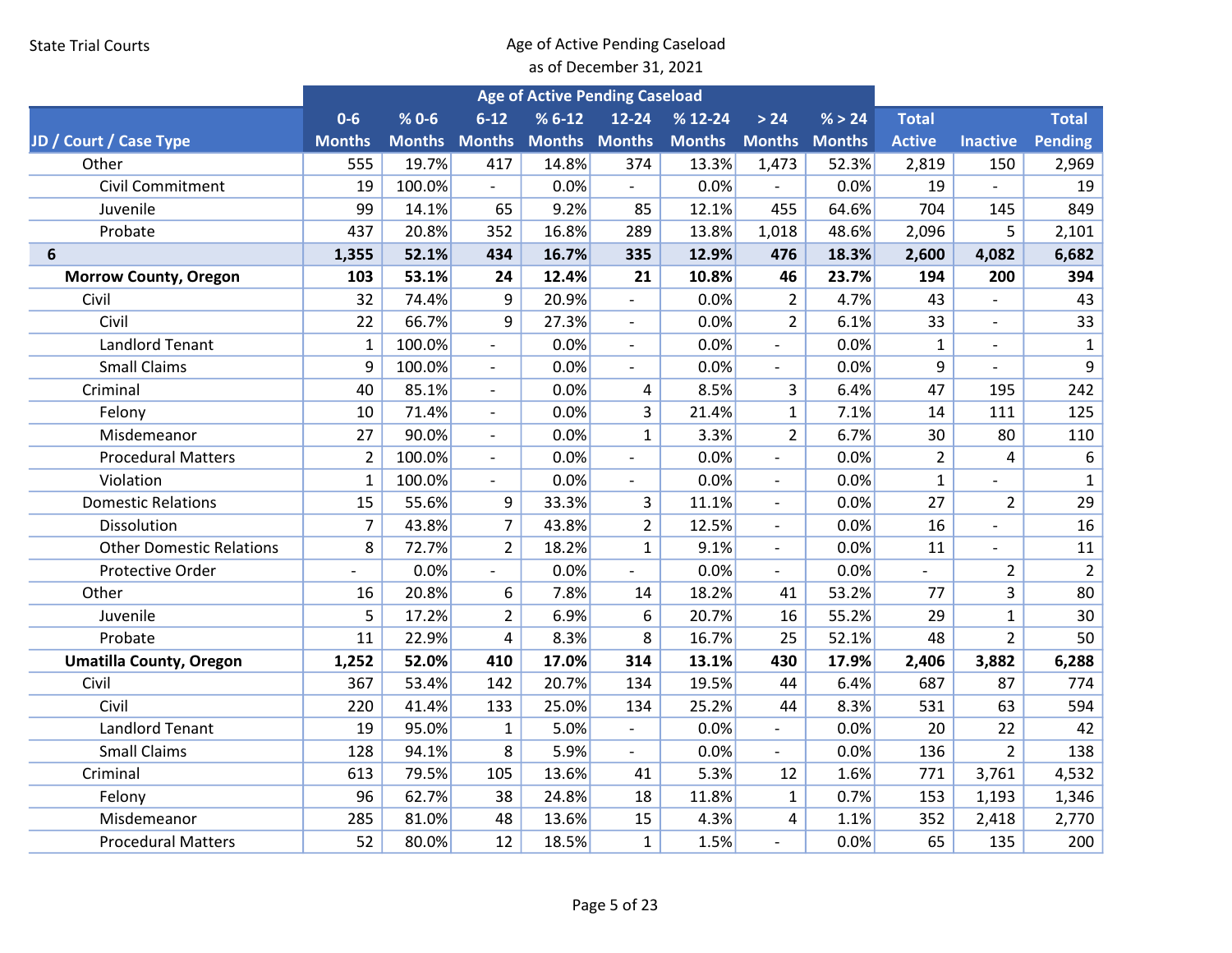|                                 |                |           |                          | <b>Age of Active Pending Caseload</b> |                          |                             |                          |        |               |                          |                |
|---------------------------------|----------------|-----------|--------------------------|---------------------------------------|--------------------------|-----------------------------|--------------------------|--------|---------------|--------------------------|----------------|
|                                 | $0-6$          | $% 0 - 6$ | $6 - 12$                 | $% 6-12$                              | $12 - 24$                | $% 12-24$                   | > 24                     | % > 24 | <b>Total</b>  |                          | <b>Total</b>   |
| JD / Court / Case Type          | <b>Months</b>  |           |                          | Months Months Months Months           |                          | <b>Months Months Months</b> |                          |        | <b>Active</b> | <b>Inactive</b>          | Pending        |
| Violation                       | 180            | 89.6%     | $\overline{7}$           | 3.5%                                  | $\overline{7}$           | 3.5%                        | $\overline{7}$           | 3.5%   | 201           | 15                       | 216            |
| <b>Domestic Relations</b>       | 117            | 59.4%     | 56                       | 28.4%                                 | 20                       | 10.2%                       | 4                        | 2.0%   | 197           | $\mathbf{1}$             | 198            |
| Dissolution                     | 68             | 66.7%     | 26                       | 25.5%                                 | 8                        | 7.8%                        | $\overline{\phantom{a}}$ | 0.0%   | 102           | $\overline{\phantom{0}}$ | 102            |
| <b>Other Domestic Relations</b> | 46             | 50.0%     | 30                       | 32.6%                                 | 12                       | 13.0%                       | 4                        | 4.3%   | 92            | $\overline{a}$           | 92             |
| <b>Protective Order</b>         | 3              | 100.0%    |                          | 0.0%                                  | $\overline{a}$           | 0.0%                        |                          | 0.0%   | 3             | $\mathbf{1}$             | $\overline{4}$ |
| Other                           | 155            | 20.6%     | 107                      | 14.2%                                 | 119                      | 15.8%                       | 370                      | 49.3%  | 751           | 33                       | 784            |
| <b>Civil Commitment</b>         | 3              | 100.0%    |                          | 0.0%                                  |                          | 0.0%                        | $\blacksquare$           | 0.0%   | 3             |                          | 3              |
| Juvenile                        | 81             | 28.0%     | 29                       | 10.0%                                 | 48                       | 16.6%                       | 131                      | 45.3%  | 289           | 33                       | 322            |
| Probate                         | 71             | 15.5%     | 78                       | 17.0%                                 | 71                       | 15.5%                       | 239                      | 52.1%  | 459           |                          | 459            |
| $\overline{7}$                  | 1,440          | 52.2%     | 311                      | 11.3%                                 | 241                      | 8.7%                        | 768                      | 27.8%  | 2,760         | 2,505                    | 5,265          |
| <b>Wasco County, Oregon</b>     | 713            | 56.5%     | 113                      | 9.0%                                  | 84                       | 6.7%                        | 351                      | 27.8%  | 1,261         | 1,016                    | 2,277          |
| Civil                           | 118            | 69.4%     | 24                       | 14.1%                                 | 17                       | 10.0%                       | 11                       | 6.5%   | 170           | 8                        | 178            |
| Civil                           | 58             | 59.2%     | 15                       | 15.3%                                 | 14                       | 14.3%                       | 11                       | 11.2%  | 98            | 4                        | 102            |
| <b>Landlord Tenant</b>          | 6              | 100.0%    | $\sim$                   | 0.0%                                  | $\overline{\phantom{a}}$ | 0.0%                        | $\overline{\phantom{a}}$ | 0.0%   | 6             | 3                        | 9              |
| <b>Small Claims</b>             | 54             | 81.8%     | 9                        | 13.6%                                 | 3                        | 4.5%                        |                          | 0.0%   | 66            | $\mathbf{1}$             | 67             |
| Criminal                        | 517            | 83.7%     | 42                       | 6.8%                                  | 25                       | 4.0%                        | 34                       | 5.5%   | 618           | 991                      | 1,609          |
| Felony                          | 62             | 71.3%     | 17                       | 19.5%                                 | 8                        | 9.2%                        |                          | 0.0%   | 87            | 235                      | 322            |
| Misdemeanor                     | 145            | 83.3%     | 19                       | 10.9%                                 | 9                        | 5.2%                        | $\mathbf{1}$             | 0.6%   | 174           | 721                      | 895            |
| <b>Procedural Matters</b>       | 3              | 27.3%     | 3                        | 27.3%                                 | 4                        | 36.4%                       | $\mathbf{1}$             | 9.1%   | 11            | 24                       | 35             |
| Violation                       | 307            | 88.7%     | 3                        | 0.9%                                  | 4                        | 1.2%                        | 32                       | 9.2%   | 346           | 11                       | 357            |
| <b>Domestic Relations</b>       | 23             | 56.1%     | 10                       | 24.4%                                 | $\overline{7}$           | 17.1%                       | $\mathbf{1}$             | 2.4%   | 41            |                          | 41             |
| Dissolution                     | 17             | 56.7%     | 8                        | 26.7%                                 | 4                        | 13.3%                       | $\mathbf{1}$             | 3.3%   | 30            | $\overline{a}$           | 30             |
| <b>Other Domestic Relations</b> | 6              | 54.5%     | $\overline{2}$           | 18.2%                                 | $\overline{3}$           | 27.3%                       | $\blacksquare$           | 0.0%   | 11            |                          | 11             |
| Other                           | 55             | 12.7%     | 37                       | 8.6%                                  | 35                       | 8.1%                        | 305                      | 70.6%  | 432           | 17                       | 449            |
| Civil Commitment                | 3              | 100.0%    | $\sim$                   | 0.0%                                  | $\overline{\phantom{a}}$ | 0.0%                        | $\overline{\phantom{a}}$ | 0.0%   | 3             | $\overline{a}$           | 3              |
| Juvenile                        | 16             | 6.6%      | $\mathbf{1}$             | 0.4%                                  | 8                        | 3.3%                        | 219                      | 89.8%  | 244           | 17                       | 261            |
| Probate                         | 36             | 19.5%     | 36                       | 19.5%                                 | 27                       | 14.6%                       | 86                       | 46.5%  | 185           |                          | 185            |
| <b>Wheeler County, Oregon</b>   | 11             | 50.0%     | 4                        | 18.2%                                 | 4                        | 18.2%                       | 3                        | 13.6%  | 22            | 18                       | 40             |
| Civil                           | $\overline{2}$ | 40.0%     |                          | 0.0%                                  | $\overline{2}$           | 40.0%                       | $\mathbf{1}$             | 20.0%  | 5             |                          | 5              |
| Civil                           | $\overline{2}$ | 40.0%     | $\overline{\phantom{a}}$ | 0.0%                                  | $\overline{2}$           | 40.0%                       | $\mathbf{1}$             | 20.0%  | 5             | $\overline{\phantom{a}}$ | 5              |
| Criminal                        | $\overline{7}$ | 63.6%     | $\mathbf{1}$             | 9.1%                                  | $\overline{2}$           | 18.2%                       | $\mathbf{1}$             | 9.1%   | 11            | 18                       | 29             |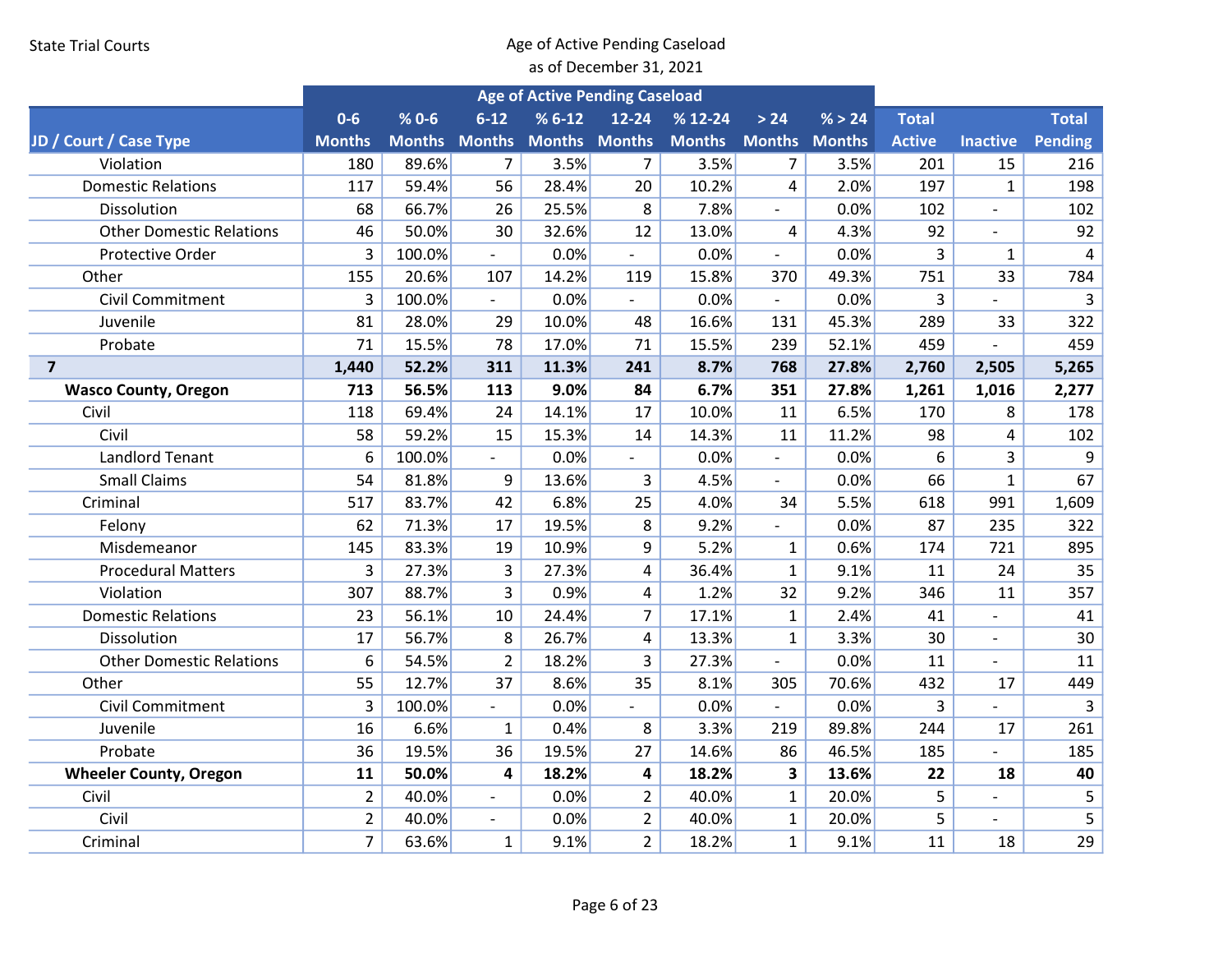|                                  |                          |           |                          |                      | <b>Age of Active Pending Caseload</b> |               |                          |        |                         |                              |                |
|----------------------------------|--------------------------|-----------|--------------------------|----------------------|---------------------------------------|---------------|--------------------------|--------|-------------------------|------------------------------|----------------|
|                                  | $0 - 6$                  | $% 0 - 6$ | $6 - 12$                 | $%6-12$              | $12 - 24$                             | $% 12-24$     | > 24                     | % > 24 | <b>Total</b>            |                              | <b>Total</b>   |
| JD / Court / Case Type           | <b>Months</b>            |           | <b>Months Months</b>     | <b>Months Months</b> |                                       | <b>Months</b> | <b>Months Months</b>     |        | <b>Active</b>           | <b>Inactive</b>              | <b>Pending</b> |
| Felony                           |                          | 0.0%      |                          | 0.0%                 | $\overline{2}$                        | 100.0%        |                          | 0.0%   | $\overline{2}$          | 12                           | 14             |
| Misdemeanor                      | $\overline{7}$           | 87.5%     | $\mathbf{1}$             | 12.5%                | $\overline{\phantom{a}}$              | 0.0%          | $\overline{\phantom{a}}$ | 0.0%   | 8                       | 4                            | 12             |
| <b>Procedural Matters</b>        | $\overline{\phantom{0}}$ | 0.0%      | $\sim$                   | 0.0%                 | $\blacksquare$                        | 0.0%          | $\mathbf{r}$             | 0.0%   | $\overline{a}$          | $\overline{2}$               | $\overline{2}$ |
| Violation                        |                          | 0.0%      |                          | 0.0%                 | $\overline{\phantom{a}}$              | 0.0%          | $\mathbf{1}$             | 100.0% | $\mathbf 1$             | $\overline{a}$               | $\mathbf 1$    |
| <b>Domestic Relations</b>        | $\mathbf{1}$             | 50.0%     | $\mathbf{1}$             | 50.0%                | $\overline{\phantom{a}}$              | 0.0%          | $\overline{\phantom{a}}$ | 0.0%   | $\overline{2}$          | $\overline{a}$               | $\overline{2}$ |
| Dissolution                      | $\mathbf{1}$             | 50.0%     | $\mathbf{1}$             | 50.0%                | $\overline{a}$                        | 0.0%          | $\overline{\phantom{a}}$ | 0.0%   | $\overline{2}$          | $\overline{a}$               | $\overline{2}$ |
| Other                            | $\mathbf{1}$             | 25.0%     | $\overline{2}$           | 50.0%                | $\overline{\phantom{a}}$              | 0.0%          | $\mathbf{1}$             | 25.0%  | $\overline{\mathbf{4}}$ | $\overline{a}$               | $\sqrt{4}$     |
| Juvenile                         | $\mathbf{1}$             | 50.0%     | $\mathbf{1}$             | 50.0%                | $\overline{\phantom{a}}$              | 0.0%          | $\overline{\phantom{a}}$ | 0.0%   | $\overline{2}$          | $\overline{a}$               | $\overline{2}$ |
| Probate                          |                          | 0.0%      | $\mathbf{1}$             | 50.0%                | $\blacksquare$                        | 0.0%          | $\mathbf{1}$             | 50.0%  | $\overline{2}$          |                              | $\overline{2}$ |
| <b>Gilliam County, Oregon</b>    | 15                       | 32.6%     | 9                        | 19.6%                | 5                                     | 10.9%         | 17                       | 37.0%  | 46                      | 68                           | 114            |
| Civil                            | 3                        | 37.5%     | 4                        | 50.0%                | $\overline{\phantom{a}}$              | 0.0%          | $\mathbf{1}$             | 12.5%  | 8                       | $\overline{2}$               | 10             |
| Civil                            | 3                        | 37.5%     | 4                        | 50.0%                |                                       | 0.0%          | $\mathbf{1}$             | 12.5%  | 8                       | $\overline{2}$               | 10             |
| Criminal                         | 9                        | 45.0%     | $\overline{2}$           | 10.0%                | 3                                     | 15.0%         | 6                        | 30.0%  | 20                      | 66                           | 86             |
| Felony                           | 3                        | 75.0%     | $\overline{\phantom{a}}$ | 0.0%                 | $\overline{\phantom{a}}$              | 0.0%          | $\mathbf{1}$             | 25.0%  | 4                       | 27                           | 31             |
| Misdemeanor                      |                          | 0.0%      | $\overline{2}$           | 50.0%                | $\mathbf{1}$                          | 25.0%         | $\mathbf{1}$             | 25.0%  | 4                       | 37                           | 41             |
| <b>Procedural Matters</b>        | $\mathbf{1}$             | 33.3%     | $\overline{\phantom{a}}$ | 0.0%                 | $\mathbf{1}$                          | 33.3%         | $\mathbf{1}$             | 33.3%  | 3                       | $\mathbf{1}$                 | $\overline{4}$ |
| Violation                        | 5                        | 55.6%     | $\overline{a}$           | 0.0%                 | $\mathbf{1}$                          | 11.1%         | 3                        | 33.3%  | 9                       | $\mathbf{1}$                 | 10             |
| <b>Domestic Relations</b>        | $\overline{2}$           | 50.0%     | $\mathbf{1}$             | 25.0%                | $\mathbf{1}$                          | 25.0%         | $\overline{\phantom{a}}$ | 0.0%   | 4                       | $\qquad \qquad \blacksquare$ | $\overline{4}$ |
| Dissolution                      | $\mathbf{1}$             | 33.3%     | $\mathbf{1}$             | 33.3%                | $\mathbf{1}$                          | 33.3%         | $\overline{\phantom{a}}$ | 0.0%   | 3                       | $\overline{a}$               | $\overline{3}$ |
| <b>Other Domestic Relations</b>  | $\mathbf{1}$             | 100.0%    | $\overline{a}$           | 0.0%                 | $\overline{\phantom{a}}$              | 0.0%          | $\overline{\phantom{a}}$ | 0.0%   | $\mathbf{1}$            |                              | $\mathbf{1}$   |
| Other                            | $\mathbf{1}$             | 7.1%      | $\overline{2}$           | 14.3%                | 1                                     | 7.1%          | 10                       | 71.4%  | 14                      |                              | 14             |
| Juvenile                         | $\mathbf{1}$             | 10.0%     | $\blacksquare$           | 0.0%                 | $\mathbf{1}$                          | 10.0%         | 8                        | 80.0%  | 10                      | $\overline{a}$               | 10             |
| Probate                          |                          | 0.0%      | $\overline{2}$           | 50.0%                |                                       | 0.0%          | $\overline{2}$           | 50.0%  | 4                       |                              | 4              |
| <b>Hood River County, Oregon</b> | 664                      | 48.5%     | 174                      | 12.7%                | 140                                   | 10.2%         | 392                      | 28.6%  | 1,370                   | 1,224                        | 2,594          |
| Civil                            | 64                       | 50.8%     | 27                       | 21.4%                | 27                                    | 21.4%         | 8                        | 6.3%   | 126                     | $\overline{7}$               | 133            |
| Civil                            | 41                       | 41.0%     | 25                       | 25.0%                | 26                                    | 26.0%         | 8                        | 8.0%   | 100                     | 5                            | 105            |
| <b>Landlord Tenant</b>           | 3                        | 100.0%    |                          | 0.0%                 | $\overline{\phantom{a}}$              | 0.0%          | $\overline{\phantom{a}}$ | 0.0%   | 3                       | $\overline{2}$               | 5              |
| <b>Small Claims</b>              | 20                       | 87.0%     | $\overline{2}$           | 8.7%                 | $\mathbf{1}$                          | 4.3%          | $\overline{\phantom{a}}$ | 0.0%   | 23                      |                              | 23             |
| Criminal                         | 519                      | 56.8%     | 95                       | 10.4%                | 77                                    | 8.4%          | 222                      | 24.3%  | 913                     | 1,209                        | 2,122          |
| Felony                           | 46                       | 52.3%     | 18                       | 20.5%                | 15                                    | 17.0%         | 9                        | 10.2%  | 88                      | 262                          | 350            |
| Misdemeanor                      | 170                      | 54.0%     | 41                       | 13.0%                | 23                                    | 7.3%          | 81                       | 25.7%  | 315                     | 926                          | 1,241          |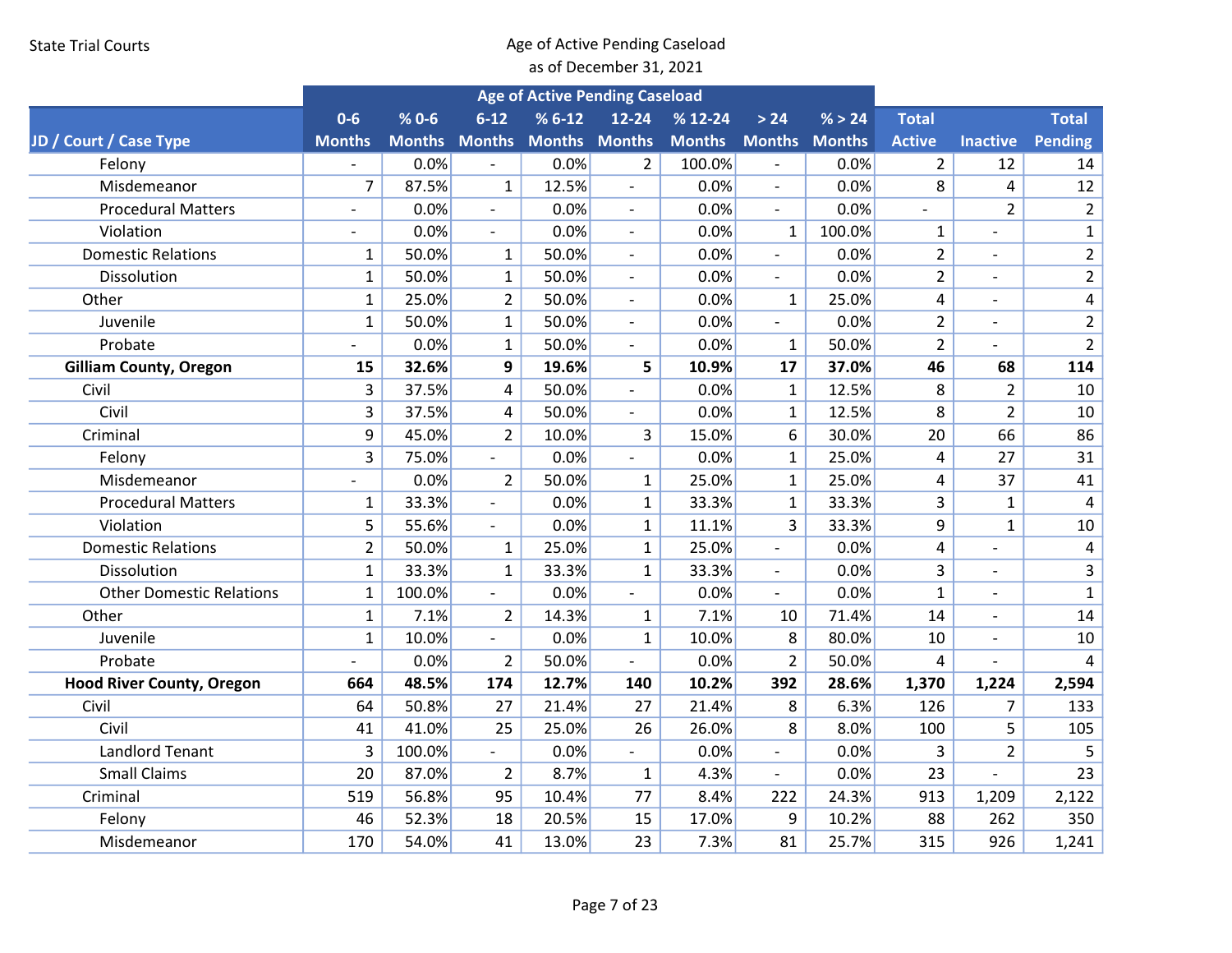|                                 |                |        |                          | <b>Age of Active Pending Caseload</b> |                          |               |                          |               |                |                          |                |
|---------------------------------|----------------|--------|--------------------------|---------------------------------------|--------------------------|---------------|--------------------------|---------------|----------------|--------------------------|----------------|
|                                 | $0-6$          | $%0-6$ | $6 - 12$                 | $% 6-12$                              | $12 - 24$                | $% 12-24$     | > 24                     | % > 24        | <b>Total</b>   |                          | <b>Total</b>   |
| JD / Court / Case Type          | <b>Months</b>  |        | <b>Months Months</b>     | <b>Months Months</b>                  |                          | <b>Months</b> | <b>Months</b>            | <b>Months</b> | <b>Active</b>  | <b>Inactive</b>          | Pending        |
| <b>Procedural Matters</b>       | $\overline{7}$ | 16.3%  | 3                        | 7.0%                                  | 4                        | 9.3%          | 29                       | 67.4%         | 43             | 14                       | 57             |
| Violation                       | 296            | 63.4%  | 33                       | 7.1%                                  | 35                       | 7.5%          | 103                      | 22.1%         | 467            | $\overline{7}$           | 474            |
| <b>Domestic Relations</b>       | 38             | 62.3%  | 16                       | 26.2%                                 | 5                        | 8.2%          | $\overline{2}$           | 3.3%          | 61             | $\overline{\phantom{a}}$ | 61             |
| Dissolution                     | 24             | 60.0%  | 12                       | 30.0%                                 | 3                        | 7.5%          | $\mathbf{1}$             | 2.5%          | 40             |                          | 40             |
| <b>Other Domestic Relations</b> | 13             | 65.0%  | 4                        | 20.0%                                 | $\overline{2}$           | 10.0%         | $\mathbf{1}$             | 5.0%          | 20             | $\overline{\phantom{a}}$ | 20             |
| <b>Protective Order</b>         | 1              | 100.0% |                          | 0.0%                                  |                          | 0.0%          | $\overline{\phantom{a}}$ | 0.0%          | $\mathbf{1}$   |                          | $\mathbf{1}$   |
| Other                           | 43             | 15.9%  | 36                       | 13.3%                                 | 31                       | 11.5%         | 160                      | 59.3%         | 270            | 8                        | 278            |
| <b>Civil Commitment</b>         | $\mathbf{1}$   | 100.0% | $\overline{a}$           | 0.0%                                  | $\blacksquare$           | 0.0%          | $\blacksquare$           | 0.0%          | $\mathbf{1}$   |                          | $\mathbf{1}$   |
| Juvenile                        | 17             | 16.0%  | 13                       | 12.3%                                 | 13                       | 12.3%         | 63                       | 59.4%         | 106            | $\overline{7}$           | 113            |
| Probate                         | 25             | 15.3%  | 23                       | 14.1%                                 | 18                       | 11.0%         | 97                       | 59.5%         | 163            | $\mathbf{1}$             | 164            |
| <b>Sherman County, Oregon</b>   | 37             | 60.7%  | 11                       | 18.0%                                 | 8                        | 13.1%         | 5                        | 8.2%          | 61             | 179                      | 240            |
| Civil                           | 6              | 66.7%  | $\overline{2}$           | 22.2%                                 | $\overline{\phantom{a}}$ | 0.0%          | $\mathbf{1}$             | 11.1%         | 9              | $\overline{2}$           | 11             |
| Civil                           | 4              | 66.7%  | $\mathbf{1}$             | 16.7%                                 | $\overline{\phantom{a}}$ | 0.0%          | $\mathbf{1}$             | 16.7%         | 6              | $\overline{2}$           | 8              |
| <b>Landlord Tenant</b>          |                | 0.0%   | $\mathbf{1}$             | 100.0%                                |                          | 0.0%          | $\overline{\phantom{a}}$ | 0.0%          | $\mathbf{1}$   |                          | $\mathbf{1}$   |
| <b>Small Claims</b>             | $\overline{2}$ | 100.0% | $\sim$                   | 0.0%                                  | $\blacksquare$           | 0.0%          | $\sim$                   | 0.0%          | $\overline{2}$ | $\overline{a}$           | $\overline{2}$ |
| Criminal                        | 29             | 67.4%  | 6                        | 14.0%                                 | 6                        | 14.0%         | $\overline{2}$           | 4.7%          | 43             | 174                      | 217            |
| Felony                          | 5              | 50.0%  | $\overline{3}$           | 30.0%                                 | $\overline{2}$           | 20.0%         | $\overline{\phantom{a}}$ | 0.0%          | 10             | 45                       | 55             |
| Misdemeanor                     | 18             | 78.3%  | $\mathbf{1}$             | 4.3%                                  | 3                        | 13.0%         | $\mathbf{1}$             | 4.3%          | 23             | 125                      | 148            |
| <b>Procedural Matters</b>       |                | 0.0%   |                          | 0.0%                                  | $\sim$                   | 0.0%          | $\blacksquare$           | 0.0%          |                | 3                        | 3              |
| Violation                       | 6              | 60.0%  | $\overline{2}$           | 20.0%                                 | $\mathbf{1}$             | 10.0%         | $\mathbf{1}$             | 10.0%         | 10             | $\mathbf{1}$             | 11             |
| <b>Domestic Relations</b>       | $\mathbf{1}$   | 33.3%  | $\overline{2}$           | 66.7%                                 |                          | 0.0%          | $\blacksquare$           | 0.0%          | 3              | $\overline{\phantom{a}}$ | 3              |
| Dissolution                     | $\mathbf{1}$   | 33.3%  | $\overline{2}$           | 66.7%                                 | $\overline{\phantom{a}}$ | 0.0%          | $\overline{\phantom{a}}$ | 0.0%          | 3              | $\overline{\phantom{a}}$ | 3              |
| Other                           | $\mathbf{1}$   | 16.7%  | $\mathbf{1}$             | 16.7%                                 | $\overline{2}$           | 33.3%         | $\overline{2}$           | 33.3%         | 6              | 3                        | 9              |
| Juvenile                        |                | 0.0%   | $\mathbf{1}$             | 50.0%                                 | $\overline{\phantom{a}}$ | 0.0%          | $\mathbf{1}$             | 50.0%         | $\overline{2}$ | 3                        | 5              |
| Probate                         | $\mathbf{1}$   | 25.0%  | $\overline{\phantom{a}}$ | 0.0%                                  | $\overline{2}$           | 50.0%         | $\mathbf{1}$             | 25.0%         | 4              | $\overline{a}$           | 4              |
| 8                               | 193            | 37.3%  | 83                       | 16.1%                                 | 65                       | 12.6%         | 176                      | 34.0%         | 517            | 434                      | 951            |
| <b>Baker County, Oregon</b>     | 193            | 37.3%  | 83                       | 16.1%                                 | 65                       | 12.6%         | 176                      | 34.0%         | 517            | 434                      | 951            |
| Civil                           | 48             | 61.5%  | 15                       | 19.2%                                 | 12                       | 15.4%         | 3                        | 3.8%          | 78             | $\mathbf{1}$             | 79             |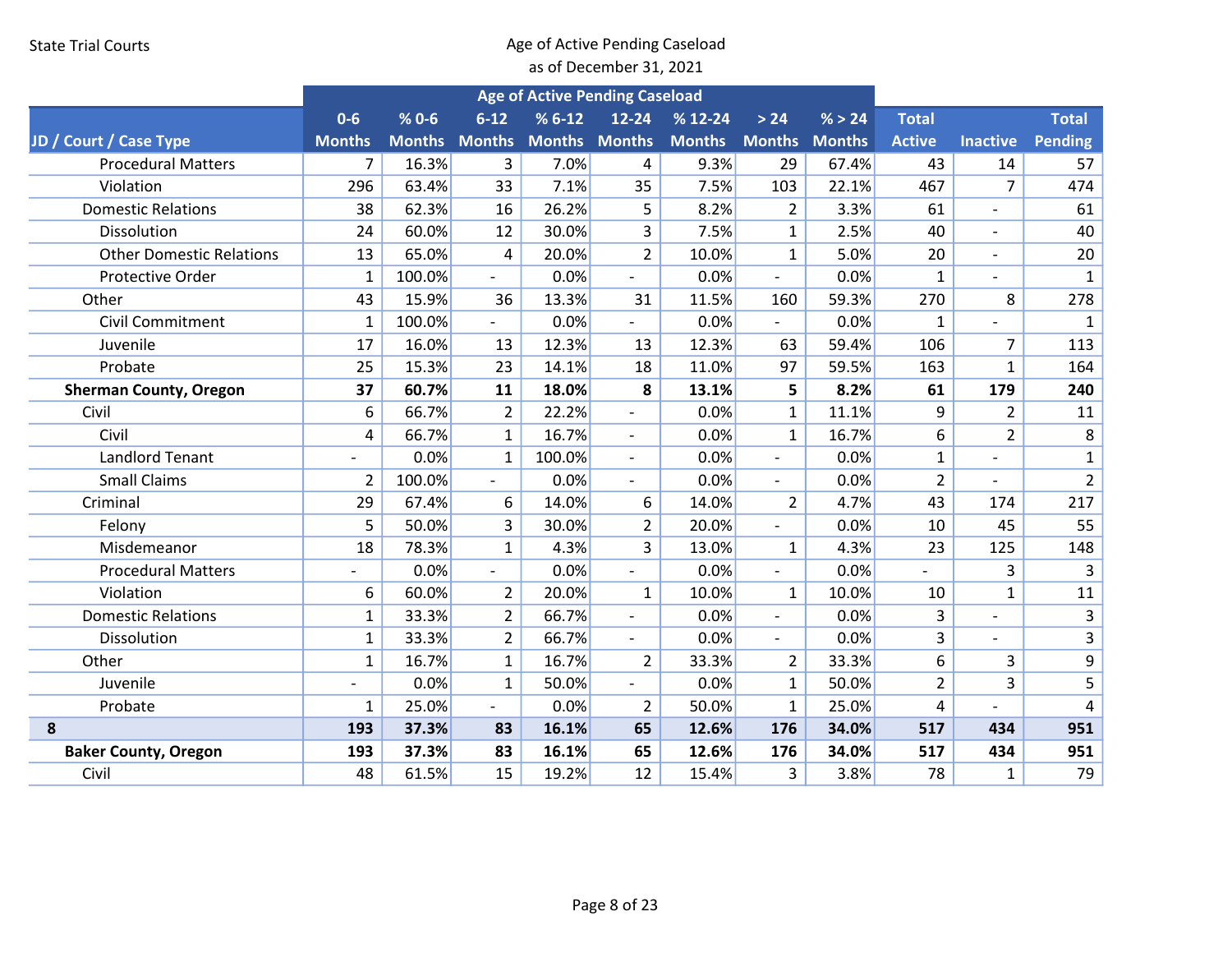|                                 |                |                      |                          | <b>Age of Active Pending Caseload</b> |                          |               |                          |               |                |                          |                |
|---------------------------------|----------------|----------------------|--------------------------|---------------------------------------|--------------------------|---------------|--------------------------|---------------|----------------|--------------------------|----------------|
|                                 | $0-6$          | $% 0 - 6$            | $6 - 12$                 | $% 6-12$                              | $12 - 24$                | $% 12-24$     | $>24$                    | % > 24        | <b>Total</b>   |                          | <b>Total</b>   |
| JD / Court / Case Type          | <b>Months</b>  | <b>Months Months</b> |                          | <b>Months Months</b>                  |                          | <b>Months</b> | <b>Months</b>            | <b>Months</b> | <b>Active</b>  | <b>Inactive</b>          | Pending        |
| Civil                           | 47             | 61.8%                | 15                       | 19.7%                                 | 11                       | 14.5%         | 3                        | 3.9%          | 76             | $\mathbf{1}$             | 77             |
| <b>Landlord Tenant</b>          | $\mathbf{1}$   | 50.0%                | $\sim$                   | 0.0%                                  | $\mathbf{1}$             | 50.0%         | $\overline{\phantom{a}}$ | 0.0%          | $\overline{2}$ | $\blacksquare$           | $\overline{2}$ |
| Criminal                        | 79             | 33.9%                | 30                       | 12.9%                                 | 21                       | 9.0%          | 103                      | 44.2%         | 233            | 422                      | 655            |
| Felony                          | 21             | 53.8%                | 8                        | 20.5%                                 | $\overline{2}$           | 5.1%          | 8                        | 20.5%         | 39             | 113                      | 152            |
| Misdemeanor                     | 40             | 34.8%                | 11                       | 9.6%                                  | 10                       | 8.7%          | 54                       | 47.0%         | 115            | 246                      | 361            |
| <b>Procedural Matters</b>       | 11             | 33.3%                | 6                        | 18.2%                                 | $\overline{2}$           | 6.1%          | 14                       | 42.4%         | 33             | 10                       | 43             |
| Violation                       | $\overline{7}$ | 15.2%                | 5                        | 10.9%                                 | $\overline{7}$           | 15.2%         | 27                       | 58.7%         | 46             | 53                       | 99             |
| <b>Domestic Relations</b>       | 22             | 53.7%                | 11                       | 26.8%                                 | $\overline{7}$           | 17.1%         | $\mathbf{1}$             | 2.4%          | 41             | $\overline{\phantom{0}}$ | 41             |
| Dissolution                     | 16             | 64.0%                | 4                        | 16.0%                                 | 4                        | 16.0%         | $\mathbf{1}$             | 4.0%          | 25             |                          | 25             |
| <b>Other Domestic Relations</b> | 6              | 37.5%                | $\overline{7}$           | 43.8%                                 | 3                        | 18.8%         |                          | 0.0%          | 16             |                          | 16             |
| Other                           | 44             | 26.7%                | 27                       | 16.4%                                 | 25                       | 15.2%         | 69                       | 41.8%         | 165            | 11                       | 176            |
| Juvenile                        | 20             | 41.7%                | 9                        | 18.8%                                 | 8                        | 16.7%         | 11                       | 22.9%         | 48             | 10                       | 58             |
| Probate                         | 24             | 20.5%                | 18                       | 15.4%                                 | 17                       | 14.5%         | 58                       | 49.6%         | 117            | 1                        | 118            |
| 9                               | 518            | 50.2%                | 193                      | 18.7%                                 | 142                      | 13.8%         | 178                      | 17.3%         | 1,031          | 1,826                    | 2,857          |
| <b>Malheur County, Oregon</b>   | 518            | 50.2%                | 193                      | 18.7%                                 | 142                      | 13.8%         | 178                      | 17.3%         | 1,031          | 1,826                    | 2,857          |
| Civil                           | 113            | 46.1%                | 58                       | 23.7%                                 | 58                       | 23.7%         | 16                       | 6.5%          | 245            | 63                       | 308            |
| Civil                           | 95             | 42.4%                | 58                       | 25.9%                                 | 55                       | 24.6%         | 16                       | 7.1%          | 224            | 62                       | 286            |
| <b>Landlord Tenant</b>          | 4              | 57.1%                |                          | 0.0%                                  | 3                        | 42.9%         |                          | 0.0%          | $\overline{7}$ |                          | $\overline{7}$ |
| <b>Small Claims</b>             | 14             | 100.0%               | $\overline{\phantom{0}}$ | 0.0%                                  | $\overline{\phantom{a}}$ | 0.0%          | $\blacksquare$           | 0.0%          | 14             | $\mathbf{1}$             | 15             |
| Criminal                        | 314            | 71.0%                | 86                       | 19.5%                                 | 31                       | 7.0%          | 11                       | 2.5%          | 442            | 1,728                    | 2,170          |
| Felony                          | 122            | 65.9%                | 42                       | 22.7%                                 | 15                       | 8.1%          | 6                        | 3.2%          | 185            | 481                      | 666            |
| Misdemeanor                     | 174            | 73.4%                | 42                       | 17.7%                                 | 16                       | 6.8%          | 5                        | 2.1%          | 237            | 1,187                    | 1,424          |
| <b>Procedural Matters</b>       | 16             | 88.9%                | $\overline{2}$           | 11.1%                                 |                          | 0.0%          | $\blacksquare$           | 0.0%          | 18             | 46                       | 64             |
| Violation                       | $\overline{2}$ | 100.0%               |                          | 0.0%                                  |                          | 0.0%          | $\overline{\phantom{a}}$ | 0.0%          | $\overline{2}$ | 14                       | 16             |
| <b>Domestic Relations</b>       | 39             | 81.3%                | $\overline{7}$           | 14.6%                                 | $\overline{2}$           | 4.2%          | $\overline{\phantom{a}}$ | 0.0%          | 48             | 3                        | 51             |
| Dissolution                     | 28             | 80.0%                | 5                        | 14.3%                                 | $\overline{2}$           | 5.7%          | $\mathbf{r}$             | 0.0%          | 35             | $\mathbf{1}$             | 36             |
| <b>Other Domestic Relations</b> | 11             | 84.6%                | $\overline{2}$           | 15.4%                                 | $\frac{1}{2}$            | 0.0%          | $\overline{\phantom{a}}$ | 0.0%          | 13             | $\mathbf{1}$             | 14             |
| Protective Order                |                | 0.0%                 | $\overline{\phantom{0}}$ | 0.0%                                  | $\overline{\phantom{a}}$ | 0.0%          | $\overline{\phantom{a}}$ | 0.0%          |                | $\mathbf{1}$             | $\mathbf{1}$   |
| Other                           | 52             | 17.6%                | 42                       | 14.2%                                 | 51                       | 17.2%         | 151                      | 51.0%         | 296            | 32                       | 328            |
| <b>Civil Commitment</b>         | $\overline{2}$ | 100.0%               |                          | 0.0%                                  |                          | 0.0%          |                          | 0.0%          | $\overline{2}$ | $\mathbf{1}$             | 3              |
| Juvenile                        | 50             | 17.2%                | 42                       | 14.4%                                 | 51                       | 17.5%         | 148                      | 50.9%         | 291            | 31                       | 322            |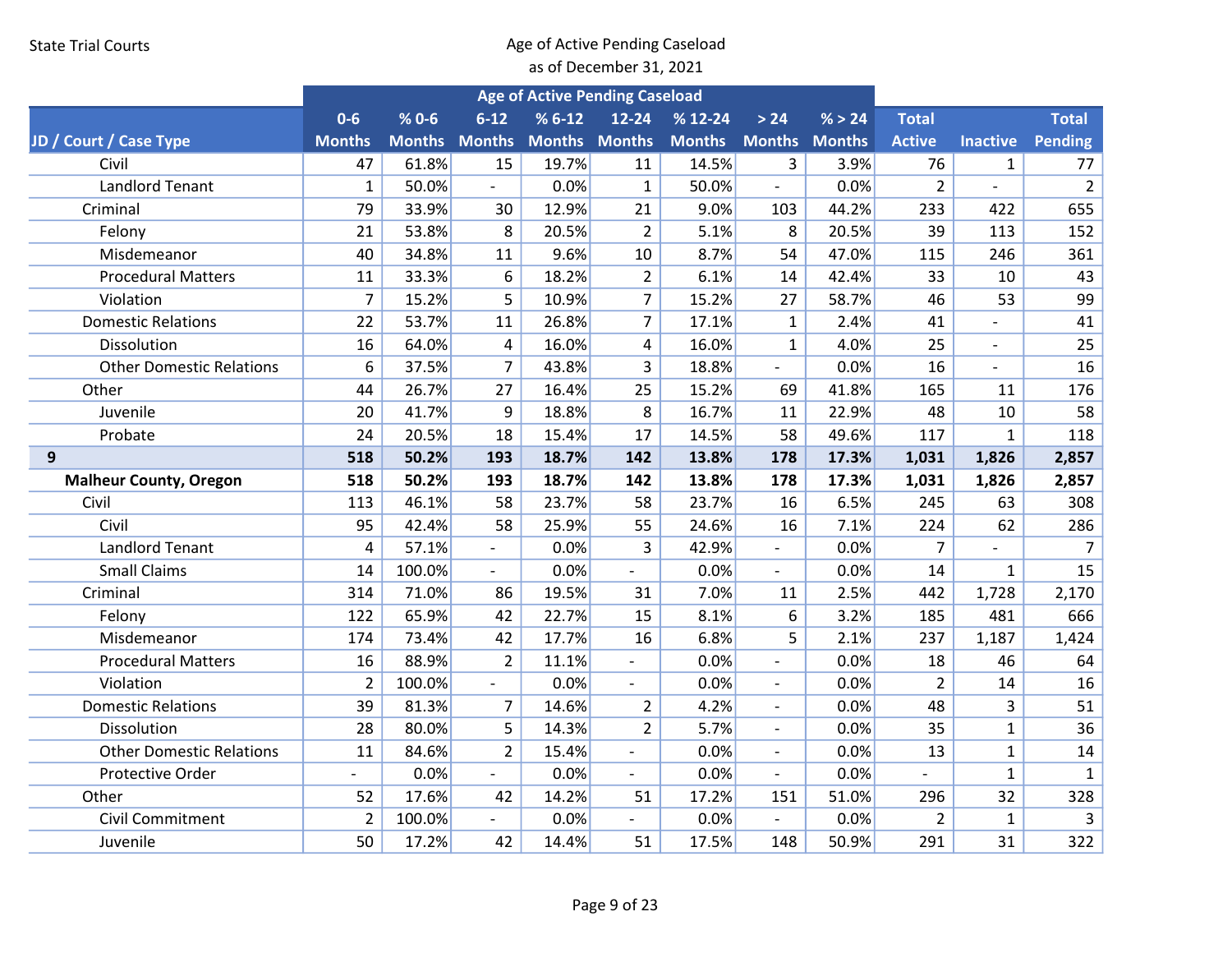|                                 |                |                      |                          | <b>Age of Active Pending Caseload</b> |                          |               |                          |               |                |                          |                |
|---------------------------------|----------------|----------------------|--------------------------|---------------------------------------|--------------------------|---------------|--------------------------|---------------|----------------|--------------------------|----------------|
|                                 | $0-6$          | $% 0 - 6$            | $6 - 12$                 | $%6-12$                               | $12 - 24$                | $% 12-24$     | > 24                     | % > 24        | <b>Total</b>   |                          | <b>Total</b>   |
| JD / Court / Case Type          | <b>Months</b>  | <b>Months Months</b> |                          | <b>Months Months</b>                  |                          | <b>Months</b> | <b>Months</b>            | <b>Months</b> | <b>Active</b>  | <b>Inactive</b>          | <b>Pending</b> |
| Probate                         |                | 0.0%                 |                          | 0.0%                                  |                          | 0.0%          | 3                        | 100.0%        | 3              |                          | 3              |
| 10                              | 554            | 56.8%                | 125                      | 12.8%                                 | 92                       | 9.4%          | 205                      | 21.0%         | 976            | 805                      | 1,781          |
| <b>Union County, Oregon</b>     | 465            | 59.2%                | 86                       | 10.9%                                 | 70                       | 8.9%          | 165                      | 21.0%         | 786            | 727                      | 1,513          |
| Civil                           | 104            | 74.8%                | 11                       | 7.9%                                  | 13                       | 9.4%          | 11                       | 7.9%          | 139            | $\mathbf{r}$             | 139            |
| Civil                           | 61             | 66.3%                | 10                       | 10.9%                                 | 11                       | 12.0%         | 10                       | 10.9%         | 92             | $\overline{\phantom{0}}$ | 92             |
| <b>Landlord Tenant</b>          | 13             | 76.5%                | $\mathbf{1}$             | 5.9%                                  | $\overline{2}$           | 11.8%         | $\mathbf{1}$             | 5.9%          | 17             | $\overline{a}$           | 17             |
| <b>Small Claims</b>             | 30             | 100.0%               | $\overline{\phantom{a}}$ | 0.0%                                  | $\frac{1}{2}$            | 0.0%          | $\overline{\phantom{a}}$ | 0.0%          | 30             |                          | 30             |
| Criminal                        | 261            | 80.1%                | 44                       | 13.5%                                 | 19                       | 5.8%          | $\overline{2}$           | 0.6%          | 326            | 714                      | 1,040          |
| Felony                          | 53             | 70.7%                | 11                       | 14.7%                                 | 11                       | 14.7%         | $\blacksquare$           | 0.0%          | 75             | 145                      | 220            |
| Misdemeanor                     | 119            | 76.8%                | 28                       | 18.1%                                 | $\overline{7}$           | 4.5%          | $\mathbf{1}$             | 0.6%          | 155            | 557                      | 712            |
| <b>Procedural Matters</b>       | 8              | 80.0%                | $\mathbf{1}$             | 10.0%                                 | $\overline{\phantom{a}}$ | 0.0%          | $\mathbf{1}$             | 10.0%         | 10             | 10                       | 20             |
| Violation                       | 81             | 94.2%                | $\overline{4}$           | 4.7%                                  | $\mathbf{1}$             | 1.2%          | $\blacksquare$           | 0.0%          | 86             | $\overline{2}$           | 88             |
| <b>Domestic Relations</b>       | 39             | 70.9%                | 9                        | 16.4%                                 | 4                        | 7.3%          | 3                        | 5.5%          | 55             | $\mathbf{1}$             | 56             |
| Dissolution                     | 28             | 75.7%                | $\overline{7}$           | 18.9%                                 | $\overline{2}$           | 5.4%          | $\overline{\phantom{a}}$ | 0.0%          | 37             | $\overline{a}$           | 37             |
| <b>Other Domestic Relations</b> | 9              | 56.3%                | $\overline{2}$           | 12.5%                                 | $\overline{2}$           | 12.5%         | 3                        | 18.8%         | 16             | $\mathbf{1}$             | 17             |
| <b>Protective Order</b>         | $\overline{2}$ | 100.0%               | $\mathbf{r}$             | 0.0%                                  | $\overline{a}$           | 0.0%          | $\overline{a}$           | 0.0%          | $\overline{2}$ |                          | $\overline{2}$ |
| Other                           | 61             | 22.9%                | 22                       | 8.3%                                  | 34                       | 12.8%         | 149                      | 56.0%         | 266            | 12                       | 278            |
| Juvenile                        | 19             | 33.3%                | $\overline{7}$           | 12.3%                                 | 4                        | 7.0%          | 27                       | 47.4%         | 57             | 10                       | 67             |
| Probate                         | 42             | 20.1%                | 15                       | 7.2%                                  | 30                       | 14.4%         | 122                      | 58.4%         | 209            | $\overline{2}$           | 211            |
| <b>Wallowa County, Oregon</b>   | 89             | 46.8%                | 39                       | 20.5%                                 | 22                       | 11.6%         | 40                       | 21.1%         | 190            | 78                       | 268            |
| Civil                           | 20             | 66.7%                | 9                        | 30.0%                                 | $\mathbf{1}$             | 3.3%          | $\blacksquare$           | 0.0%          | 30             | 4                        | 34             |
| Civil                           | 13             | 56.5%                | 9                        | 39.1%                                 | $\mathbf{1}$             | 4.3%          | $\blacksquare$           | 0.0%          | 23             | 4                        | 27             |
| <b>Landlord Tenant</b>          | $\overline{2}$ | 100.0%               | $\overline{a}$           | 0.0%                                  | $\overline{\phantom{a}}$ | 0.0%          | $\overline{a}$           | 0.0%          | $\overline{2}$ |                          | $\overline{2}$ |
| <b>Small Claims</b>             | 5              | 100.0%               |                          | 0.0%                                  |                          | 0.0%          |                          | 0.0%          | 5              |                          | 5              |
| Criminal                        | 43             | 53.1%                | 21                       | 25.9%                                 | 10                       | 12.3%         | $\overline{7}$           | 8.6%          | 81             | 71                       | 152            |
| Felony                          | 5              | 45.5%                | $\overline{2}$           | 18.2%                                 | 3                        | 27.3%         | $\mathbf{1}$             | 9.1%          | 11             | 5                        | 16             |
| Misdemeanor                     | 23             | 46.9%                | 15                       | 30.6%                                 | 6                        | 12.2%         | 5                        | 10.2%         | 49             | 61                       | 110            |
| <b>Procedural Matters</b>       | 6              | 100.0%               |                          | 0.0%                                  | $\overline{\phantom{m}}$ | 0.0%          | $\blacksquare$           | 0.0%          | 6              | 5                        | 11             |
| Violation                       | 9              | 60.0%                | 4                        | 26.7%                                 | $\mathbf{1}$             | 6.7%          | $\mathbf{1}$             | 6.7%          | 15             |                          | 15             |
| <b>Domestic Relations</b>       | 8              | 72.7%                | $\mathbf{1}$             | 9.1%                                  | $\overline{2}$           | 18.2%         | $\overline{\phantom{a}}$ | 0.0%          | 11             | $\overline{a}$           | 11             |
| Dissolution                     | 6              | 75.0%                | $\mathbf{1}$             | 12.5%                                 | $\mathbf{1}$             | 12.5%         | $\overline{\phantom{a}}$ | 0.0%          | 8              | $\overline{a}$           | 8              |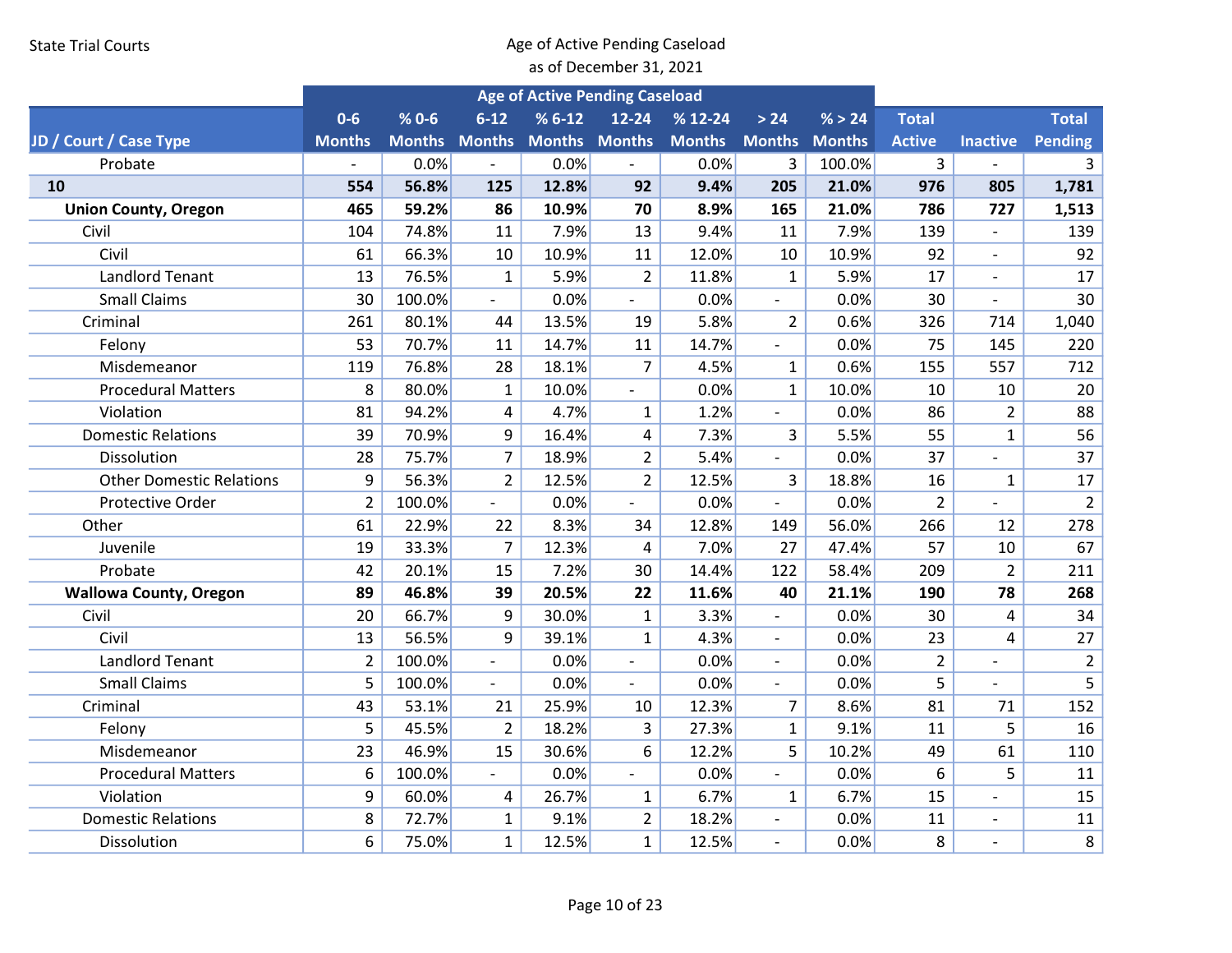|                                 |                          |               |                          | <b>Age of Active Pending Caseload</b> |                          |               |                          |               |               |                 |              |
|---------------------------------|--------------------------|---------------|--------------------------|---------------------------------------|--------------------------|---------------|--------------------------|---------------|---------------|-----------------|--------------|
|                                 | $0-6$                    | $% 0 - 6$     | $6 - 12$                 | $% 6-12$                              | 12-24                    | $% 12-24$     | $>24$                    | % > 24        | <b>Total</b>  |                 | <b>Total</b> |
| JD / Court / Case Type          | <b>Months</b>            | <b>Months</b> | <b>Months</b>            | <b>Months Months</b>                  |                          | <b>Months</b> | <b>Months</b>            | <b>Months</b> | <b>Active</b> | <b>Inactive</b> | Pending      |
| <b>Other Domestic Relations</b> | $\overline{2}$           | 66.7%         | $\mathbf{r}$             | 0.0%                                  | $\mathbf{1}$             | 33.3%         | $\blacksquare$           | 0.0%          | 3             |                 | 3            |
| Other                           | 18                       | 26.5%         | 8                        | 11.8%                                 | 9                        | 13.2%         | 33                       | 48.5%         | 68            | 3               | 71           |
| <b>Civil Commitment</b>         | $\overline{\phantom{0}}$ | 0.0%          | $\sim$                   | 0.0%                                  | $\blacksquare$           | 0.0%          | $\blacksquare$           | 0.0%          |               | $\mathbf{1}$    | $\mathbf{1}$ |
| Juvenile                        | 4                        | 30.8%         | $\overline{\phantom{a}}$ | 0.0%                                  | $\overline{2}$           | 15.4%         | $\overline{7}$           | 53.8%         | 13            | $\overline{2}$  | 15           |
| Probate                         | 14                       | 25.5%         | 8                        | 14.5%                                 | $\overline{7}$           | 12.7%         | 26                       | 47.3%         | 55            |                 | 55           |
| 11                              | 3,028                    | 34.7%         | 1,117                    | 12.8%                                 | 1,251                    | 14.3%         | 3,342                    | 38.2%         | 8,738         | 3,898           | 12,636       |
| <b>Deschutes County, Oregon</b> | 3,028                    | 34.7%         | 1,117                    | 12.8%                                 | 1,251                    | 14.3%         | 3,342                    | 38.2%         | 8,738         | 3,898           | 12,636       |
| Civil                           | 1,152                    | 25.8%         | 426                      | 9.6%                                  | 618                      | 13.9%         | 2,262                    | 50.7%         | 4,458         | 107             | 4,565        |
| Civil                           | 635                      | 32.4%         | 220                      | 11.2%                                 | 332                      | 16.9%         | 775                      | 39.5%         | 1,962         | 77              | 2,039        |
| <b>Landlord Tenant</b>          | 40                       | 25.3%         | 31                       | 19.6%                                 | 19                       | 12.0%         | 68                       | 43.0%         | 158           |                 | 158          |
| <b>Small Claims</b>             | 477                      | 20.4%         | 175                      | 7.5%                                  | 267                      | 11.4%         | 1,419                    | 60.7%         | 2,338         | 30              | 2,368        |
| Criminal                        | 1,168                    | 54.0%         | 343                      | 15.9%                                 | 280                      | 13.0%         | 370                      | 17.1%         | 2,161         | 3,684           | 5,845        |
| Felony                          | 285                      | 53.8%         | 116                      | 21.9%                                 | 89                       | 16.8%         | 40                       | 7.5%          | 530           | 741             | 1,271        |
| Misdemeanor                     | 551                      | 56.6%         | 164                      | 16.9%                                 | 132                      | 13.6%         | 126                      | 12.9%         | 973           | 2,902           | 3,875        |
| <b>Procedural Matters</b>       | 74                       | 24.7%         | 49                       | 16.4%                                 | 46                       | 15.4%         | 130                      | 43.5%         | 299           | 39              | 338          |
| Violation                       | 258                      | 71.9%         | 14                       | 3.9%                                  | 13                       | 3.6%          | 74                       | 20.6%         | 359           | $\overline{2}$  | 361          |
| <b>Domestic Relations</b>       | 349                      | 51.1%         | 128                      | 18.7%                                 | 131                      | 19.2%         | 75                       | 11.0%         | 683           | 6               | 689          |
| Dissolution                     | 230                      | 57.5%         | 68                       | 17.0%                                 | 64                       | 16.0%         | 38                       | 9.5%          | 400           | $\mathbf{1}$    | 401          |
| <b>Other Domestic Relations</b> | 80                       | 35.9%         | 50                       | 22.4%                                 | 60                       | 26.9%         | 33                       | 14.8%         | 223           |                 | 223          |
| Protective Order                | 39                       | 65.0%         | 10                       | 16.7%                                 | 7                        | 11.7%         | 4                        | 6.7%          | 60            | 5               | 65           |
| Other                           | 359                      | 25.0%         | 220                      | 15.3%                                 | 222                      | 15.5%         | 635                      | 44.2%         | 1,436         | 101             | 1,537        |
| <b>Civil Commitment</b>         | 44                       | 83.0%         | 9                        | 17.0%                                 | $\overline{\phantom{0}}$ | 0.0%          | $\overline{\phantom{a}}$ | 0.0%          | 53            | $\overline{a}$  | 53           |
| Juvenile                        | 81                       | 21.5%         | 51                       | 13.6%                                 | 73                       | 19.4%         | 171                      | 45.5%         | 376           | 50              | 426          |
| Probate                         | 234                      | 23.2%         | 160                      | 15.9%                                 | 149                      | 14.8%         | 464                      | 46.1%         | 1,007         | 51              | 1,058        |
| 12                              | 1,282                    | 67.2%         | 271                      | 14.2%                                 | 174                      | 9.1%          | 180                      | 9.4%          | 1,907         | 1,602           | 3,509        |
| <b>Polk County, Oregon</b>      | 1,282                    | 67.2%         | 271                      | 14.2%                                 | 174                      | 9.1%          | 180                      | 9.4%          | 1,907         | 1,602           | 3,509        |
| Civil                           | 311                      | 73.3%         | 68                       | 16.0%                                 | 36                       | 8.5%          | 9                        | 2.1%          | 424           | 40              | 464          |
| Civil                           | 168                      | 60.2%         | 67                       | 24.0%                                 | 36                       | 12.9%         | 8                        | 2.9%          | 279           | 13              | 292          |
| <b>Landlord Tenant</b>          | 27                       | 100.0%        |                          | 0.0%                                  |                          | 0.0%          |                          | 0.0%          | 27            | 26              | 53           |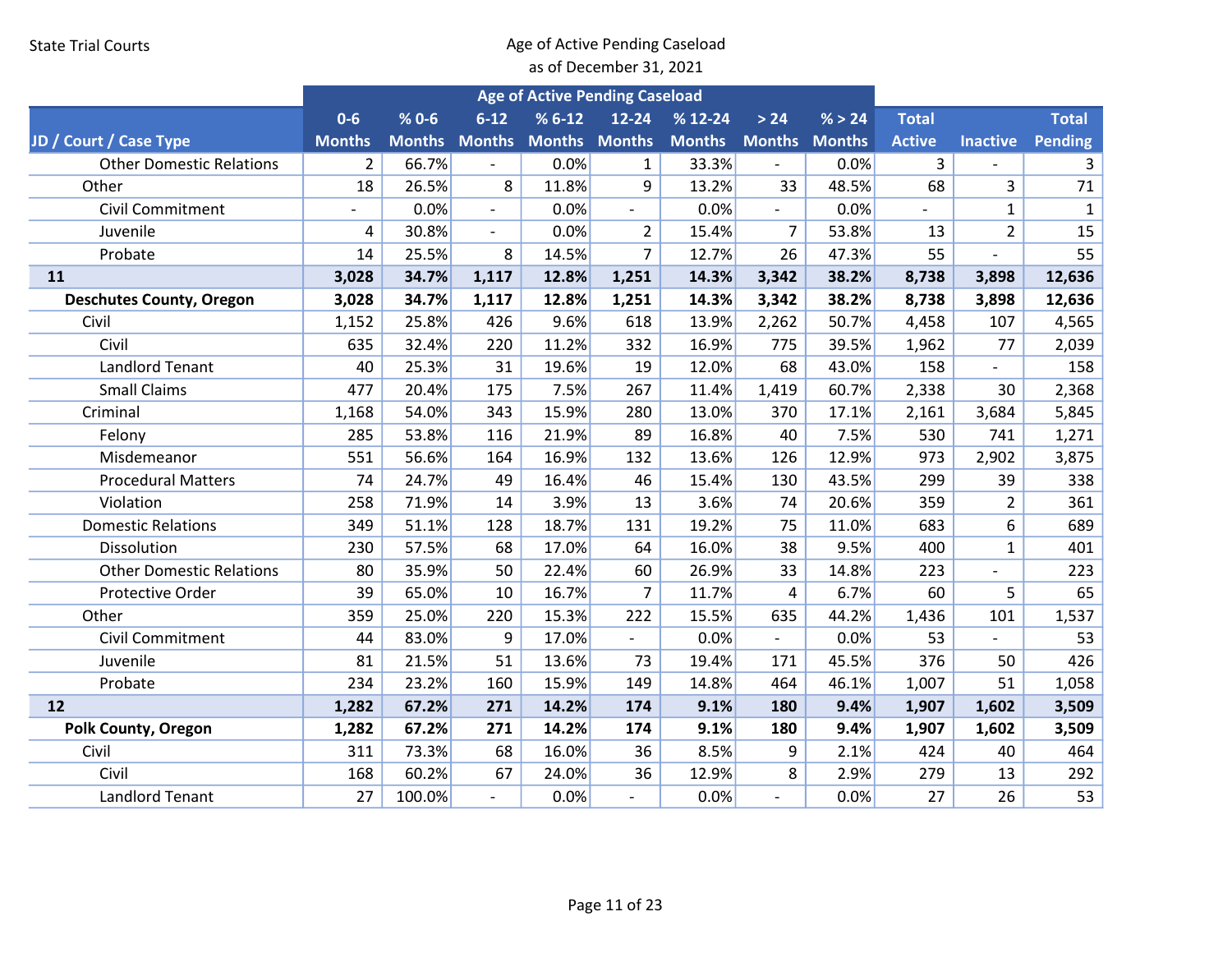|                                 | <b>Age of Active Pending Caseload</b> |           |                      |                      |                          |               |                          |        |                         |                          |                |
|---------------------------------|---------------------------------------|-----------|----------------------|----------------------|--------------------------|---------------|--------------------------|--------|-------------------------|--------------------------|----------------|
|                                 | $0 - 6$                               | $% 0 - 6$ | $6 - 12$             | $% 6-12$             | $12 - 24$                | $% 12-24$     | > 24                     | % > 24 | <b>Total</b>            |                          | <b>Total</b>   |
| JD / Court / Case Type          | <b>Months</b>                         |           | <b>Months Months</b> | <b>Months Months</b> |                          | <b>Months</b> | <b>Months Months</b>     |        | <b>Active</b>           | <b>Inactive</b>          | Pending        |
| <b>Small Claims</b>             | 116                                   | 98.3%     | $\mathbf{1}$         | 0.8%                 |                          | 0.0%          | $\mathbf{1}$             | 0.8%   | 118                     | $\mathbf{1}$             | 119            |
| Criminal                        | 742                                   | 77.6%     | 81                   | 8.5%                 | 61                       | 6.4%          | 72                       | 7.5%   | 956                     | 1,214                    | 2,170          |
| Felony                          | 88                                    | 67.7%     | 27                   | 20.8%                | 14                       | 10.8%         | $\mathbf{1}$             | 0.8%   | 130                     | 291                      | 421            |
| Misdemeanor                     | 192                                   | 80.3%     | 17                   | 7.1%                 | 14                       | 5.9%          | 16                       | 6.7%   | 239                     | 895                      | 1,134          |
| <b>Procedural Matters</b>       | 31                                    | 31.0%     | $\overline{7}$       | 7.0%                 | 9                        | 9.0%          | 53                       | 53.0%  | 100                     | 25                       | 125            |
| Violation                       | 431                                   | 88.5%     | 30                   | 6.2%                 | 24                       | 4.9%          | $\overline{2}$           | 0.4%   | 487                     | $\overline{3}$           | 490            |
| <b>Domestic Relations</b>       | 100                                   | 63.7%     | 42                   | 26.8%                | 12                       | 7.6%          | $\overline{3}$           | 1.9%   | 157                     | $\mathbf{1}$             | 158            |
| Dissolution                     | 55                                    | 67.9%     | 23                   | 28.4%                | 3                        | 3.7%          | $\overline{\phantom{a}}$ | 0.0%   | 81                      | $\overline{\phantom{0}}$ | 81             |
| <b>Other Domestic Relations</b> | 41                                    | 56.9%     | 19                   | 26.4%                | 9                        | 12.5%         | 3                        | 4.2%   | 72                      | $\mathbf{1}$             | 73             |
| <b>Protective Order</b>         | 4                                     | 100.0%    | $\blacksquare$       | 0.0%                 |                          | 0.0%          |                          | 0.0%   | $\overline{\mathbf{4}}$ |                          | $\overline{4}$ |
| Other                           | 129                                   | 34.9%     | 80                   | 21.6%                | 65                       | 17.6%         | 96                       | 25.9%  | 370                     | 347                      | 717            |
| <b>Civil Commitment</b>         | 3                                     | 100.0%    |                      | 0.0%                 |                          | 0.0%          |                          | 0.0%   | 3                       |                          | 3              |
| Juvenile                        | 45                                    | 27.1%     | 24                   | 14.5%                | 37                       | 22.3%         | 60                       | 36.1%  | 166                     | 11                       | 177            |
| Probate                         | 81                                    | 40.3%     | 56                   | 27.9%                | 28                       | 13.9%         | 36                       | 17.9%  | 201                     | 336                      | 537            |
| 13                              | 1,719                                 | 43.3%     | 608                  | 15.3%                | 353                      | 8.9%          | 1,293                    | 32.5%  | 3,973                   | 3,101                    | 7,074          |
| <b>Klamath County, Oregon</b>   | 1,719                                 | 43.3%     | 608                  | 15.3%                | 353                      | 8.9%          | 1,293                    | 32.5%  | 3,973                   | 3,101                    | 7,074          |
| Civil                           | 405                                   | 50.6%     | 176                  | 22.0%                | 106                      | 13.2%         | 114                      | 14.2%  | 801                     | 46                       | 847            |
| Civil                           | 195                                   | 54.0%     | 94                   | 26.0%                | 52                       | 14.4%         | 20                       | 5.5%   | 361                     | 30                       | 391            |
| <b>Landlord Tenant</b>          | 61                                    | 28.9%     | 35                   | 16.6%                | 36                       | 17.1%         | 79                       | 37.4%  | 211                     | $\overline{2}$           | 213            |
| <b>Small Claims</b>             | 149                                   | 65.1%     | 47                   | 20.5%                | 18                       | 7.9%          | 15                       | 6.6%   | 229                     | 14                       | 243            |
| Criminal                        | 916                                   | 76.5%     | 192                  | 16.0%                | 71                       | 5.9%          | 19                       | 1.6%   | 1,198                   | 2,947                    | 4,145          |
| Felony                          | 253                                   | 63.4%     | 93                   | 23.3%                | 37                       | 9.3%          | 16                       | 4.0%   | 399                     | 1,043                    | 1,442          |
| Misdemeanor                     | 282                                   | 72.7%     | 76                   | 19.6%                | 27                       | 7.0%          | $\overline{3}$           | 0.8%   | 388                     | 1,549                    | 1,937          |
| <b>Procedural Matters</b>       | 54                                    | 76.1%     | 11                   | 15.5%                | 6                        | 8.5%          | $\overline{\phantom{a}}$ | 0.0%   | 71                      | 76                       | 147            |
| Violation                       | 327                                   | 96.2%     | 12                   | 3.5%                 | $\mathbf{1}$             | 0.3%          | $\overline{\phantom{a}}$ | 0.0%   | 340                     | 279                      | 619            |
| <b>Domestic Relations</b>       | 142                                   | 55.7%     | 65                   | 25.5%                | 28                       | 11.0%         | 20                       | 7.8%   | 255                     | $\mathbf{1}$             | 256            |
| Dissolution                     | 66                                    | 59.5%     | 26                   | 23.4%                | 9                        | 8.1%          | 10                       | 9.0%   | 111                     | $\mathbf{1}$             | 112            |
| <b>Other Domestic Relations</b> | 53                                    | 49.5%     | 28                   | 26.2%                | 17                       | 15.9%         | 9                        | 8.4%   | 107                     | $\overline{a}$           | 107            |
| Protective Order                | 23                                    | 62.2%     | 11                   | 29.7%                | $\overline{2}$           | 5.4%          | $\mathbf{1}$             | 2.7%   | 37                      | $\overline{a}$           | 37             |
| Other                           | 256                                   | 14.9%     | 175                  | 10.2%                | 148                      | 8.6%          | 1,140                    | 66.3%  | 1,719                   | 107                      | 1,826          |
| <b>Civil Commitment</b>         | 8                                     | 88.9%     | $\mathbf{1}$         | 11.1%                | $\overline{\phantom{a}}$ | 0.0%          |                          | 0.0%   | 9                       |                          | 9              |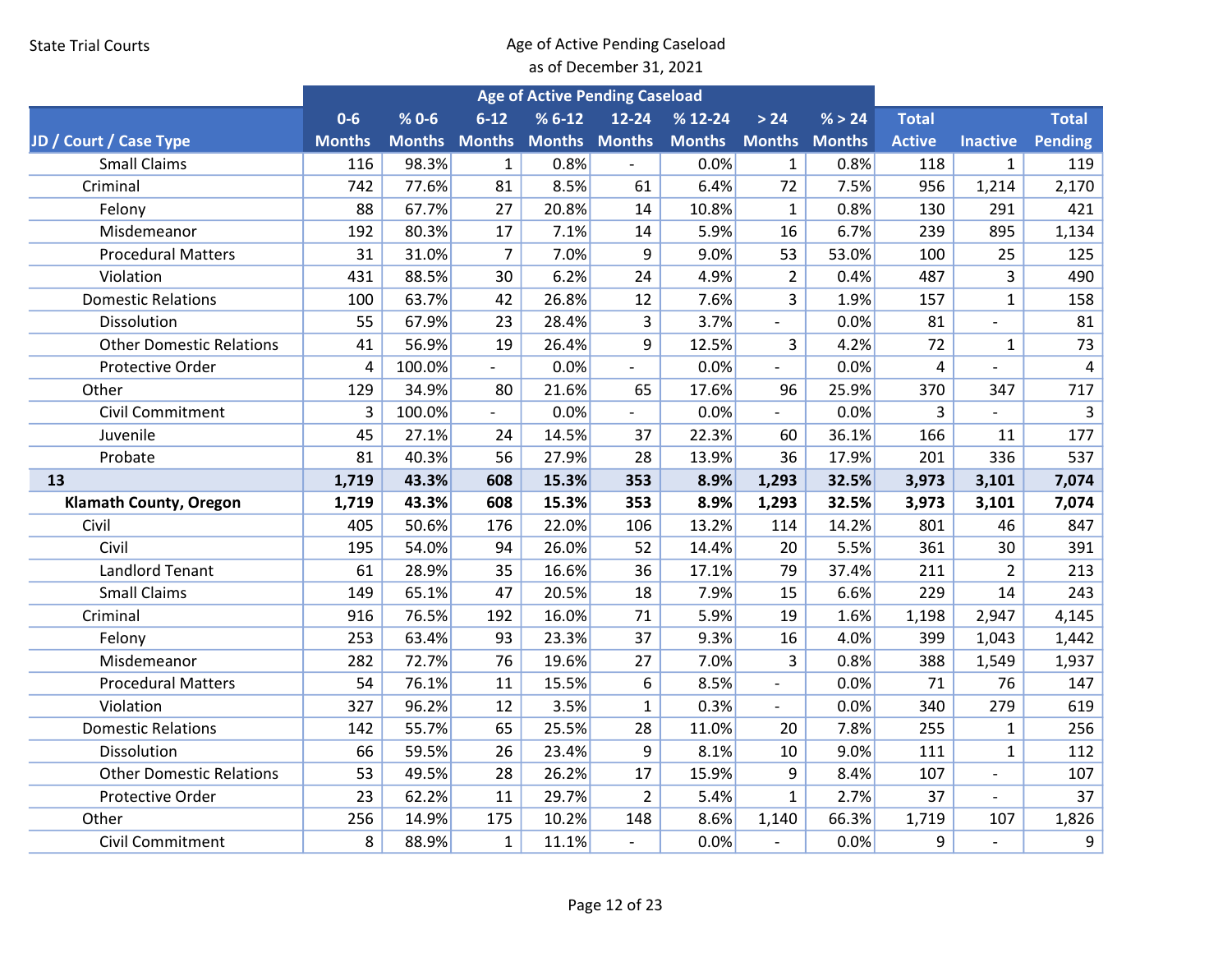|                                 |               |               |                          |                      | <b>Age of Active Pending Caseload</b> |               |                          |               |               |                 |                |
|---------------------------------|---------------|---------------|--------------------------|----------------------|---------------------------------------|---------------|--------------------------|---------------|---------------|-----------------|----------------|
|                                 | $0-6$         | $% 0 - 6$     | $6 - 12$                 | $% 6-12$             | 12-24                                 | $% 12-24$     | $>24$                    | % > 24        | <b>Total</b>  |                 | <b>Total</b>   |
| JD / Court / Case Type          | <b>Months</b> | <b>Months</b> | <b>Months</b>            | <b>Months Months</b> |                                       | <b>Months</b> | <b>Months</b>            | <b>Months</b> | <b>Active</b> | <b>Inactive</b> | <b>Pending</b> |
| Juvenile                        | 78            | 9.8%          | 54                       | 6.8%                 | 44                                    | 5.5%          | 617                      | 77.8%         | 793           | 106             | 899            |
| Probate                         | 170           | 18.5%         | 120                      | 13.1%                | 104                                   | 11.3%         | 523                      | 57.0%         | 917           | $\mathbf{1}$    | 918            |
| 14                              | 1,751         | 61.0%         | 337                      | 11.7%                | 216                                   | 7.5%          | 567                      | 19.7%         | 2,871         | 2,935           | 5,806          |
| Josephine County, Oregon        | 1,751         | 61.0%         | 337                      | 11.7%                | 216                                   | 7.5%          | 567                      | 19.7%         | 2,871         | 2,935           | 5,806          |
| Civil                           | 400           | 82.3%         | 45                       | 9.3%                 | 31                                    | 6.4%          | 10                       | 2.1%          | 486           | 31              | 517            |
| Civil                           | 241           | 76.3%         | 34                       | 10.8%                | 31                                    | 9.8%          | 10                       | 3.2%          | 316           | 31              | 347            |
| Landlord Tenant                 | 20            | 90.9%         | $\overline{2}$           | 9.1%                 | $\overline{\phantom{a}}$              | 0.0%          | $\overline{\phantom{0}}$ | 0.0%          | 22            |                 | 22             |
| <b>Small Claims</b>             | 139           | 93.9%         | 9                        | 6.1%                 | $\blacksquare$                        | 0.0%          | $\overline{\phantom{0}}$ | 0.0%          | 148           |                 | 148            |
| Criminal                        | 1,031         | 83.0%         | 151                      | 12.2%                | 55                                    | 4.4%          | 5                        | 0.4%          | 1,242         | 2,892           | 4,134          |
| Felony                          | 184           | 62.2%         | 78                       | 26.4%                | 32                                    | 10.8%         | $\overline{2}$           | 0.7%          | 296           | 694             | 990            |
| Misdemeanor                     | 432           | 85.9%         | 52                       | 10.3%                | 16                                    | 3.2%          | $\overline{3}$           | 0.6%          | 503           | 2,091           | 2,594          |
| <b>Procedural Matters</b>       | 54            | 71.1%         | 17                       | 22.4%                | 5                                     | 6.6%          |                          | 0.0%          | 76            | 91              | 167            |
| Violation                       | 361           | 98.4%         | 4                        | 1.1%                 | $\overline{2}$                        | 0.5%          | $\overline{\phantom{a}}$ | 0.0%          | 367           | 16              | 383            |
| <b>Domestic Relations</b>       | 131           | 75.3%         | 35                       | 20.1%                | 8                                     | 4.6%          | $\overline{\phantom{a}}$ | 0.0%          | 174           | 1               | 175            |
| Dissolution                     | 70            | 78.7%         | 13                       | 14.6%                | 6                                     | 6.7%          | $\mathbf{r}$             | 0.0%          | 89            |                 | 89             |
| <b>Other Domestic Relations</b> | 51            | 68.0%         | 22                       | 29.3%                | $\overline{2}$                        | 2.7%          | $\blacksquare$           | 0.0%          | 75            |                 | 75             |
| Protective Order                | 10            | 100.0%        | $\overline{a}$           | 0.0%                 | $\overline{a}$                        | 0.0%          | $\blacksquare$           | 0.0%          | 10            | $\mathbf{1}$    | 11             |
| Other                           | 189           | 19.5%         | 106                      | 10.9%                | 122                                   | 12.6%         | 552                      | 57.0%         | 969           | 11              | 980            |
| Civil Commitment                | 4             | 100.0%        | $\overline{\phantom{a}}$ | 0.0%                 | $\overline{\phantom{a}}$              | 0.0%          | $\overline{\phantom{a}}$ | 0.0%          | 4             |                 | 4              |
| Juvenile                        | 65            | 20.7%         | 29                       | 9.2%                 | 40                                    | 12.7%         | 180                      | 57.3%         | 314           | 9               | 323            |
| Probate                         | 120           | 18.4%         | 77                       | 11.8%                | 82                                    | 12.6%         | 372                      | 57.1%         | 651           | $\overline{2}$  | 653            |
| 15                              | 1,625         | 66.6%         | 222                      | 9.1%                 | 147                                   | 6.0%          | 447                      | 18.3%         | 2,441         | 2,736           | 5,177          |
| <b>Coos County, Oregon</b>      | 1,218         | 69.4%         | 136                      | 7.7%                 | 107                                   | 6.1%          | 295                      | 16.8%         | 1,756         | 1,253           | 3,009          |
| Civil                           | 324           | 94.2%         | 13                       | 3.8%                 | 5                                     | 1.5%          | $\overline{2}$           | 0.6%          | 344           | $\overline{2}$  | 346            |
| Civil                           | 154           | 88.5%         | 13                       | 7.5%                 | 5                                     | 2.9%          | $\overline{2}$           | 1.1%          | 174           | $\overline{2}$  | 176            |
| <b>Landlord Tenant</b>          | 33            | 100.0%        | $\overline{\phantom{a}}$ | 0.0%                 | $\blacksquare$                        | 0.0%          | $\overline{\phantom{a}}$ | 0.0%          | 33            |                 | 33             |
| <b>Small Claims</b>             | 137           | 100.0%        | $\overline{\phantom{0}}$ | 0.0%                 | $\overline{\phantom{a}}$              | 0.0%          | $\overline{\phantom{0}}$ | 0.0%          | 137           |                 | 137            |
| Criminal                        | 645           | 96.7%         | 19                       | 2.8%                 | 3                                     | 0.4%          | $\overline{\phantom{a}}$ | 0.0%          | 667           | 1,227           | 1,894          |
| Felony                          | 70            | 90.9%         | 4                        | 5.2%                 | 3                                     | 3.9%          |                          | 0.0%          | 77            | 333             | 410            |
| Misdemeanor                     | 84            | 89.4%         | 10                       | 10.6%                |                                       | 0.0%          | $\overline{\phantom{a}}$ | 0.0%          | 94            | 793             | 887            |
| <b>Procedural Matters</b>       | 16            | 84.2%         | 3                        | 15.8%                | $\overline{\phantom{a}}$              | 0.0%          | $\overline{\phantom{a}}$ | 0.0%          | 19            | 54              | 73             |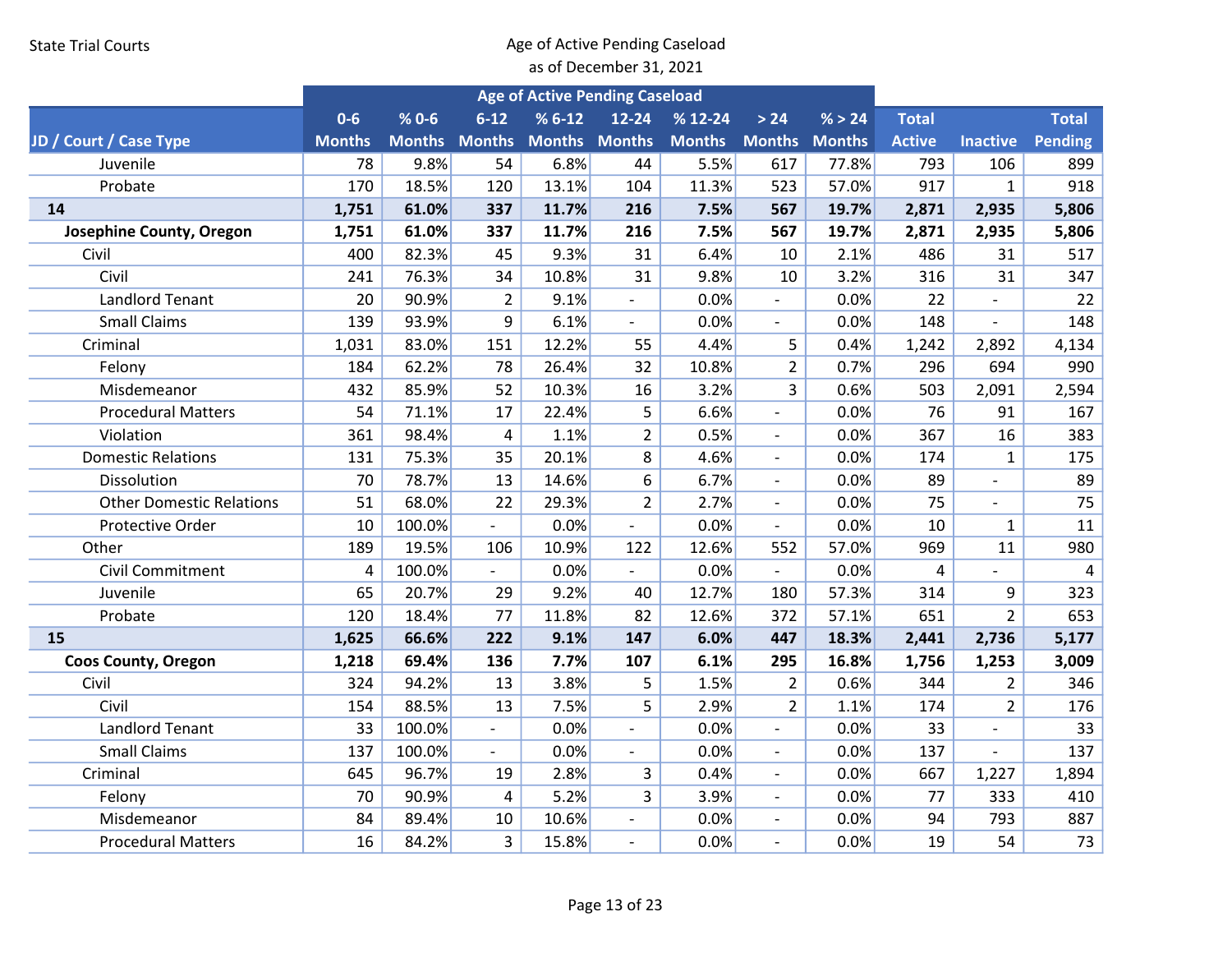|                                 |               |           |                          |                      | <b>Age of Active Pending Caseload</b> |               |                          |        |                |                          |                |
|---------------------------------|---------------|-----------|--------------------------|----------------------|---------------------------------------|---------------|--------------------------|--------|----------------|--------------------------|----------------|
|                                 | $0 - 6$       | $% 0 - 6$ | $6 - 12$                 | $% 6-12$             | $12 - 24$                             | $% 12-24$     | > 24                     | % > 24 | <b>Total</b>   |                          | <b>Total</b>   |
| JD / Court / Case Type          | <b>Months</b> |           | <b>Months Months</b>     | <b>Months Months</b> |                                       | <b>Months</b> | <b>Months Months</b>     |        | <b>Active</b>  | <b>Inactive</b>          | Pending        |
| Violation                       | 475           | 99.6%     | $\overline{2}$           | 0.4%                 |                                       | 0.0%          |                          | 0.0%   | 477            | 47                       | 524            |
| <b>Domestic Relations</b>       | 98            | 79.7%     | 13                       | 10.6%                | $\overline{2}$                        | 1.6%          | 10                       | 8.1%   | 123            |                          | 123            |
| Dissolution                     | 56            | 87.5%     | 8                        | 12.5%                | $\blacksquare$                        | 0.0%          | $\overline{a}$           | 0.0%   | 64             | $\overline{a}$           | 64             |
| <b>Other Domestic Relations</b> | 36            | 67.9%     | 5                        | 9.4%                 | $\overline{2}$                        | 3.8%          | 10                       | 18.9%  | 53             |                          | 53             |
| <b>Protective Order</b>         | 6             | 100.0%    | $\overline{\phantom{a}}$ | 0.0%                 |                                       | 0.0%          | $\overline{\phantom{a}}$ | 0.0%   | 6              | $\overline{a}$           | 6              |
| Other                           | 151           | 24.3%     | 91                       | 14.6%                | 97                                    | 15.6%         | 283                      | 45.5%  | 622            | 24                       | 646            |
| <b>Civil Commitment</b>         | $\mathbf{1}$  | 100.0%    |                          | 0.0%                 |                                       | 0.0%          |                          | 0.0%   | $\mathbf{1}$   | $\mathbf{1}$             | $\overline{2}$ |
| Juvenile                        | 31            | 19.5%     | 20                       | 12.6%                | 21                                    | 13.2%         | 87                       | 54.7%  | 159            | 14                       | 173            |
| Probate                         | 119           | 25.8%     | 71                       | 15.4%                | 76                                    | 16.5%         | 196                      | 42.4%  | 462            | 9                        | 471            |
| <b>Curry County, Oregon</b>     | 407           | 59.4%     | 86                       | 12.6%                | 40                                    | 5.8%          | 152                      | 22.2%  | 685            | 1,483                    | 2,168          |
| Civil                           | 118           | 72.4%     | 23                       | 14.1%                | 9                                     | 5.5%          | 13                       | 8.0%   | 163            | 3                        | 166            |
| Civil                           | 61            | 60.4%     | 22                       | 21.8%                | 8                                     | 7.9%          | 10                       | 9.9%   | 101            | 3                        | 104            |
| <b>Landlord Tenant</b>          | 16            | 100.0%    |                          | 0.0%                 | $\overline{\phantom{a}}$              | 0.0%          | $\overline{\phantom{a}}$ | 0.0%   | 16             | $\overline{a}$           | 16             |
| <b>Small Claims</b>             | 41            | 89.1%     | $\mathbf{1}$             | 2.2%                 | $\mathbf{1}$                          | 2.2%          | 3                        | 6.5%   | 46             | $\overline{a}$           | 46             |
| Criminal                        | 177           | 83.9%     | 18                       | 8.5%                 | 6                                     | 2.8%          | 10                       | 4.7%   | 211            | 1,432                    | 1,643          |
| Felony                          | 39            | 79.6%     | 6                        | 12.2%                | $\overline{2}$                        | 4.1%          | $\overline{2}$           | 4.1%   | 49             | 265                      | 314            |
| Misdemeanor                     | 86            | 82.7%     | 8                        | 7.7%                 | 3                                     | 2.9%          | $\overline{7}$           | 6.7%   | 104            | 1,132                    | 1,236          |
| <b>Procedural Matters</b>       | 12            | 80.0%     | $\overline{2}$           | 13.3%                | $\mathbf{1}$                          | 6.7%          | $\overline{\phantom{a}}$ | 0.0%   | 15             | 12                       | 27             |
| Violation                       | 40            | 93.0%     | $\overline{2}$           | 4.7%                 | $\overline{\phantom{a}}$              | 0.0%          | $\mathbf{1}$             | 2.3%   | 43             | 23                       | 66             |
| <b>Domestic Relations</b>       | 34            | 72.3%     | 8                        | 17.0%                | $\blacksquare$                        | 0.0%          | 5                        | 10.6%  | 47             | $\overline{a}$           | 47             |
| Dissolution                     | 22            | 78.6%     | 5                        | 17.9%                | $\overline{\phantom{a}}$              | 0.0%          | $\mathbf{1}$             | 3.6%   | 28             | $\overline{\phantom{0}}$ | 28             |
| <b>Other Domestic Relations</b> | 7             | 53.8%     | 3                        | 23.1%                | $\overline{\phantom{a}}$              | 0.0%          | 3                        | 23.1%  | 13             | $\overline{a}$           | 13             |
| Protective Order                | 5             | 83.3%     | $\overline{a}$           | 0.0%                 |                                       | 0.0%          | $\mathbf 1$              | 16.7%  | 6              |                          | 6              |
| Other                           | 78            | 29.5%     | 37                       | 14.0%                | 25                                    | 9.5%          | 124                      | 47.0%  | 264            | 48                       | 312            |
| <b>Civil Commitment</b>         | $\mathbf{1}$  | 50.0%     | $\mathbf{r}$             | 0.0%                 | $\blacksquare$                        | 0.0%          | $\mathbf{1}$             | 50.0%  | $\overline{2}$ |                          | $\overline{2}$ |
| Juvenile                        | 22            | 29.3%     | 3                        | 4.0%                 | 5                                     | 6.7%          | 45                       | 60.0%  | 75             | 48                       | 123            |
| Probate                         | 55            | 29.4%     | 34                       | 18.2%                | 20                                    | 10.7%         | 78                       | 41.7%  | 187            |                          | 187            |
| 16                              | 1,493         | 42.9%     | 568                      | 16.3%                | 513                                   | 14.7%         | 907                      | 26.1%  | 3,481          | 1,518                    | 4,999          |
| <b>Douglas County, Oregon</b>   | 1,493         | 42.9%     | 568                      | 16.3%                | 513                                   | 14.7%         | 907                      | 26.1%  | 3,481          | 1,518                    | 4,999          |
| Civil                           | 511           | 73.1%     | 95                       | 13.6%                | 63                                    | 9.0%          | 30                       | 4.3%   | 699            | 141                      | 840            |
| Civil                           | 279           | 64.7%     | 69                       | 16.0%                | 54                                    | 12.5%         | 29                       | 6.7%   | 431            | 13                       | 444            |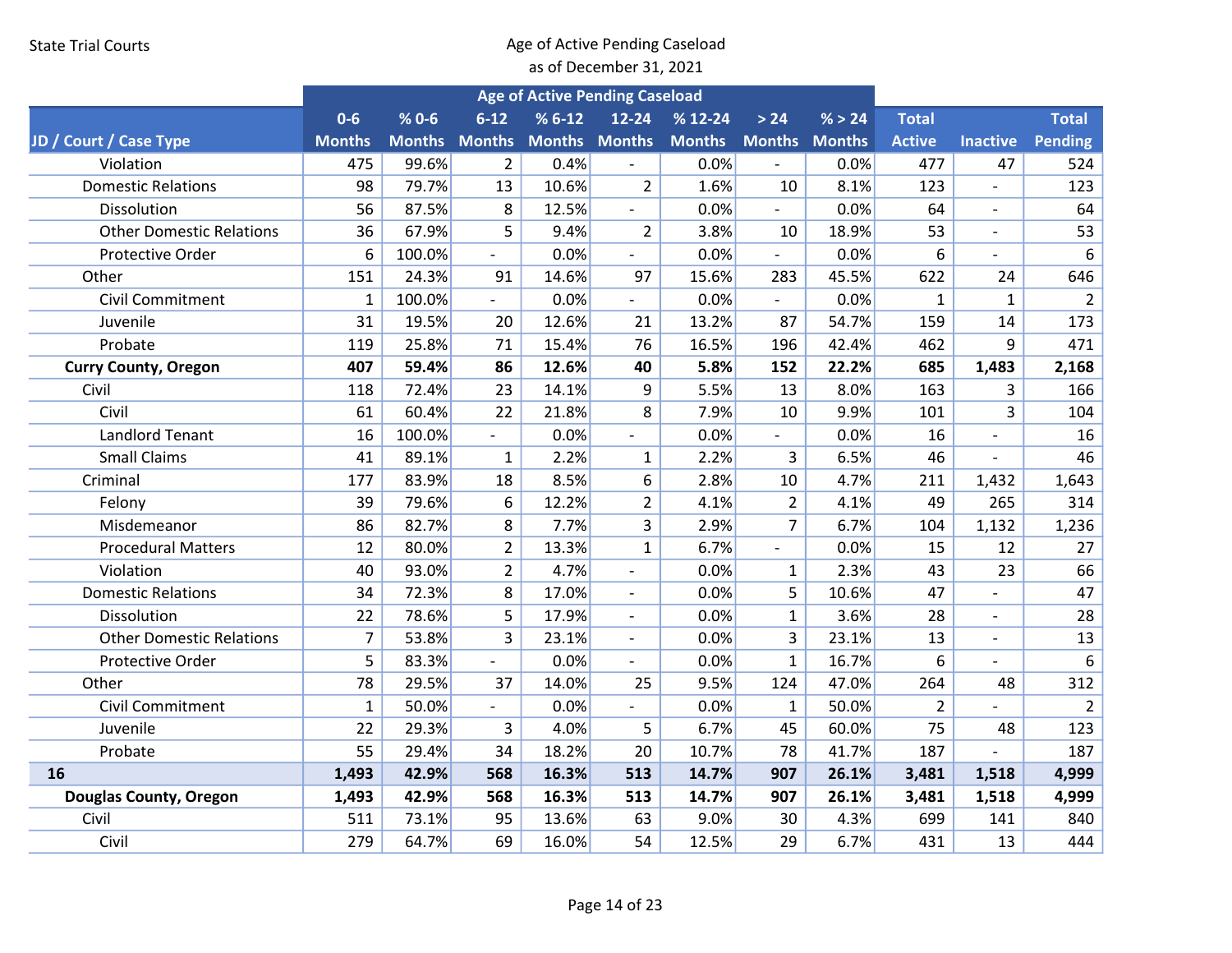|                                 |               |           |                          |                      | <b>Age of Active Pending Caseload</b> |               |                          |        |               |                          |              |
|---------------------------------|---------------|-----------|--------------------------|----------------------|---------------------------------------|---------------|--------------------------|--------|---------------|--------------------------|--------------|
|                                 | $0-6$         | $% 0 - 6$ | $6 - 12$                 | $% 6-12$             | $12 - 24$                             | $% 12-24$     | > 24                     | % > 24 | <b>Total</b>  |                          | <b>Total</b> |
| JD / Court / Case Type          | <b>Months</b> |           | <b>Months Months</b>     | <b>Months Months</b> |                                       | <b>Months</b> | <b>Months Months</b>     |        | <b>Active</b> | <b>Inactive</b>          | Pending      |
| <b>Landlord Tenant</b>          | 28            | 100.0%    |                          | 0.0%                 |                                       | 0.0%          |                          | 0.0%   | 28            | 70                       | 98           |
| <b>Small Claims</b>             | 204           | 85.0%     | 26                       | 10.8%                | 9                                     | 3.8%          | $\mathbf{1}$             | 0.4%   | 240           | 58                       | 298          |
| Criminal                        | 461           | 57.6%     | 169                      | 21.1%                | 134                                   | 16.7%         | 37                       | 4.6%   | 801           | 1,344                    | 2,145        |
| Felony                          | 185           | 48.4%     | 88                       | 23.0%                | 86                                    | 22.5%         | 23                       | 6.0%   | 382           | 516                      | 898          |
| Misdemeanor                     | 162           | 58.9%     | 63                       | 22.9%                | 40                                    | 14.5%         | 10                       | 3.6%   | 275           | 714                      | 989          |
| <b>Procedural Matters</b>       | 68            | 71.6%     | 16                       | 16.8%                | 8                                     | 8.4%          | 3                        | 3.2%   | 95            | 114                      | 209          |
| Violation                       | 46            | 93.9%     | $\overline{2}$           | 4.1%                 | $\overline{a}$                        | 0.0%          | $\mathbf{1}$             | 2.0%   | 49            |                          | 49           |
| <b>Domestic Relations</b>       | 215           | 59.9%     | 77                       | 21.4%                | 46                                    | 12.8%         | 21                       | 5.8%   | 359           | 4                        | 363          |
| Dissolution                     | 131           | 66.5%     | 36                       | 18.3%                | 22                                    | 11.2%         | 8                        | 4.1%   | 197           | 3                        | 200          |
| <b>Other Domestic Relations</b> | 75            | 49.0%     | 41                       | 26.8%                | 24                                    | 15.7%         | 13                       | 8.5%   | 153           | $\mathbf{1}$             | 154          |
| Protective Order                | 9             | 100.0%    | $\overline{\phantom{a}}$ | 0.0%                 | $\overline{\phantom{a}}$              | 0.0%          |                          | 0.0%   | 9             | $\overline{a}$           | 9            |
| Other                           | 306           | 18.9%     | 227                      | 14.0%                | 270                                   | 16.6%         | 819                      | 50.5%  | 1,622         | 29                       | 1,651        |
| Civil Commitment                | 16            | 72.7%     | 5                        | 22.7%                | $\overline{\phantom{a}}$              | 0.0%          | $\mathbf{1}$             | 4.5%   | 22            |                          | 22           |
| Juvenile                        | 80            | 14.1%     | 77                       | 13.6%                | 129                                   | 22.7%         | 282                      | 49.6%  | 568           | 29                       | 597          |
| Probate                         | 210           | 20.3%     | 145                      | 14.1%                | 141                                   | 13.7%         | 536                      | 51.9%  | 1,032         |                          | 1,032        |
| 17                              | 992           | 52.8%     | 259                      | 13.8%                | 218                                   | 11.6%         | 411                      | 21.9%  | 1,880         | 1,848                    | 3,728        |
| <b>Lincoln County, Oregon</b>   | 992           | 52.8%     | 259                      | 13.8%                | 218                                   | 11.6%         | 411                      | 21.9%  | 1,880         | 1,848                    | 3,728        |
| Civil                           | 234           | 75.7%     | 52                       | 16.8%                | 16                                    | 5.2%          | $\overline{7}$           | 2.3%   | 309           | 50                       | 359          |
| Civil                           | 124           | 63.6%     | 48                       | 24.6%                | 16                                    | 8.2%          | $\overline{7}$           | 3.6%   | 195           | 17                       | 212          |
| <b>Landlord Tenant</b>          | 19            | 100.0%    | $\overline{\phantom{a}}$ | 0.0%                 | $\overline{\phantom{a}}$              | 0.0%          | $\blacksquare$           | 0.0%   | 19            | 33                       | 52           |
| <b>Small Claims</b>             | 91            | 95.8%     | 4                        | 4.2%                 | $\overline{\phantom{a}}$              | 0.0%          | $\overline{\phantom{0}}$ | 0.0%   | 95            |                          | 95           |
| Criminal                        | 565           | 68.6%     | 92                       | 11.2%                | 90                                    | 10.9%         | 77                       | 9.3%   | 824           | 1,793                    | 2,617        |
| Felony                          | 107           | 64.1%     | 22                       | 13.2%                | 24                                    | 14.4%         | 14                       | 8.4%   | 167           | 403                      | 570          |
| Misdemeanor                     | 224           | 73.9%     | 36                       | 11.9%                | 21                                    | 6.9%          | 22                       | 7.3%   | 303           | 1,346                    | 1,649        |
| <b>Procedural Matters</b>       | 44            | 65.7%     | 9                        | 13.4%                | 4                                     | 6.0%          | 10                       | 14.9%  | 67            | 43                       | 110          |
| Violation                       | 190           | 66.2%     | 25                       | 8.7%                 | 41                                    | 14.3%         | 31                       | 10.8%  | 287           | $\mathbf{1}$             | 288          |
| <b>Domestic Relations</b>       | 83            | 63.4%     | 26                       | 19.8%                | 17                                    | 13.0%         | 5                        | 3.8%   | 131           | $\overline{a}$           | 131          |
| Dissolution                     | 45            | 60.0%     | 18                       | 24.0%                | 10                                    | 13.3%         | $\overline{2}$           | 2.7%   | 75            | $\overline{a}$           | 75           |
| <b>Other Domestic Relations</b> | 17            | 50.0%     | 8                        | 23.5%                | 6                                     | 17.6%         | $\overline{3}$           | 8.8%   | 34            | $\overline{\phantom{a}}$ | 34           |
| Protective Order                | 21            | 95.5%     | $\overline{\phantom{a}}$ | 0.0%                 | $\mathbf{1}$                          | 4.5%          | $\overline{\phantom{a}}$ | 0.0%   | 22            | $\overline{\phantom{m}}$ | 22           |
| Other                           | 110           | 17.9%     | 89                       | 14.4%                | 95                                    | 15.4%         | 322                      | 52.3%  | 616           | 5                        | 621          |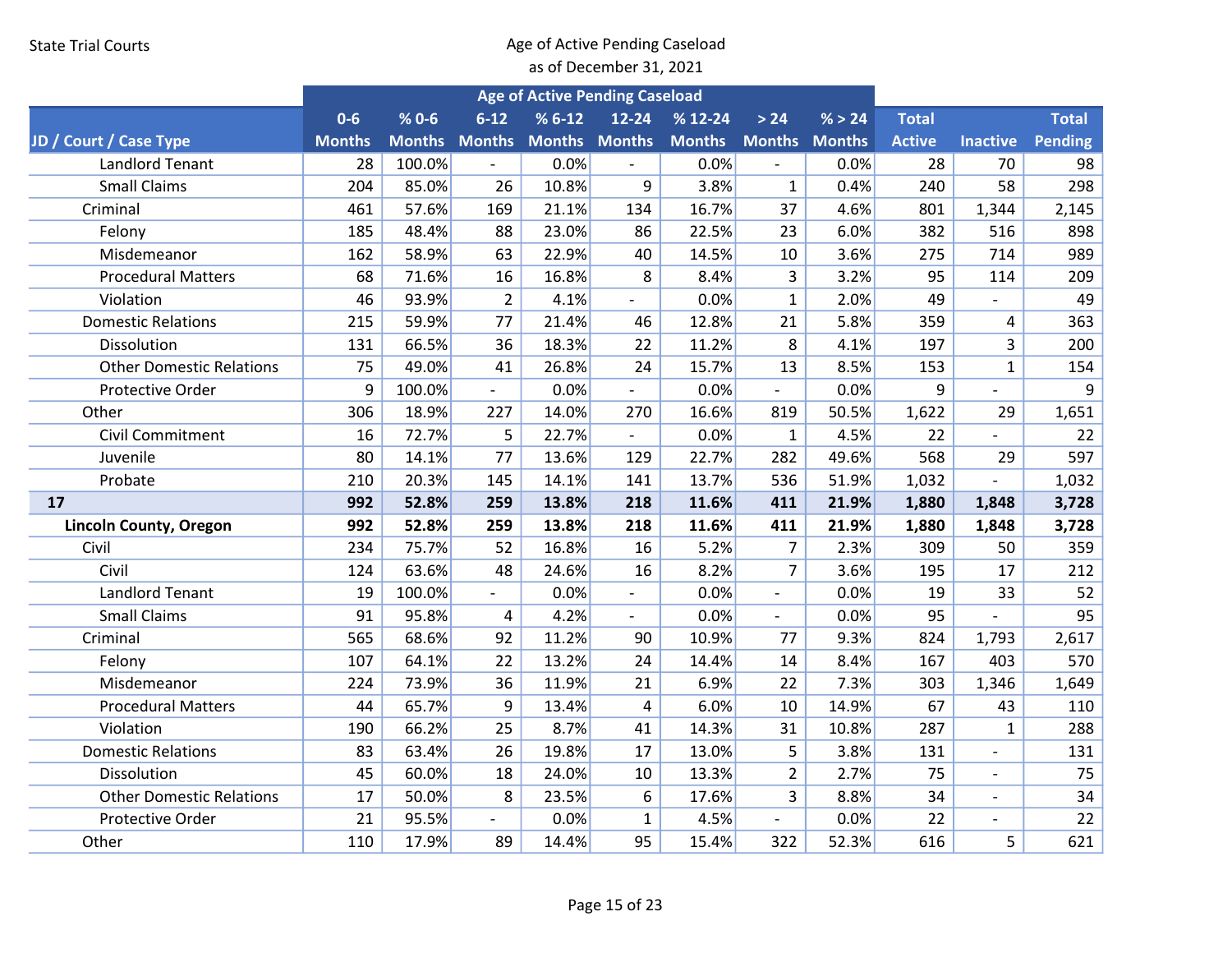|                                 |                |               |                           | <b>Age of Active Pending Caseload</b> |                          |               |                             |               |                         |                 |                |
|---------------------------------|----------------|---------------|---------------------------|---------------------------------------|--------------------------|---------------|-----------------------------|---------------|-------------------------|-----------------|----------------|
|                                 | $0-6$          | $% 0 - 6$     | $6 - 12$                  | $% 6-12$                              | $12 - 24$                | $% 12-24$     | $>24$                       | % > 24        | <b>Total</b>            |                 | <b>Total</b>   |
| JD / Court / Case Type          | <b>Months</b>  | <b>Months</b> | <b>Months</b>             | <b>Months Months</b>                  |                          | <b>Months</b> | <b>Months</b>               | <b>Months</b> | <b>Active</b>           | <b>Inactive</b> | Pending        |
| <b>Civil Commitment</b>         | 3              | 100.0%        |                           | 0.0%                                  |                          | 0.0%          |                             | 0.0%          | 3                       |                 | 3              |
| Juvenile                        | 14             | 8.9%          | 19                        | 12.1%                                 | 25                       | 15.9%         | 99                          | 63.1%         | 157                     | 5               | 162            |
| Probate                         | 93             | 20.4%         | 70                        | 15.4%                                 | 70                       | 15.4%         | 223                         | 48.9%         | 456                     | $\overline{a}$  | 456            |
| 18                              | 974            | 62.0%         | 275                       | 17.5%                                 | 124                      | 7.9%          | 198                         | 12.6%         | 1,571                   | 1,397           | 2,968          |
| <b>Clatsop County, Oregon</b>   | 974            | 62.0%         | 275                       | 17.5%                                 | 124                      | 7.9%          | 198                         | 12.6%         | 1,571                   | 1,397           | 2,968          |
| Civil                           | 289            | 88.9%         | 23                        | 7.1%                                  | 11                       | 3.4%          | $\overline{2}$              | 0.6%          | 325                     | 27              | 352            |
| Civil                           | 135            | 81.3%         | 19                        | 11.4%                                 | 10                       | 6.0%          | $\overline{2}$              | 1.2%          | 166                     | 6               | 172            |
| <b>Landlord Tenant</b>          | 18             | 90.0%         | $\overline{2}$            | 10.0%                                 | $\blacksquare$           | 0.0%          | $\overline{\phantom{a}}$    | 0.0%          | 20                      | 21              | 41             |
| <b>Small Claims</b>             | 136            | 97.8%         | $\overline{2}$            | 1.4%                                  | $\mathbf{1}$             | 0.7%          | $\blacksquare$              | 0.0%          | 139                     |                 | 139            |
| Criminal                        | 541            | 69.8%         | 184                       | 23.7%                                 | 44                       | 5.7%          | 6                           | 0.8%          | 775                     | 1,344           | 2,119          |
| Felony                          | 71             | 65.1%         | 20                        | 18.3%                                 | 15                       | 13.8%         | 3                           | 2.8%          | 109                     | 294             | 403            |
| Misdemeanor                     | 218            | 72.4%         | 58                        | 19.3%                                 | 22                       | 7.3%          | 3                           | 1.0%          | 301                     | 1,004           | 1,305          |
| <b>Procedural Matters</b>       | 15             | 83.3%         | $\overline{2}$            | 11.1%                                 | $\mathbf{1}$             | 5.6%          | $\overline{\phantom{a}}$    | 0.0%          | 18                      | 38              | 56             |
| Violation                       | 237            | 68.3%         | 104                       | 30.0%                                 | 6                        | 1.7%          | $\blacksquare$              | 0.0%          | 347                     | 8               | 355            |
| <b>Domestic Relations</b>       | 42             | 67.7%         | 13                        | 21.0%                                 | 5                        | 8.1%          | $\overline{2}$              | 3.2%          | 62                      | 6               | 68             |
| Dissolution                     | 26             | 70.3%         | $\overline{7}$            | 18.9%                                 | 3                        | 8.1%          | $\mathbf{1}$                | 2.7%          | 37                      | $\overline{2}$  | 39             |
| <b>Other Domestic Relations</b> | 12             | 57.1%         | 6                         | 28.6%                                 | $\overline{2}$           | 9.5%          | $\mathbf{1}$                | 4.8%          | 21                      | $\overline{3}$  | 24             |
| Protective Order                | 4              | 100.0%        | $\overline{\phantom{a}}$  | 0.0%                                  | $\frac{1}{2}$            | 0.0%          | $\overline{a}$              | 0.0%          | $\overline{\mathbf{4}}$ | $\mathbf{1}$    | 5              |
| Other                           | 102            | 24.9%         | 55                        | 13.4%                                 | 64                       | 15.6%         | 188                         | 46.0%         | 409                     | 20              | 429            |
| Civil Commitment                | $\overline{2}$ | 100.0%        | $\mathbb{Z}^{\mathbb{Z}}$ | 0.0%                                  | $\overline{\phantom{a}}$ | 0.0%          | $\mathcal{L}_{\mathcal{A}}$ | 0.0%          | $\overline{2}$          | $\mathbf{1}$    | $\overline{3}$ |
| Juvenile                        | 42             | 40.0%         | 14                        | 13.3%                                 | 21                       | 20.0%         | 28                          | 26.7%         | 105                     | 12              | 117            |
| Probate                         | 58             | 19.2%         | 41                        | 13.6%                                 | 43                       | 14.2%         | 160                         | 53.0%         | 302                     | $\overline{7}$  | 309            |
| 19                              | 683            | 29.3%         | 302                       | 12.9%                                 | 288                      | 12.3%         | 1,061                       | 45.5%         | 2,334                   | 1,084           | 3,418          |
| <b>Columbia County, Oregon</b>  | 683            | 29.3%         | 302                       | 12.9%                                 | 288                      | 12.3%         | 1,061                       | 45.5%         | 2,334                   | 1,084           | 3,418          |
| Civil                           | 224            | 62.2%         | 61                        | 16.9%                                 | 33                       | 9.2%          | 42                          | 11.7%         | 360                     | 11              | 371            |
| Civil                           | 124            | 64.6%         | 39                        | 20.3%                                 | 13                       | 6.8%          | 16                          | 8.3%          | 192                     | 10              | 202            |
| <b>Landlord Tenant</b>          | 23             | 37.7%         | 9                         | 14.8%                                 | 9                        | 14.8%         | 20                          | 32.8%         | 61                      | $\overline{a}$  | 61             |
| <b>Small Claims</b>             | 77             | 72.0%         | 13                        | 12.1%                                 | 11                       | 10.3%         | 6                           | 5.6%          | 107                     | $\mathbf{1}$    | 108            |
| Criminal                        | 246            | 41.8%         | 128                       | 21.8%                                 | 108                      | 18.4%         | 106                         | 18.0%         | 588                     | 997             | 1,585          |
| Felony                          | 75             | 44.6%         | 44                        | 26.2%                                 | 24                       | 14.3%         | 25                          | 14.9%         | 168                     | 283             | 451            |
| Misdemeanor                     | 128            | 49.0%         | 52                        | 19.9%                                 | 51                       | 19.5%         | 30                          | 11.5%         | 261                     | 666             | 927            |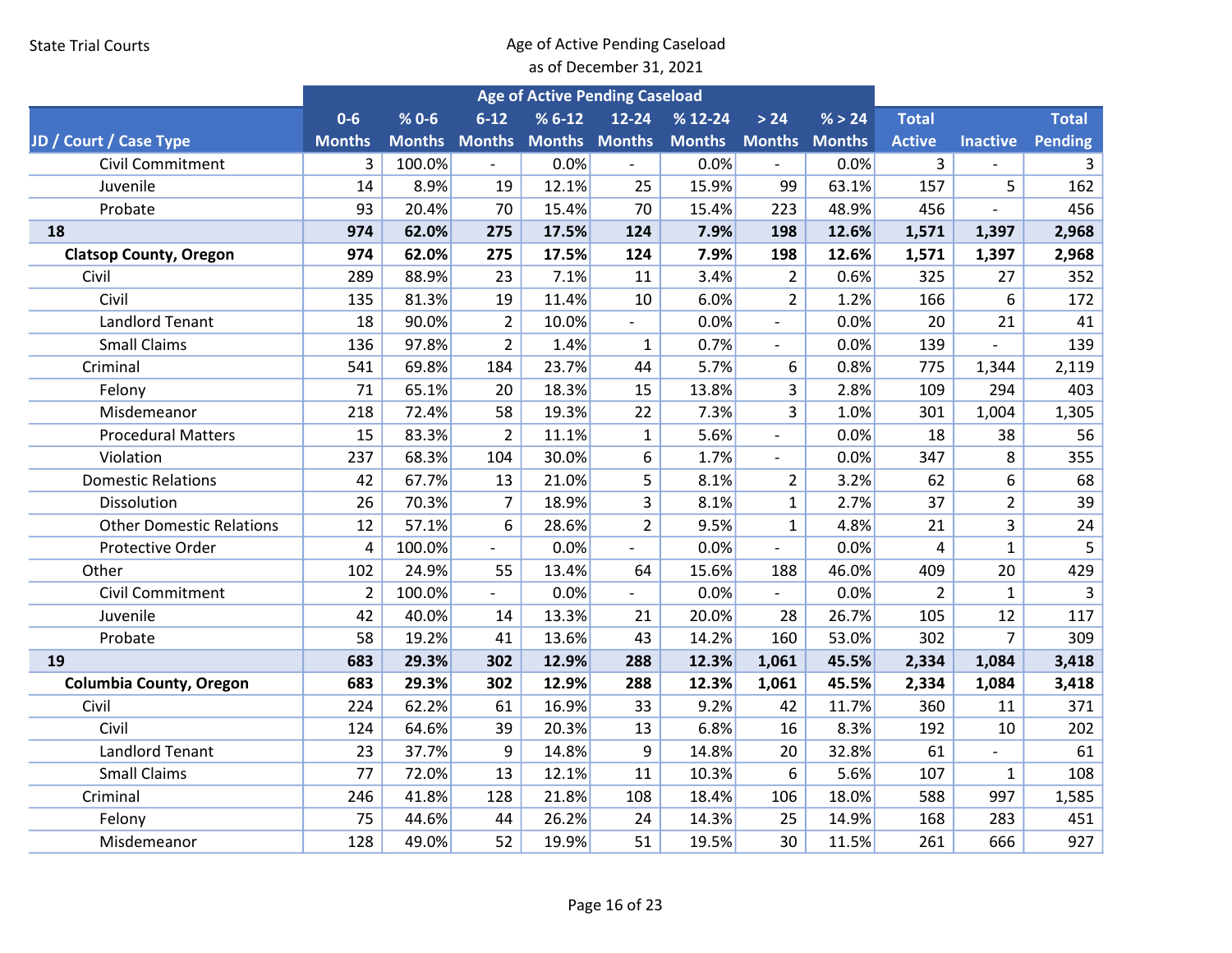|                                  |               |               |               | <b>Age of Active Pending Caseload</b> |                          |               |                          |               |               |                          |                |
|----------------------------------|---------------|---------------|---------------|---------------------------------------|--------------------------|---------------|--------------------------|---------------|---------------|--------------------------|----------------|
|                                  | $0-6$         | $% 0 - 6$     | $6 - 12$      | $% 6-12$                              | 12-24                    | $% 12-24$     | $>24$                    | % > 24        | <b>Total</b>  |                          | <b>Total</b>   |
| JD / Court / Case Type           | <b>Months</b> | <b>Months</b> | <b>Months</b> | <b>Months Months</b>                  |                          | <b>Months</b> | <b>Months</b>            | <b>Months</b> | <b>Active</b> | <b>Inactive</b>          | <b>Pending</b> |
| <b>Procedural Matters</b>        | 34            | 31.2%         | 23            | 21.1%                                 | 23                       | 21.1%         | 29                       | 26.6%         | 109           | 48                       | 157            |
| Violation                        | 9             | 18.0%         | 9             | 18.0%                                 | 10                       | 20.0%         | 22                       | 44.0%         | 50            |                          | 50             |
| <b>Domestic Relations</b>        | 79            | 55.2%         | 28            | 19.6%                                 | 22                       | 15.4%         | 14                       | 9.8%          | 143           | $\overline{\phantom{a}}$ | 143            |
| Dissolution                      | 58            | 64.4%         | 12            | 13.3%                                 | 13                       | 14.4%         | $\overline{7}$           | 7.8%          | 90            | $\overline{a}$           | 90             |
| <b>Other Domestic Relations</b>  | 15            | 31.9%         | 16            | 34.0%                                 | 9                        | 19.1%         | $\overline{7}$           | 14.9%         | 47            | $\overline{a}$           | 47             |
| <b>Protective Order</b>          | 6             | 100.0%        |               | 0.0%                                  | $\overline{\phantom{a}}$ | 0.0%          | $\overline{\phantom{a}}$ | 0.0%          | 6             | $\overline{\phantom{a}}$ | 6              |
| Other                            | 134           | 10.8%         | 85            | 6.8%                                  | 125                      | 10.1%         | 899                      | 72.3%         | 1,243         | 76                       | 1,319          |
| Civil Commitment                 | 3             | 100.0%        |               | 0.0%                                  |                          | 0.0%          | $\overline{\phantom{a}}$ | 0.0%          | 3             | 1                        | 4              |
| Juvenile                         | 49            | 8.5%          | 16            | 2.8%                                  | 50                       | 8.7%          | 462                      | 80.1%         | 577           | 73                       | 650            |
| Probate                          | 82            | 12.4%         | 69            | 10.4%                                 | 75                       | 11.3%         | 437                      | 65.9%         | 663           | $\overline{2}$           | 665            |
| 20                               | 4,729         | 50.0%         | 1,369         | 14.5%                                 | 1,180                    | 12.5%         | 2,180                    | 23.0%         | 9,458         | 10,824                   | 20,282         |
| <b>Washington County, Oregon</b> | 4,729         | 50.0%         | 1,369         | 14.5%                                 | 1,180                    | 12.5%         | 2,180                    | 23.0%         | 9,458         | 10,824                   | 20,282         |
| Civil                            | 1,929         | 72.5%         | 327           | 12.3%                                 | 262                      | 9.8%          | 143                      | 5.4%          | 2,661         | 137                      | 2,798          |
| Civil                            | 1,197         | 65.9%         | 263           | 14.5%                                 | 238                      | 13.1%         | 119                      | 6.5%          | 1,817         | 114                      | 1,931          |
| <b>Landlord Tenant</b>           | 172           | 97.7%         | $\mathbf{1}$  | 0.6%                                  | 3                        | 1.7%          |                          | 0.0%          | 176           | $\overline{2}$           | 178            |
| <b>Small Claims</b>              | 560           | 83.8%         | 63            | 9.4%                                  | 21                       | 3.1%          | 24                       | 3.6%          | 668           | 21                       | 689            |
| Criminal                         | 1,615         | 62.4%         | 418           | 16.1%                                 | 348                      | 13.4%         | 208                      | 8.0%          | 2,589         | 10,612                   | 13,201         |
| Felony                           | 631           | 56.2%         | 229           | 20.4%                                 | 184                      | 16.4%         | 79                       | 7.0%          | 1,123         | 3,362                    | 4,485          |
| Misdemeanor                      | 720           | 71.9%         | 141           | 14.1%                                 | 88                       | 8.8%          | 52                       | 5.2%          | 1,001         | 7,112                    | 8,113          |
| <b>Procedural Matters</b>        | 228           | 59.5%         | 33            | 8.6%                                  | 59                       | 15.4%         | 63                       | 16.4%         | 383           | 137                      | 520            |
| Violation                        | 36            | 43.9%         | 15            | 18.3%                                 | 17                       | 20.7%         | 14                       | 17.1%         | 82            | $\mathbf{1}$             | 83             |
| <b>Domestic Relations</b>        | 620           | 60.9%         | 241           | 23.7%                                 | 135                      | 13.3%         | 22                       | 2.2%          | 1,018         | 9                        | 1,027          |
| Dissolution                      | 424           | 60.8%         | 158           | 22.7%                                 | 100                      | 14.3%         | 15                       | 2.2%          | 697           | $\mathbf{1}$             | 698            |
| <b>Other Domestic Relations</b>  | 165           | 57.1%         | 82            | 28.4%                                 | 35                       | 12.1%         | $\overline{7}$           | 2.4%          | 289           | $\overline{2}$           | 291            |
| Protective Order                 | 31            | 96.9%         | $\mathbf{1}$  | 3.1%                                  | $\blacksquare$           | 0.0%          | $\overline{a}$           | 0.0%          | 32            | 6                        | 38             |
| Other                            | 565           | 17.7%         | 383           | 12.0%                                 | 435                      | 13.6%         | 1,807                    | 56.6%         | 3,190         | 66                       | 3,256          |
| Civil Commitment                 | 20            | 100.0%        |               | 0.0%                                  |                          | 0.0%          |                          | 0.0%          | 20            |                          | 20             |
| Juvenile                         | 156           | 17.7%         | 82            | 9.3%                                  | 86                       | 9.8%          | 557                      | 63.2%         | 881           | 60                       | 941            |
| Probate                          | 389           | 17.0%         | 301           | 13.1%                                 | 349                      | 15.2%         | 1,250                    | 54.6%         | 2,289         | 6                        | 2,295          |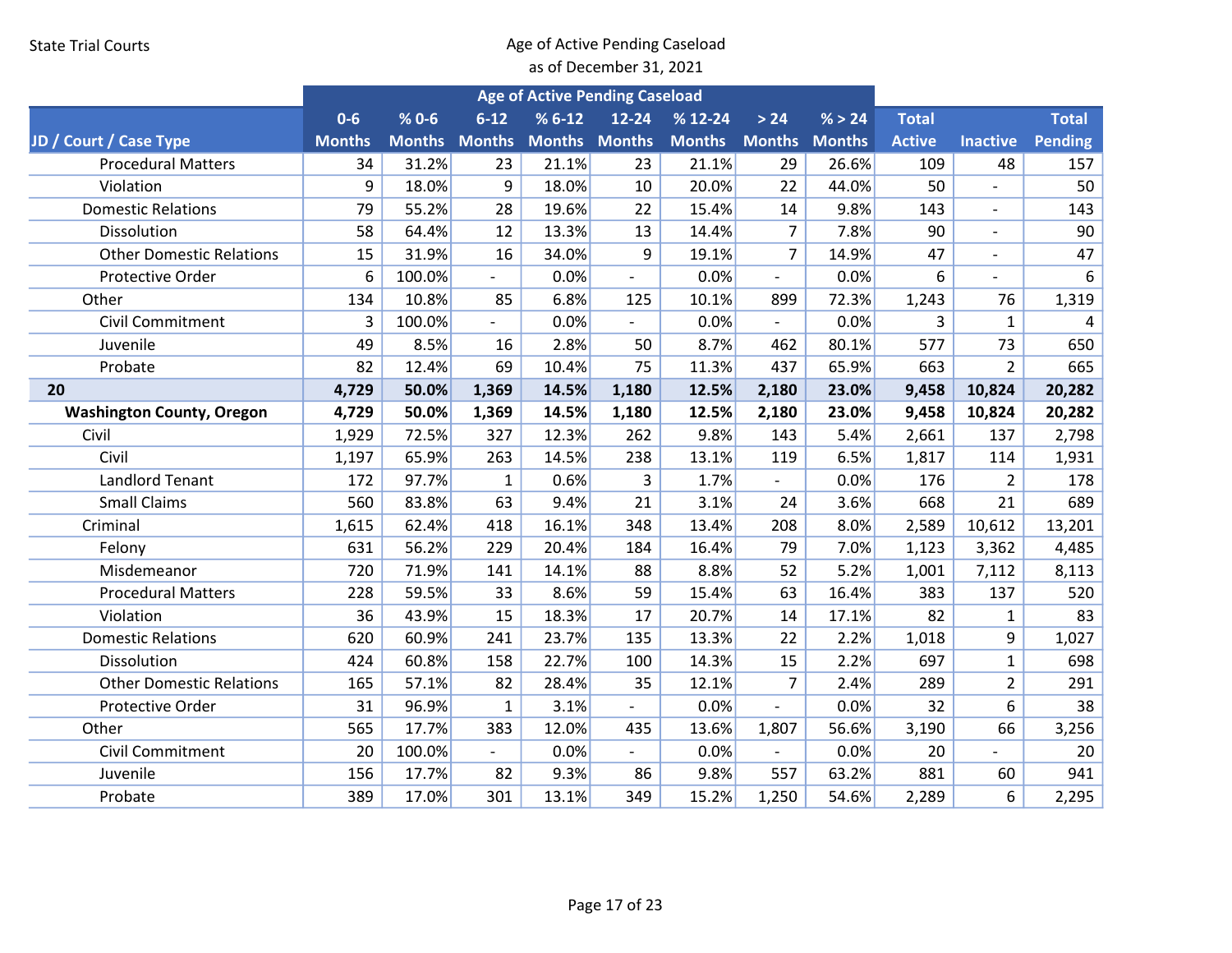|                                 |               |               |               | <b>Age of Active Pending Caseload</b> |                          |               |                          |               |               |                          |                |
|---------------------------------|---------------|---------------|---------------|---------------------------------------|--------------------------|---------------|--------------------------|---------------|---------------|--------------------------|----------------|
|                                 | $0-6$         | $% 0 - 6$     | $6 - 12$      | $% 6-12$                              | $12 - 24$                | % 12-24       | $>24$                    | % > 24        | <b>Total</b>  |                          | <b>Total</b>   |
| JD / Court / Case Type          | <b>Months</b> | <b>Months</b> | <b>Months</b> | <b>Months Months</b>                  |                          | <b>Months</b> | <b>Months</b>            | <b>Months</b> | <b>Active</b> | <b>Inactive</b>          | <b>Pending</b> |
| 21                              | 1,251         | 57.4%         | 367           | 16.9%                                 | 329                      | 15.1%         | 231                      | 10.6%         | 2,178         | 1,900                    | 4,078          |
| <b>Benton County, Oregon</b>    | 1,251         | 57.4%         | 367           | 16.9%                                 | 329                      | 15.1%         | 231                      | 10.6%         | 2,178         | 1,900                    | 4,078          |
| Civil                           | 227           | 55.8%         | 69            | 17.0%                                 | 52                       | 12.8%         | 59                       | 14.5%         | 407           | 13                       | 420            |
| Civil                           | 104           | 51.0%         | 47            | 23.0%                                 | 32                       | 15.7%         | 21                       | 10.3%         | 204           | 8                        | 212            |
| <b>Landlord Tenant</b>          | 31            | 66.0%         | 5             | 10.6%                                 | $\mathbf{1}$             | 2.1%          | 10                       | 21.3%         | 47            | $\overline{2}$           | 49             |
| <b>Small Claims</b>             | 92            | 59.0%         | 17            | 10.9%                                 | 19                       | 12.2%         | 28                       | 17.9%         | 156           | 3                        | 159            |
| Criminal                        | 805           | 63.6%         | 184           | 14.5%                                 | 201                      | 15.9%         | 75                       | 5.9%          | 1,265         | 1,655                    | 2,920          |
| Felony                          | 141           | 48.3%         | 62            | 21.2%                                 | 69                       | 23.6%         | 20                       | 6.8%          | 292           | 391                      | 683            |
| Misdemeanor                     | 353           | 57.9%         | 109           | 17.9%                                 | 104                      | 17.0%         | 44                       | 7.2%          | 610           | 1,196                    | 1,806          |
| <b>Procedural Matters</b>       | 39            | 56.5%         | 4             | 5.8%                                  | 19                       | 27.5%         | $\overline{7}$           | 10.1%         | 69            | 35                       | 104            |
| Violation                       | 272           | 92.5%         | 9             | 3.1%                                  | 9                        | 3.1%          | $\overline{4}$           | 1.4%          | 294           | 33                       | 327            |
| <b>Domestic Relations</b>       | 75            | 51.7%         | 35            | 24.1%                                 | 25                       | 17.2%         | 10                       | 6.9%          | 145           | 3                        | 148            |
| Dissolution                     | 52            | 61.2%         | 22            | 25.9%                                 | 8                        | 9.4%          | 3                        | 3.5%          | 85            | $\overline{2}$           | 87             |
| <b>Other Domestic Relations</b> | 13            | 52.0%         | 5             | 20.0%                                 | $\overline{7}$           | 28.0%         | $\overline{\phantom{a}}$ | 0.0%          | 25            | $\mathbf{1}$             | 26             |
| Protective Order                | 10            | 28.6%         | 8             | 22.9%                                 | 10                       | 28.6%         | $\overline{7}$           | 20.0%         | 35            |                          | 35             |
| Other                           | 144           | 39.9%         | 79            | 21.9%                                 | 51                       | 14.1%         | 87                       | 24.1%         | 361           | 229                      | 590            |
| Civil Commitment                | 51            | 85.0%         | 9             | 15.0%                                 | $\overline{a}$           | 0.0%          | $\overline{a}$           | 0.0%          | 60            | $\mathbf{1}$             | 61             |
| Juvenile                        | 30            | 30.9%         | 27            | 27.8%                                 | 10                       | 10.3%         | 30                       | 30.9%         | 97            | 17                       | 114            |
| Probate                         | 63            | 30.9%         | 43            | 21.1%                                 | 41                       | 20.1%         | 57                       | 27.9%         | 204           | 211                      | 415            |
| 22                              | 1,354         | 62.5%         | 348           | 16.1%                                 | 220                      | 10.2%         | 243                      | 11.2%         | 2,165         | 886                      | 3,051          |
| Jefferson County, Oregon        | 713           | 62.4%         | 174           | 15.2%                                 | 92                       | 8.1%          | 163                      | 14.3%         | 1,142         | 511                      | 1,653          |
| Civil                           | 146           | 74.9%         | 27            | 13.8%                                 | 19                       | 9.7%          | 3                        | 1.5%          | 195           | 17                       | 212            |
| Civil                           | 84            | 66.1%         | 26            | 20.5%                                 | 14                       | 11.0%         | $\overline{3}$           | 2.4%          | 127           | 17                       | 144            |
| <b>Landlord Tenant</b>          | 5             | 45.5%         | $\mathbf 1$   | 9.1%                                  | 5                        | 45.5%         | $\overline{\phantom{a}}$ | 0.0%          | 11            |                          | 11             |
| <b>Small Claims</b>             | 57            | 100.0%        | $\sim$        | 0.0%                                  | $\overline{\phantom{a}}$ | 0.0%          | $\omega$                 | 0.0%          | 57            | $\overline{\phantom{a}}$ | 57             |
| Criminal                        | 463           | 77.9%         | 86            | 14.5%                                 | 29                       | 4.9%          | 16                       | 2.7%          | 594           | 485                      | 1,079          |
| Felony                          | 57            | 52.8%         | 34            | 31.5%                                 | 9                        | 8.3%          | 8                        | 7.4%          | 108           | 126                      | 234            |
| Misdemeanor                     | 138           | 76.7%         | 30            | 16.7%                                 | 10                       | 5.6%          | $\overline{2}$           | 1.1%          | 180           | 337                      | 517            |
| <b>Procedural Matters</b>       | 21            | 40.4%         | 18            | 34.6%                                 | $\overline{7}$           | 13.5%         | 6                        | 11.5%         | 52            | 16                       | 68             |
| Violation                       | 247           | 97.2%         | 4             | 1.6%                                  | 3                        | 1.2%          | $\overline{\phantom{a}}$ | 0.0%          | 254           | 6                        | 260            |
| <b>Domestic Relations</b>       | 34            | 57.6%         | 17            | 28.8%                                 | $\overline{7}$           | 11.9%         | $\mathbf{1}$             | 1.7%          | 59            | $\overline{a}$           | 59             |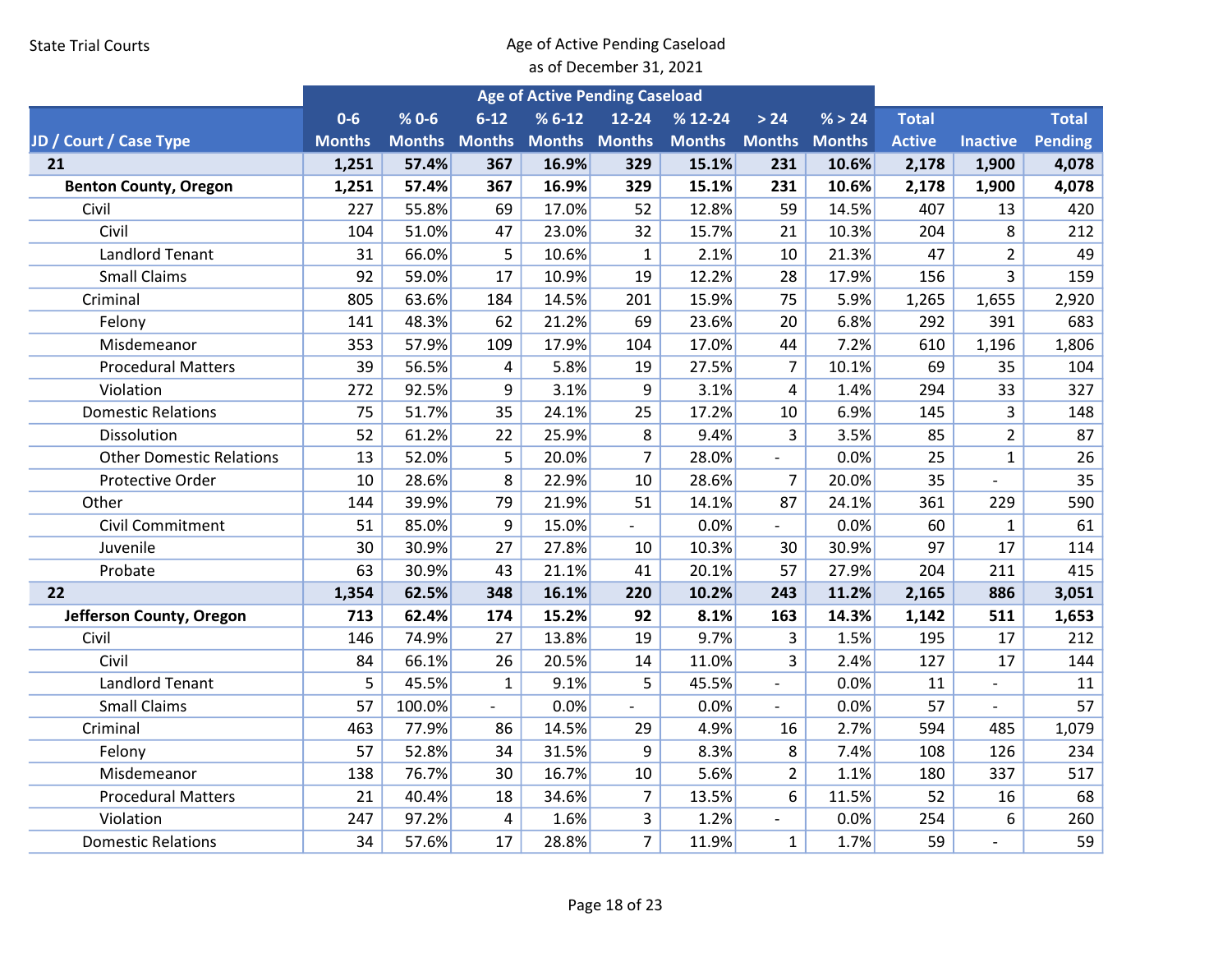|                                 |               |                      |                | <b>Age of Active Pending Caseload</b> |                          |               |                          |        |               |                 |                |
|---------------------------------|---------------|----------------------|----------------|---------------------------------------|--------------------------|---------------|--------------------------|--------|---------------|-----------------|----------------|
|                                 | $0 - 6$       | $% 0 - 6$            | $6 - 12$       | $% 6-12$                              | $12 - 24$                | $% 12-24$     | > 24                     | % > 24 | <b>Total</b>  |                 | <b>Total</b>   |
| JD / Court / Case Type          | <b>Months</b> | <b>Months Months</b> |                | <b>Months Months</b>                  |                          | <b>Months</b> | <b>Months Months</b>     |        | <b>Active</b> | <b>Inactive</b> | Pending        |
| <b>Dissolution</b>              | 17            | 54.8%                | 10             | 32.3%                                 | 3                        | 9.7%          | $\mathbf{1}$             | 3.2%   | 31            |                 | 31             |
| <b>Other Domestic Relations</b> | 11            | 61.1%                | 3              | 16.7%                                 | 4                        | 22.2%         | $\overline{\phantom{a}}$ | 0.0%   | 18            | $\frac{1}{2}$   | 18             |
| Protective Order                | 6             | 60.0%                | $\overline{4}$ | 40.0%                                 | $\overline{\phantom{a}}$ | 0.0%          | $\mathbf{r}$             | 0.0%   | 10            | $\overline{a}$  | 10             |
| Other                           | 70            | 23.8%                | 44             | 15.0%                                 | 37                       | 12.6%         | 143                      | 48.6%  | 294           | 9               | 303            |
| Juvenile                        | 21            | 23.1%                | 14             | 15.4%                                 | 12                       | 13.2%         | 44                       | 48.4%  | 91            | 8               | 99             |
| Probate                         | 49            | 24.1%                | 30             | 14.8%                                 | 25                       | 12.3%         | 99                       | 48.8%  | 203           | $\mathbf{1}$    | 204            |
| <b>Crook County, Oregon</b>     | 641           | 62.7%                | 174            | 17.0%                                 | 128                      | 12.5%         | 80                       | 7.8%   | 1,023         | 375             | 1,398          |
| Civil                           | 178           | 80.5%                | 30             | 13.6%                                 | 10                       | 4.5%          | 3                        | 1.4%   | 221           | 18              | 239            |
| Civil                           | 77            | 68.1%                | 29             | 25.7%                                 | 4                        | 3.5%          | $\overline{3}$           | 2.7%   | 113           | 16              | 129            |
| <b>Landlord Tenant</b>          | 3             | 30.0%                | $\mathbf{1}$   | 10.0%                                 | 6                        | 60.0%         | $\overline{a}$           | 0.0%   | 10            |                 | 10             |
| <b>Small Claims</b>             | 98            | 100.0%               | $\overline{a}$ | 0.0%                                  | $\overline{a}$           | 0.0%          | $\overline{\phantom{a}}$ | 0.0%   | 98            | $\overline{2}$  | 100            |
| Criminal                        | 350           | 67.7%                | 90             | 17.4%                                 | 63                       | 12.2%         | 14                       | 2.7%   | 517           | 349             | 866            |
| Felony                          | 40            | 56.3%                | 13             | 18.3%                                 | 14                       | 19.7%         | 4                        | 5.6%   | 71            | 46              | 117            |
| Misdemeanor                     | 160           | 64.5%                | 47             | 19.0%                                 | 34                       | 13.7%         | $\overline{7}$           | 2.8%   | 248           | 293             | 541            |
| <b>Procedural Matters</b>       | 23            | 59.0%                | 8              | 20.5%                                 | $\overline{7}$           | 17.9%         | $\mathbf{1}$             | 2.6%   | 39            | 6               | 45             |
| Violation                       | 127           | 79.9%                | 22             | 13.8%                                 | 8                        | 5.0%          | $\overline{2}$           | 1.3%   | 159           | 4               | 163            |
| <b>Domestic Relations</b>       | 34            | 51.5%                | 19             | 28.8%                                 | 10                       | 15.2%         | 3                        | 4.5%   | 66            | $\overline{2}$  | 68             |
| Dissolution                     | 20            | 48.8%                | 10             | 24.4%                                 | 8                        | 19.5%         | $\overline{3}$           | 7.3%   | 41            | $\mathbf{1}$    | 42             |
| <b>Other Domestic Relations</b> | 13            | 59.1%                | $\overline{7}$ | 31.8%                                 | $\overline{2}$           | 9.1%          | $\overline{\phantom{a}}$ | 0.0%   | 22            | $\mathbf{1}$    | 23             |
| Protective Order                | $\mathbf{1}$  | 33.3%                | $\overline{2}$ | 66.7%                                 | $\blacksquare$           | 0.0%          | $\blacksquare$           | 0.0%   | 3             | $\overline{a}$  | $\overline{3}$ |
| Other                           | 79            | 36.1%                | 35             | 16.0%                                 | 45                       | 20.5%         | 60                       | 27.4%  | 219           | 6               | 225            |
| Juvenile                        | 28            | 52.8%                | 13             | 24.5%                                 | $\overline{7}$           | 13.2%         | 5                        | 9.4%   | 53            | 6               | 59             |
| Probate                         | 51            | 30.7%                | 22             | 13.3%                                 | 38                       | 22.9%         | 55                       | 33.1%  | 166           |                 | 166            |
| 23                              | 1,649         | 46.8%                | 353            | 10.0%                                 | 339                      | 9.6%          | 1,182                    | 33.6%  | 3,523         | 3,021           | 6,544          |
| Linn County, Oregon             | 1,649         | 46.8%                | 353            | 10.0%                                 | 339                      | 9.6%          | 1,182                    | 33.6%  | 3,523         | 3,021           | 6,544          |
| Civil                           | 663           | 89.4%                | 28             | 3.8%                                  | 30                       | 4.0%          | 21                       | 2.8%   | 742           | 15              | 757            |
| Civil                           | 336           | 81.4%                | 26             | 6.3%                                  | 30                       | 7.3%          | 21                       | 5.1%   | 413           | 11              | 424            |
| <b>Landlord Tenant</b>          | 42            | 95.5%                | $\overline{2}$ | 4.5%                                  | $\overline{a}$           | 0.0%          | $\overline{a}$           | 0.0%   | 44            |                 | 44             |
| <b>Small Claims</b>             | 285           | 100.0%               |                | 0.0%                                  | $\overline{\phantom{a}}$ | 0.0%          | $\overline{\phantom{a}}$ | 0.0%   | 285           | 4               | 289            |
| Criminal                        | 542           | 58.1%                | 144            | 15.4%                                 | 108                      | 11.6%         | 139                      | 14.9%  | 933           | 2,809           | 3,742          |
| Felony                          | 211           | 53.8%                | 89             | 22.7%                                 | 51                       | 13.0%         | 41                       | 10.5%  | 392           | 1,079           | 1,471          |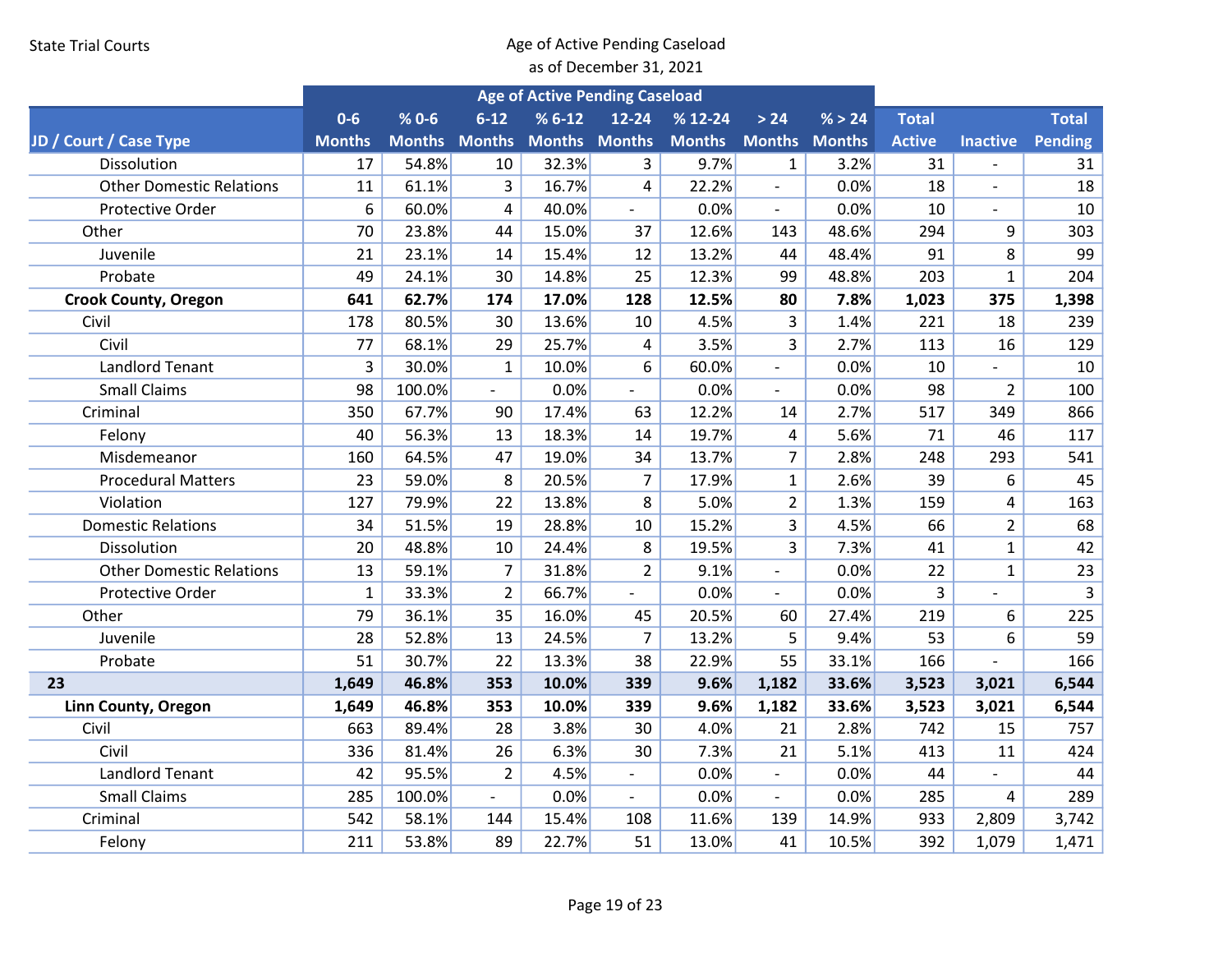|                                 |                |           |                          |                      | <b>Age of Active Pending Caseload</b> |               |                          |               |                |                          |                |
|---------------------------------|----------------|-----------|--------------------------|----------------------|---------------------------------------|---------------|--------------------------|---------------|----------------|--------------------------|----------------|
|                                 | $0-6$          | $% 0 - 6$ | $6 - 12$                 | $% 6-12$             | $12 - 24$                             | $% 12-24$     | > 24                     | % > 24        | <b>Total</b>   |                          | <b>Total</b>   |
| JD / Court / Case Type          | <b>Months</b>  |           | <b>Months Months</b>     | <b>Months Months</b> |                                       | <b>Months</b> | <b>Months</b>            | <b>Months</b> | <b>Active</b>  | <b>Inactive</b>          | Pending        |
| Misdemeanor                     | 177            | 59.0%     | 40                       | 13.3%                | 45                                    | 15.0%         | 38                       | 12.7%         | 300            | 1,643                    | 1,943          |
| <b>Procedural Matters</b>       | 53             | 67.1%     | $\overline{7}$           | 8.9%                 | 6                                     | 7.6%          | 13                       | 16.5%         | 79             | 64                       | 143            |
| Violation                       | 101            | 62.3%     | 8                        | 4.9%                 | 6                                     | 3.7%          | 47                       | 29.0%         | 162            | 23                       | 185            |
| <b>Domestic Relations</b>       | 174            | 71.9%     | 45                       | 18.6%                | 18                                    | 7.4%          | 5                        | 2.1%          | 242            | $\mathbf{1}$             | 243            |
| Dissolution                     | 102            | 71.8%     | 26                       | 18.3%                | 13                                    | 9.2%          | $\mathbf{1}$             | 0.7%          | 142            | $\overline{\phantom{a}}$ | 142            |
| <b>Other Domestic Relations</b> | 67             | 72.0%     | 17                       | 18.3%                | 5                                     | 5.4%          | 4                        | 4.3%          | 93             | $\mathbf{1}$             | 94             |
| Protective Order                | 5              | 71.4%     | $\overline{2}$           | 28.6%                | $\blacksquare$                        | 0.0%          |                          | 0.0%          | $\overline{7}$ |                          | $\overline{7}$ |
| Other                           | 270            | 16.8%     | 136                      | 8.5%                 | 183                                   | 11.4%         | 1,017                    | 63.3%         | 1,606          | 196                      | 1,802          |
| <b>Civil Commitment</b>         | 6              | 85.7%     | $\mathbf{1}$             | 14.3%                | $\sim$                                | 0.0%          | $\overline{a}$           | 0.0%          | $\overline{7}$ | $\mathbf{1}$             | 8              |
| Juvenile                        | 91             | 13.8%     | 45                       | 6.8%                 | 64                                    | 9.7%          | 460                      | 69.7%         | 660            | 193                      | 853            |
| Probate                         | 173            | 18.4%     | 90                       | 9.6%                 | 119                                   | 12.7%         | 557                      | 59.3%         | 939            | $\overline{a}$           | 941            |
| 24                              | 216            | 59.7%     | 59                       | 16.3%                | 42                                    | 11.6%         | 45                       | 12.4%         | 362            | 334                      | 696            |
| <b>Harney County, Oregon</b>    | 139            | 62.6%     | 30                       | 13.5%                | 23                                    | 10.4%         | 30                       | 13.5%         | 222            | 220                      | 442            |
| Civil                           | 19             | 65.5%     | 5                        | 17.2%                | 4                                     | 13.8%         | $\mathbf{1}$             | 3.4%          | 29             | 10                       | 39             |
| Civil                           | 19             | 65.5%     | 5                        | 17.2%                | 4                                     | 13.8%         | $\mathbf{1}$             | 3.4%          | 29             | 10                       | 39             |
| Criminal                        | 87             | 84.5%     | 10                       | 9.7%                 | 4                                     | 3.9%          | $\overline{2}$           | 1.9%          | 103            | 203                      | 306            |
| Felony                          | 9              | 81.8%     | $\mathbf{1}$             | 9.1%                 | $\mathbf{1}$                          | 9.1%          | $\overline{a}$           | 0.0%          | 11             | 46                       | 57             |
| Misdemeanor                     | 60             | 85.7%     | $\overline{7}$           | 10.0%                | $\overline{3}$                        | 4.3%          |                          | 0.0%          | 70             | 148                      | 218            |
| <b>Procedural Matters</b>       | 14             | 93.3%     | $\mathbf{1}$             | 6.7%                 | $\overline{\phantom{a}}$              | 0.0%          | $\overline{\phantom{a}}$ | 0.0%          | 15             | 8                        | 23             |
| Violation                       | 4              | 57.1%     | $\mathbf{1}$             | 14.3%                | $\overline{\phantom{a}}$              | 0.0%          | $\overline{2}$           | 28.6%         | $\overline{7}$ | $\mathbf{1}$             | 8              |
| <b>Domestic Relations</b>       | 13             | 76.5%     | $\mathbf{1}$             | 5.9%                 | $\overline{2}$                        | 11.8%         | $\mathbf{1}$             | 5.9%          | 17             |                          | 17             |
| Dissolution                     | $\overline{7}$ | 70.0%     | $\mathbf{1}$             | 10.0%                | $\mathbf{1}$                          | 10.0%         | $\mathbf{1}$             | 10.0%         | 10             | $\overline{a}$           | 10             |
| <b>Other Domestic Relations</b> | 6              | 85.7%     | $\overline{a}$           | 0.0%                 | $\mathbf{1}$                          | 14.3%         |                          | 0.0%          | $\overline{7}$ |                          | $\overline{7}$ |
| Other                           | 20             | 27.4%     | 14                       | 19.2%                | 13                                    | 17.8%         | 26                       | 35.6%         | 73             | 7                        | 80             |
| <b>Civil Commitment</b>         | $\mathbf{1}$   | 50.0%     | $\mathbf{1}$             | 50.0%                | $\overline{\phantom{a}}$              | 0.0%          | $\overline{\phantom{0}}$ | 0.0%          | $\overline{2}$ | 1                        | 3              |
| Juvenile                        | 18             | 26.1%     | 13                       | 18.8%                | 13                                    | 18.8%         | 25                       | 36.2%         | 69             | 6                        | 75             |
| Probate                         | $\mathbf{1}$   | 50.0%     |                          | 0.0%                 |                                       | 0.0%          | $\mathbf{1}$             | 50.0%         | $\overline{2}$ |                          | $\overline{2}$ |
| <b>Grant County, Oregon</b>     | 77             | 55.0%     | 29                       | 20.7%                | 19                                    | 13.6%         | 15                       | 10.7%         | 140            | 114                      | 254            |
| Civil                           | 9              | 42.9%     | 6                        | 28.6%                | 6                                     | 28.6%         |                          | 0.0%          | 21             | 6                        | 27             |
| Civil                           | 9              | 42.9%     | 6                        | 28.6%                | 6                                     | 28.6%         | $\overline{\phantom{a}}$ | 0.0%          | 21             | 5                        | 26             |
| <b>Small Claims</b>             |                | 0.0%      | $\overline{\phantom{a}}$ | 0.0%                 | $\overline{\phantom{a}}$              | 0.0%          | $\blacksquare$           | 0.0%          |                | $\mathbf{1}$             | $\mathbf{1}$   |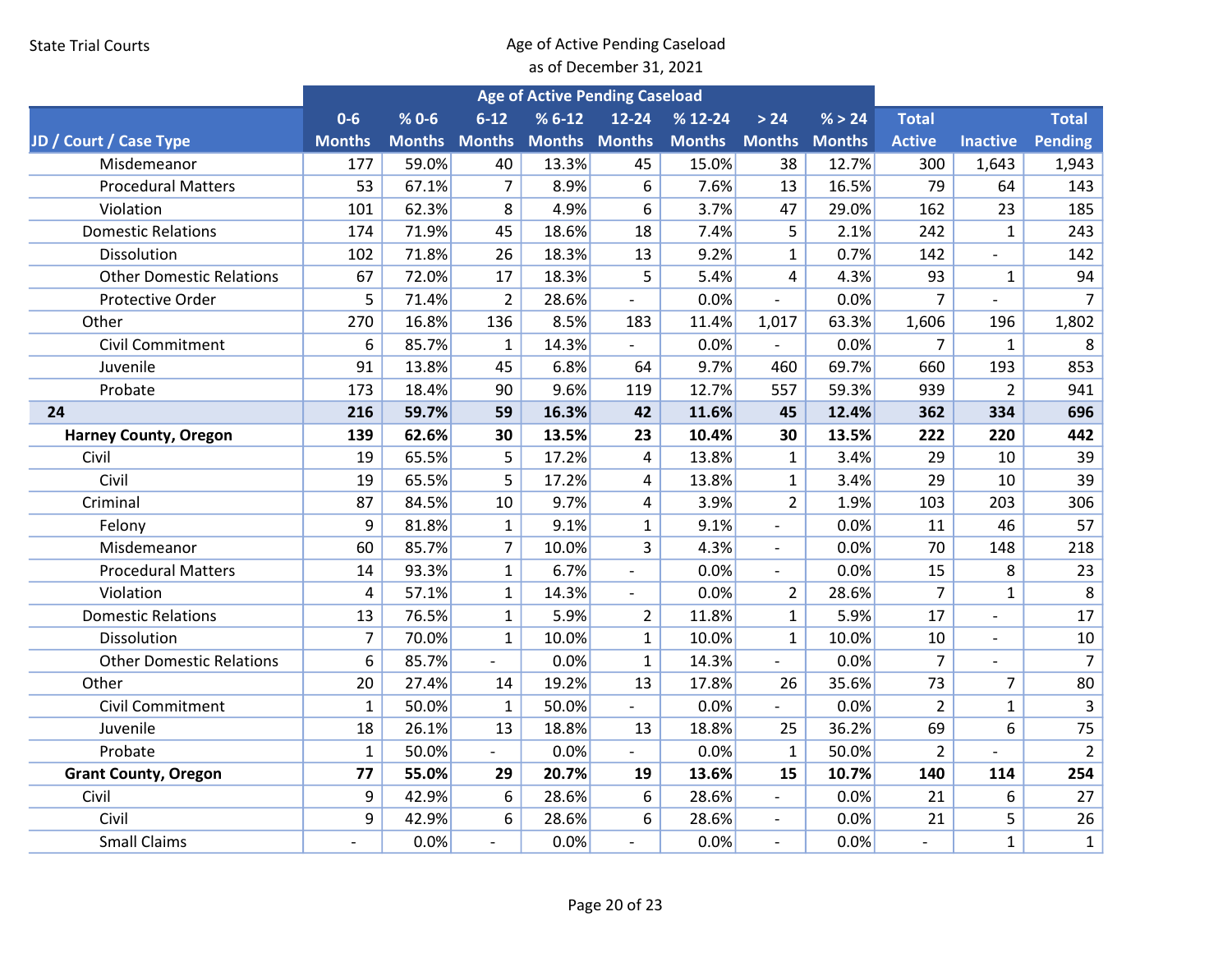|                                 |                |           |                          |                      | <b>Age of Active Pending Caseload</b> |               |                          |        |                |                          |                |
|---------------------------------|----------------|-----------|--------------------------|----------------------|---------------------------------------|---------------|--------------------------|--------|----------------|--------------------------|----------------|
|                                 | $0 - 6$        | $% 0 - 6$ | $6 - 12$                 | $% 6-12$             | $12 - 24$                             | $% 12-24$     | > 24                     | % > 24 | <b>Total</b>   |                          | <b>Total</b>   |
| JD / Court / Case Type          | <b>Months</b>  |           | <b>Months Months</b>     | <b>Months Months</b> |                                       | <b>Months</b> | <b>Months Months</b>     |        | <b>Active</b>  | <b>Inactive</b>          | Pending        |
| Criminal                        | 52             | 72.2%     | 12                       | 16.7%                | 5                                     | 6.9%          | 3                        | 4.2%   | 72             | 103                      | 175            |
| Felony                          | 6              | 37.5%     | 5                        | 31.3%                | 3                                     | 18.8%         | $\overline{2}$           | 12.5%  | 16             | 25                       | 41             |
| Misdemeanor                     | 33             | 80.5%     | 5                        | 12.2%                | $\overline{2}$                        | 4.9%          | $\mathbf{1}$             | 2.4%   | 41             | 71                       | 112            |
| <b>Procedural Matters</b>       | 9              | 81.8%     | $\overline{2}$           | 18.2%                | $\overline{\phantom{a}}$              | 0.0%          | $\blacksquare$           | 0.0%   | 11             | 5                        | 16             |
| Violation                       | 4              | 100.0%    | $\overline{a}$           | 0.0%                 | $\overline{\phantom{a}}$              | 0.0%          | $\blacksquare$           | 0.0%   | $\overline{4}$ | $\overline{2}$           | 6              |
| <b>Domestic Relations</b>       | 11             | 64.7%     | $\overline{4}$           | 23.5%                | $\overline{2}$                        | 11.8%         | $\sim$                   | 0.0%   | 17             | $\overline{a}$           | 17             |
| Dissolution                     | 4              | 57.1%     | $\overline{2}$           | 28.6%                | $\mathbf{1}$                          | 14.3%         | $\overline{\phantom{a}}$ | 0.0%   | $\overline{7}$ |                          | $\overline{7}$ |
| <b>Other Domestic Relations</b> | 4              | 57.1%     | $\overline{2}$           | 28.6%                | $\mathbf{1}$                          | 14.3%         | $\overline{\phantom{a}}$ | 0.0%   | $\overline{7}$ | $\overline{\phantom{a}}$ | $\overline{7}$ |
| Protective Order                | 3              | 100.0%    | $\mathbf{r}$             | 0.0%                 | $\blacksquare$                        | 0.0%          | $\blacksquare$           | 0.0%   | 3              |                          | $\overline{3}$ |
| Other                           | 5              | 16.7%     | $\overline{7}$           | 23.3%                | 6                                     | 20.0%         | 12                       | 40.0%  | 30             | 5                        | 35             |
| Juvenile                        | 3              | 14.3%     | $\overline{7}$           | 33.3%                | 4                                     | 19.0%         | $\overline{7}$           | 33.3%  | 21             | 5                        | 26             |
| Probate                         | $\overline{2}$ | 22.2%     | $\overline{\phantom{a}}$ | 0.0%                 | $\overline{2}$                        | 22.2%         | 5                        | 55.6%  | 9              |                          | 9              |
| 25                              | 1,627          | 52.6%     | 545                      | 17.6%                | 344                                   | 11.1%         | 576                      | 18.6%  | 3,092          | 1,189                    | 4,281          |
| <b>Yamhill County, Oregon</b>   | 1,627          | 52.6%     | 545                      | 17.6%                | 344                                   | 11.1%         | 576                      | 18.6%  | 3,092          | 1,189                    | 4,281          |
| Civil                           | 375            | 53.0%     | 183                      | 25.8%                | 127                                   | 17.9%         | 23                       | 3.2%   | 708            | 26                       | 734            |
| Civil                           | 205            | 49.0%     | 116                      | 27.8%                | 75                                    | 17.9%         | 22                       | 5.3%   | 418            | 20                       | 438            |
| <b>Landlord Tenant</b>          | 24             | 100.0%    | $\blacksquare$           | 0.0%                 |                                       | 0.0%          |                          | 0.0%   | 24             | $\mathbf{1}$             | 25             |
| <b>Small Claims</b>             | 146            | 54.9%     | 67                       | 25.2%                | 52                                    | 19.5%         | $\mathbf{1}$             | 0.4%   | 266            | 5                        | 271            |
| Criminal                        | 944            | 78.3%     | 195                      | 16.2%                | 56                                    | 4.6%          | 11                       | 0.9%   | 1,206          | 1,150                    | 2,356          |
| Felony                          | 146            | 56.8%     | 82                       | 31.9%                | 28                                    | 10.9%         | $\mathbf{1}$             | 0.4%   | 257            | 320                      | 577            |
| Misdemeanor                     | 339            | 76.9%     | 82                       | 18.6%                | 16                                    | 3.6%          | 4                        | 0.9%   | 441            | 797                      | 1,238          |
| <b>Procedural Matters</b>       | 58             | 70.7%     | 12                       | 14.6%                | $\overline{7}$                        | 8.5%          | 5                        | 6.1%   | 82             | 28                       | 110            |
| Violation                       | 401            | 94.1%     | 19                       | 4.5%                 | 5                                     | 1.2%          | $\mathbf{1}$             | 0.2%   | 426            | 5                        | 431            |
| <b>Domestic Relations</b>       | 152            | 60.6%     | 60                       | 23.9%                | 33                                    | 13.1%         | 6                        | 2.4%   | 251            | $\mathbf{1}$             | 252            |
| Dissolution                     | 86             | 62.3%     | 33                       | 23.9%                | 17                                    | 12.3%         | $\overline{2}$           | 1.4%   | 138            | $\overline{\phantom{a}}$ | 138            |
| <b>Other Domestic Relations</b> | 53             | 54.1%     | 26                       | 26.5%                | 15                                    | 15.3%         | 4                        | 4.1%   | 98             |                          | 98             |
| Protective Order                | 13             | 86.7%     | $\mathbf{1}$             | 6.7%                 | $\mathbf{1}$                          | 6.7%          |                          | 0.0%   | 15             | $\mathbf{1}$             | 16             |
| Other                           | 156            | 16.8%     | 107                      | 11.5%                | 128                                   | 13.8%         | 536                      | 57.8%  | 927            | 12                       | 939            |
| <b>Civil Commitment</b>         | 3              | 100.0%    |                          | 0.0%                 |                                       | 0.0%          |                          | 0.0%   | 3              | $\mathbf{1}$             | 4              |
| Juvenile                        | 40             | 26.7%     | 18                       | 12.0%                | 24                                    | 16.0%         | 68                       | 45.3%  | 150            | $\overline{7}$           | 157            |
| Probate                         | 113            | 14.6%     | 89                       | 11.5%                | 104                                   | 13.4%         | 468                      | 60.5%  | 774            | 4                        | 778            |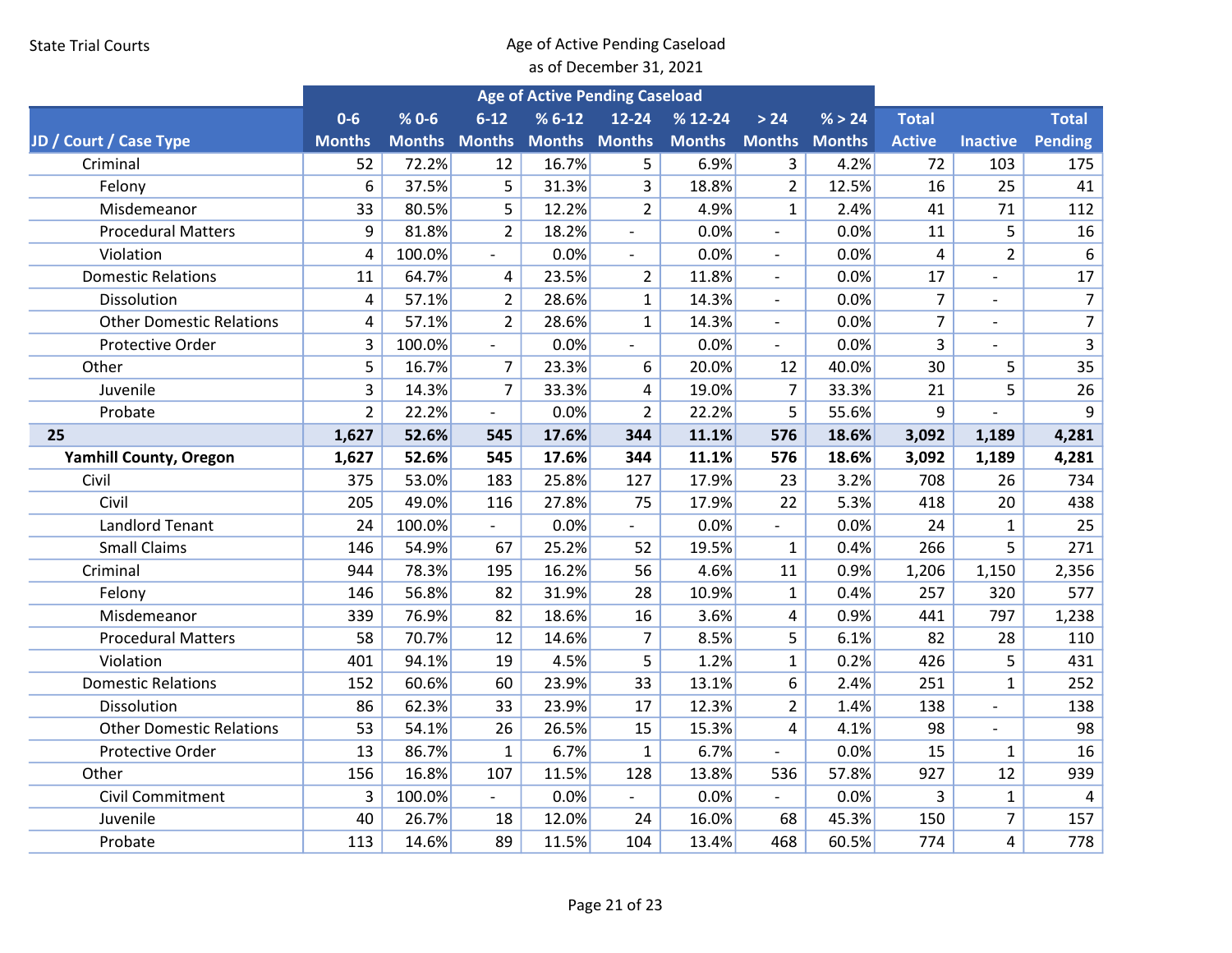|                                 |               |                      |                | <b>Age of Active Pending Caseload</b> |                          |               |                          |               |               |                          |                |
|---------------------------------|---------------|----------------------|----------------|---------------------------------------|--------------------------|---------------|--------------------------|---------------|---------------|--------------------------|----------------|
|                                 | $0-6$         | $% 0 - 6$            | $6 - 12$       | $%6-12$                               | $12 - 24$                | $% 12-24$     | > 24                     | % > 24        | <b>Total</b>  |                          | <b>Total</b>   |
| JD / Court / Case Type          | <b>Months</b> | <b>Months Months</b> |                | <b>Months Months</b>                  |                          | <b>Months</b> | <b>Months</b>            | <b>Months</b> | <b>Active</b> | <b>Inactive</b>          | Pending        |
| 26                              | 251           | 55.7%                | 89             | 19.7%                                 | 52                       | 11.5%         | 59                       | 13.1%         | 451           | 478                      | 929            |
| Lake County, Oregon             | 251           | 55.7%                | 89             | 19.7%                                 | 52                       | 11.5%         | 59                       | 13.1%         | 451           | 478                      | 929            |
| Civil                           | 50            | 53.2%                | 26             | 27.7%                                 | 10                       | 10.6%         | 8                        | 8.5%          | 94            | 3                        | 97             |
| Civil                           | 33            | 50.0%                | 17             | 25.8%                                 | 9                        | 13.6%         | $\overline{7}$           | 10.6%         | 66            | 3                        | 69             |
| <b>Landlord Tenant</b>          | 6             | 66.7%                | $\overline{2}$ | 22.2%                                 | $\mathbf{1}$             | 11.1%         | $\overline{\phantom{a}}$ | 0.0%          | 9             | $\overline{a}$           | 9              |
| <b>Small Claims</b>             | 11            | 57.9%                | $\overline{7}$ | 36.8%                                 | $\overline{a}$           | 0.0%          | $\mathbf{1}$             | 5.3%          | 19            | $\overline{a}$           | 19             |
| Criminal                        | 147           | 85.0%                | 15             | 8.7%                                  | 10                       | 5.8%          | $\mathbf{1}$             | 0.6%          | 173           | 464                      | 637            |
| Felony                          | 42            | 80.8%                | 4              | 7.7%                                  | 5                        | 9.6%          | $\mathbf{1}$             | 1.9%          | 52            | 202                      | 254            |
| Misdemeanor                     | 42            | 82.4%                | 8              | 15.7%                                 | $\mathbf{1}$             | 2.0%          | $\blacksquare$           | 0.0%          | 51            | 240                      | 291            |
| <b>Procedural Matters</b>       | 4             | 44.4%                | $\overline{3}$ | 33.3%                                 | $\overline{2}$           | 22.2%         | $\blacksquare$           | 0.0%          | 9             | 3                        | 12             |
| Violation                       | 59            | 96.7%                | $\blacksquare$ | 0.0%                                  | $\overline{2}$           | 3.3%          | $\blacksquare$           | 0.0%          | 61            | 19                       | 80             |
| <b>Domestic Relations</b>       | 19            | 40.4%                | 14             | 29.8%                                 | 13                       | 27.7%         | $\mathbf{1}$             | 2.1%          | 47            |                          | 47             |
| Dissolution                     | 8             | 34.8%                | $\overline{7}$ | 30.4%                                 | 8                        | 34.8%         | $\overline{\phantom{a}}$ | 0.0%          | 23            | $\overline{a}$           | 23             |
| <b>Other Domestic Relations</b> | 8             | 38.1%                | $\overline{7}$ | 33.3%                                 | 5                        | 23.8%         | $\mathbf{1}$             | 4.8%          | 21            | $\overline{\phantom{0}}$ | 21             |
| Protective Order                | 3             | 100.0%               | $\frac{1}{2}$  | 0.0%                                  | $\overline{a}$           | 0.0%          | $\overline{\phantom{a}}$ | 0.0%          | 3             |                          | $\overline{3}$ |
| Other                           | 35            | 25.5%                | 34             | 24.8%                                 | 19                       | 13.9%         | 49                       | 35.8%         | 137           | 11                       | 148            |
| Civil Commitment                | $\mathbf{1}$  | 100.0%               |                | 0.0%                                  | $\overline{\phantom{a}}$ | 0.0%          | $\blacksquare$           | 0.0%          | $\mathbf{1}$  |                          | $\mathbf{1}$   |
| Juvenile                        | 5             | 17.2%                | $\mathbf{1}$   | 3.4%                                  | 8                        | 27.6%         | 15                       | 51.7%         | 29            | 8                        | 37             |
| Probate                         | 29            | 27.1%                | 33             | 30.8%                                 | 11                       | 10.3%         | 34                       | 31.8%         | 107           | 3                        | 110            |
| 27                              | 349           | 28.3%                | 141            | 11.4%                                 | 119                      | 9.7%          | 623                      | 50.6%         | 1,232         | 573                      | 1,805          |
| <b>Tillamook County, Oregon</b> | 349           | 28.3%                | 141            | 11.4%                                 | 119                      | 9.7%          | 623                      | 50.6%         | 1,232         | 573                      | 1,805          |
| Civil                           | 64            | 61.0%                | 22             | 21.0%                                 | 12                       | 11.4%         | 7                        | 6.7%          | 105           | 15                       | 120            |
| Civil                           | 60            | 59.4%                | 22             | 21.8%                                 | 12                       | 11.9%         | $\overline{7}$           | 6.9%          | 101           | $\overline{7}$           | 108            |
| <b>Landlord Tenant</b>          | 4             | 100.0%               |                | 0.0%                                  |                          | 0.0%          | $\frac{1}{2}$            | 0.0%          | 4             | 8                        | 12             |
| Criminal                        | 159           | 62.6%                | 49             | 19.3%                                 | 39                       | 15.4%         | $\overline{7}$           | 2.8%          | 254           | 550                      | 804            |
| Felony                          | 30            | 53.6%                | 11             | 19.6%                                 | 11                       | 19.6%         | 4                        | 7.1%          | 56            | 124                      | 180            |
| Misdemeanor                     | 111           | 64.9%                | 32             | 18.7%                                 | 26                       | 15.2%         | $\overline{2}$           | 1.2%          | 171           | 406                      | 577            |
| <b>Procedural Matters</b>       | 18            | 69.2%                | 5              | 19.2%                                 | $\overline{2}$           | 7.7%          | $\mathbf{1}$             | 3.8%          | 26            | 20                       | 46             |
| Violation                       |               | 0.0%                 | $\mathbf 1$    | 100.0%                                | $\overline{a}$           | 0.0%          | $\overline{a}$           | 0.0%          | $\mathbf{1}$  |                          | $\mathbf{1}$   |
| <b>Domestic Relations</b>       | 50            | 64.9%                | 20             | 26.0%                                 | 7                        | 9.1%          | $\overline{\phantom{a}}$ | 0.0%          | 77            | $\overline{\phantom{0}}$ | 77             |
| Dissolution                     | 27            | 58.7%                | 13             | 28.3%                                 | 6                        | 13.0%         | $\overline{\phantom{a}}$ | 0.0%          | 46            | $\overline{a}$           | 46             |